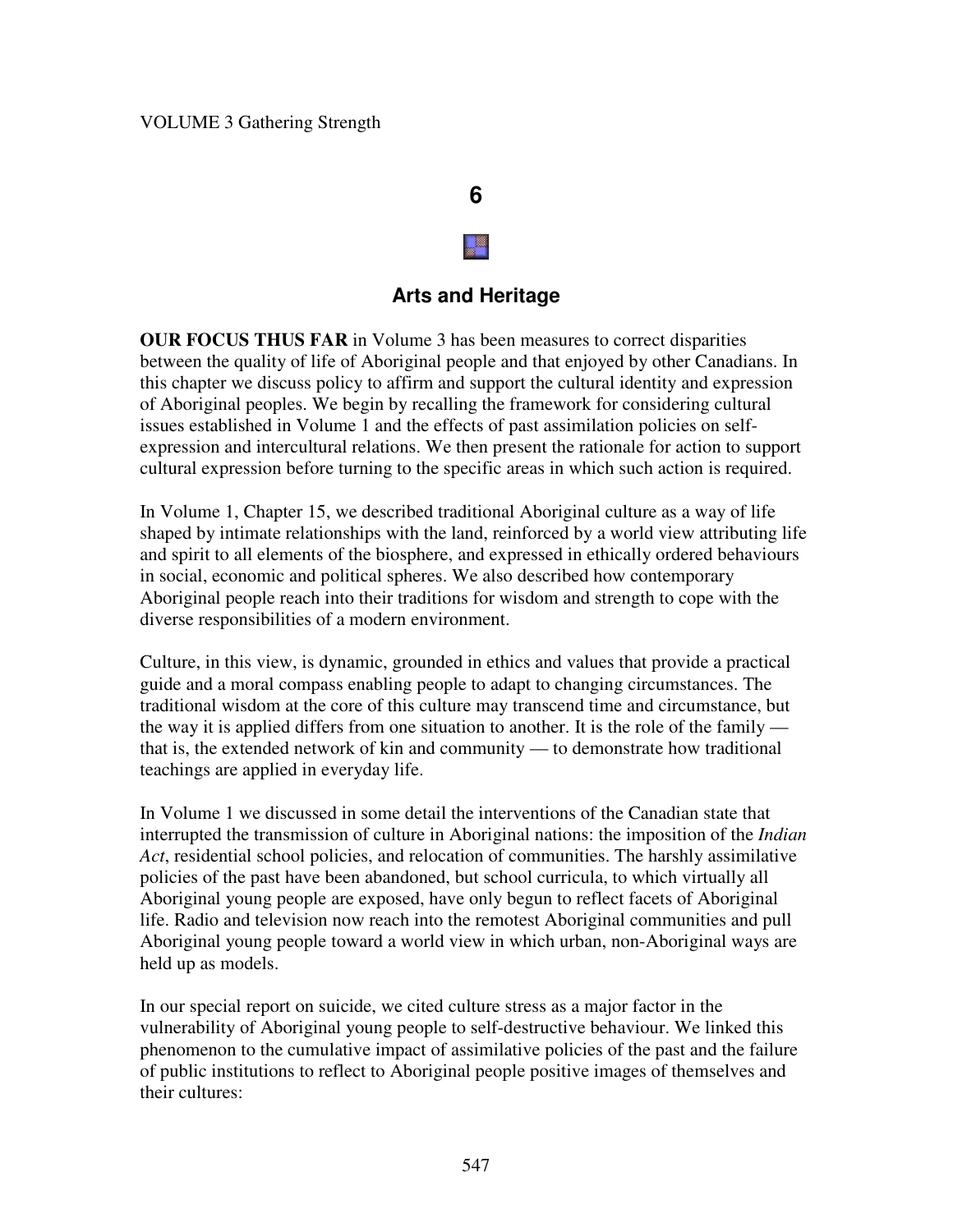In cultures under stress, the smooth operation of society and the sense life makes to its members can be seriously impaired. Culturally transmitted norms that once provided meaning and guided individual behaviour become ineffectual as rules for living or sustaining relationships, and the rules themselves fall into disrepute. People lose confidence in what they know and in their own value as human beings. They may feel abandoned and bewildered and unsure about whether their lives have any real meaning or purpose. 1

As the history of Aboriginal experience over the last century demonstrates, living in a culture under stress does not lead people to abandon their identity and warmly embrace the culture of the dominant society, which is seen as the source of distress. In fact, young people in particular are likely to be caught between worlds, detached from the values of their culture of origin but not integrated into the alternative system. The confusion of these alienated young people adds to the dysfunction of their communities.

We have argued for the adoption of mutual recognition as a basic principle in a renewed relationship between Aboriginal and non-Aboriginal peoples in Canada, considering not only the negative results of culture stress but also the positive value of a firm cultural base to support participation in a liberal democratic society. The protection and enhancement of civic participation and individual freedom and responsibility have always been central concerns of liberal democracies. However, it has not always been recognized that these goals can be achieved only when people are members of viable cultures that provide a supportive context for individual participation and autonomy. People can be active and responsible members of their communities only if they have a sense of their own worth and the conviction that what they say and do in both the public and the private sphere is capable of making a significant contribution.

The legacy of our colonial history bears heavily upon Aboriginal people in the form of culture stress. It also distorts the perceptions of non-Aboriginal people, sustaining false assumptions and a readiness to relegate Aboriginal people to the margins of Canadian society. To free ourselves of this legacy we need effective means of communication within and between Aboriginal nations to allow Aboriginal people to reclaim their history and tell it in diverse forums, especially for the benefit of the youth, who are forging their adult identities. Equally important, we need channels of communication between cultures, so that Aboriginal people can communicate in authentic ways who they are and how their cultural traditions continue to be significant for themselves and for society as a whole.

Myths and misconceptions about Aboriginal identity and culture have found a home in the popular imagination. They will be dislodged only through dialogue with skilful and authentic Aboriginal communicators. The issues discussed in this chapter are therefore fundamental to achieving the mutual respect and sharing proposed as the basis for a new relationship. Knowledge of one another and shared wisdom are essential to a true partnership of peoples.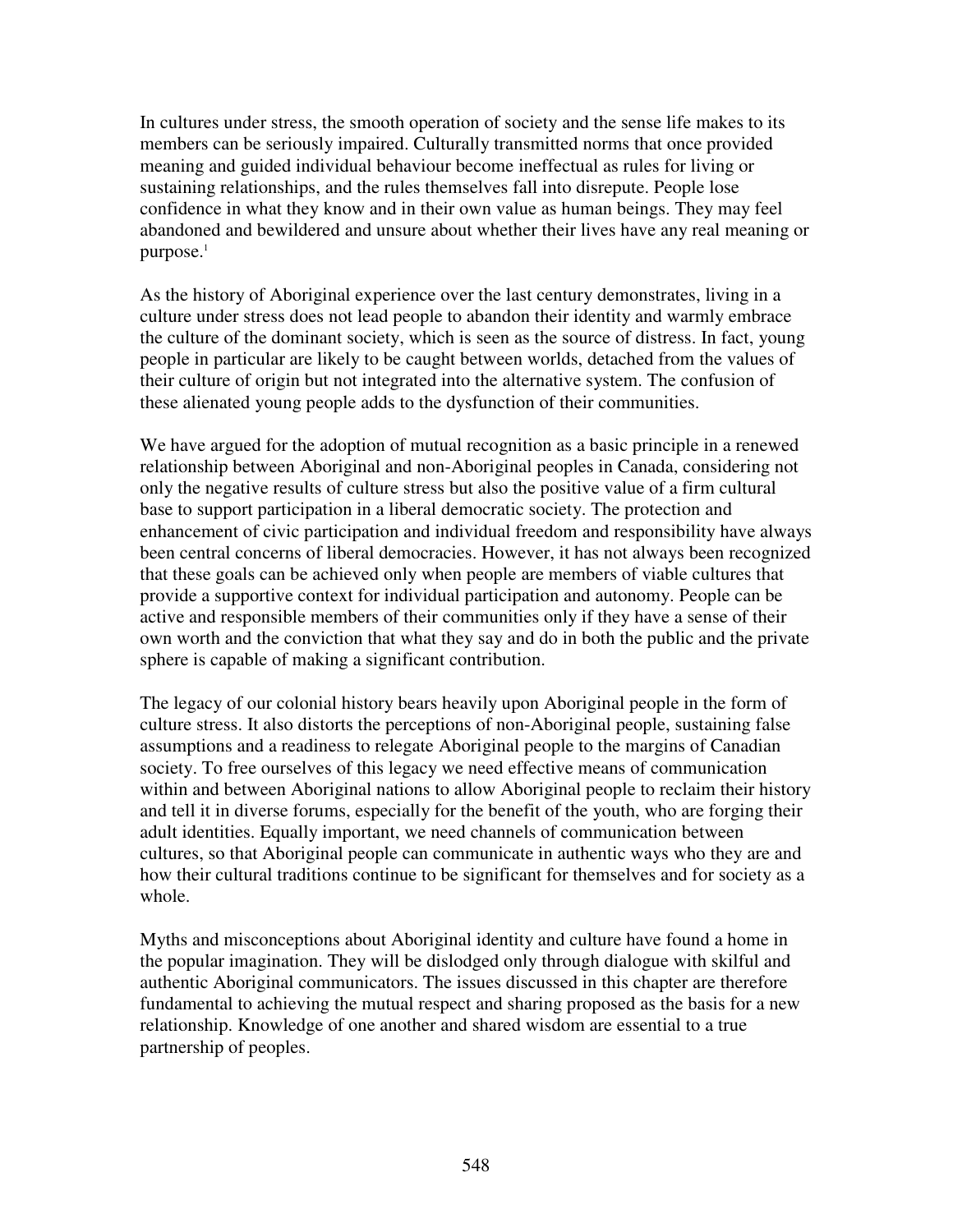Elsewhere in this report we have recommended ways to enhance communication within Aboriginal nations and between nations and cultures. In Volume 1, Chapter 7, we recommended publication of a multi-volume history of Aboriginal peoples in Canada. In Volume 2, Chapter 3, we set out a process of communication and nation building to knit together old ties and solidify new ones, to adapt traditional practices of leadership and governance to today's requirements of self-government. In the chapters on treaties and lands and resources in Volume 2, we spoke of the need to educate Canadians about the role of treaties in the formation of Canada and the fundamental relationship that Aboriginal peoples maintain with the land. In Chapter 5 of this volume, we describe practical ways in which a cultural base can enrich and enhance education. In Volume 5, Chapter 4, we propose a detailed program of public education to add depth and commitment to a renewed relationship between Aboriginal and non-Aboriginal people.

In the present chapter, we give particular attention to the cultural institutions and programs necessary to

• identify and protect historical and sacred sites and to safeguard Aboriginal heritage from misappropriation and misrepresentation;

- conserve and revitalize Aboriginal languages;
- enhance the presence of Aboriginal people and cultures in the media; and
- support the literary and artistic expression of Aboriginal people.

# **1. Cultural Heritage**

The cultures of Aboriginal peoples are intimately linked to the land, not just to land in a generic sense but also to the particular places given to them, according to tradition, for sustenance and safekeeping. On these lands they have made their home since time immemorial, and there the bones of their ancestors are at rest. The events of history are marked by particular features of the landscape.

Traditions of wisdom and spirituality are represented in objects dedicated to ceremonial use, which have taken on sacred significance. Territories, family lineages and entitlements are recorded in stories and songs and represented in masks and crests.

As they gradually lost control of their lands and other elements of their environment, Aboriginal people became separated from many of these symbols of history and culture. Protection of historical and sacred sites, recovery of human remains so that proper burial can be arranged, repatriation of artifacts that are the private property or sacred inheritance of particular families and communities — these are essential to the spiritual health of nations and communities. Concerns about appropriation of cultural property and uses that violate the rules of propriety in the culture in which the property originates extend beyond material objects and include intellectual property as well.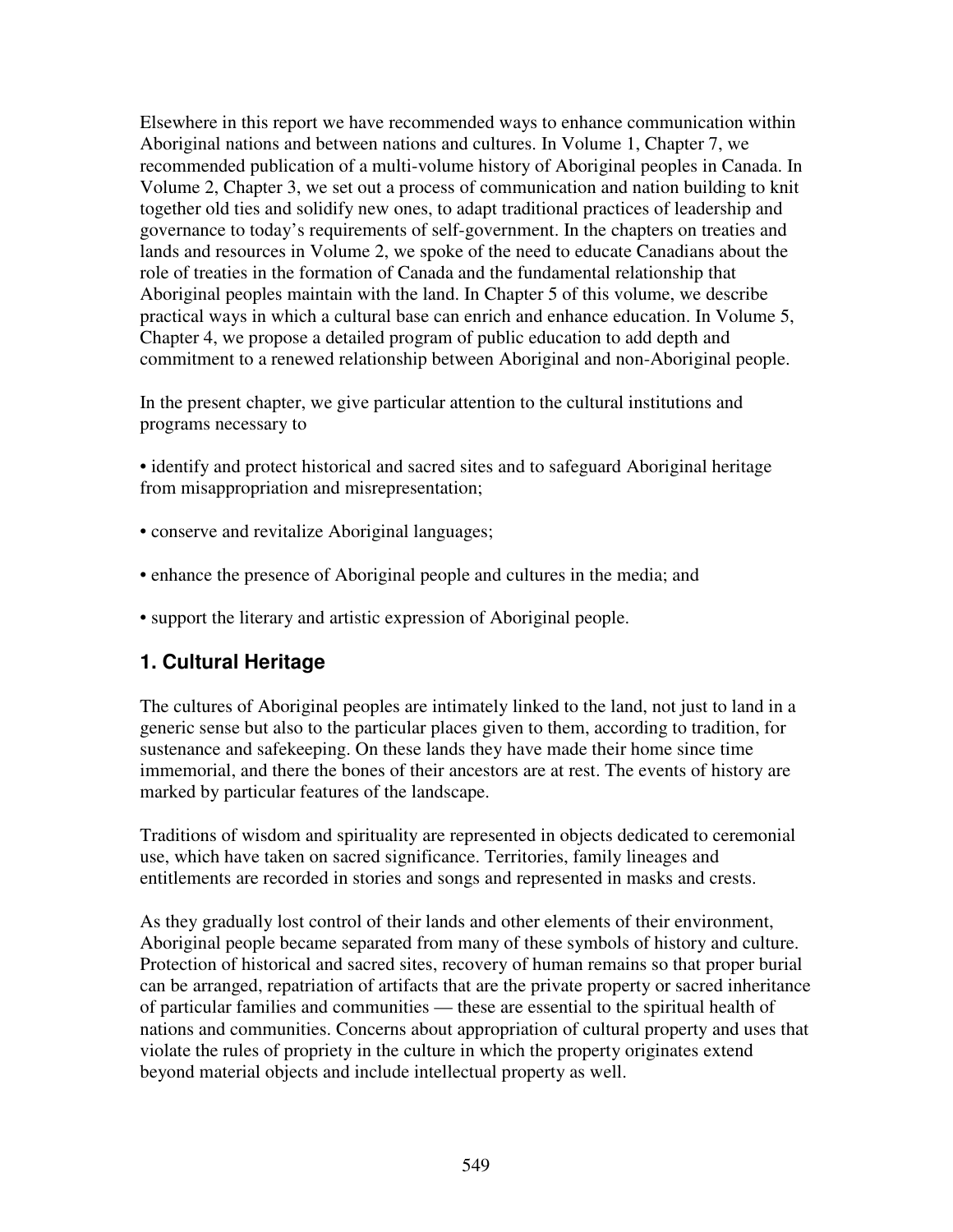# **1.1 Sacred and Historical Sites**

The land was considered a mother, the giver of life. On the land were many sacred places and sites where religious ceremonies both collective and individual were visited and used. These include the mountains, rivers, hills, rocks, and lakes. The land, in addition to the plant and animal life it supported, provided sites for vision quests, burials, and places to plant special types of plants that were very important in the religious life of the Blackfoot, such as tobacco. It also provided material such as ochre used in painting and religious ceremonies, and sacred rocks used to mark sacred places such as medicine wheel and burial sites.<sup>2</sup>

This description of a particular people's relationship to the land applies to many Aboriginal cultures in Canada. To Aboriginal people, identity is deeply entwined with territory, the territory that has fostered their culture and ways of life. <sup>3</sup> A more detailed exploration of Aboriginal peoples' relationship to the land and concepts of land ownership can be found in Volume 2, Chapter 4 on lands and resources and in Volume 4, Chapter 3 on elders' perspectives. Because of this deep relationship with the land, the control of sacred sites, burial grounds and archaeological sites is important to Aboriginal people.

Territory itself is important to Aboriginal nations, but certain areas hold special significance. Ancestral burial grounds or sites for spiritual ceremonies are considered sacred land. Other areas are significant for their role in the history of peoples — for example, The Forks in Winnipeg and Batoche on the North Saskatchewan River, which are important in Métis history. Other sites are reminders of battles marking boundaries between nations and of treaties concluded to maintain peace. In the north, inuksuit, the great stone markers erected by Inuit to guide hunters across the treeless landscape, are monuments to Inuit life in their ancient homelands.

It is not uncommon for sites to hold both historical and sacred significance. This is true of the weirs at the Atherley Narrows, near Orillia, a community in central Ontario. Weirs were a network of fences that 'herded' fish to an open area where they were netted or speared. Carbon dating shows that the weirs are about 4,500 years old, which means construction began in 2500 BC. They were part of a traditional fishing camp where the Ojibwa, Mississauga and other nations would meet to socialize and conduct healing ceremonies. The area, unique in North America and possibly the world, is of considerable historical interest to the Ojibwa in the area and to archaeologists. But there are other considerations:

More important to the site is the spirit that moved the site. The power that was in Mnjikaning [traditional name for the Ontario community of Rama] that moved the ceremonies, that made it such a clean place, such a harmonious place. It is that spirit we cannot lose….If we could ever get hold of the place, if we could ever reclaim it the power that would come from that place, the healing that would come from that place would be astounding.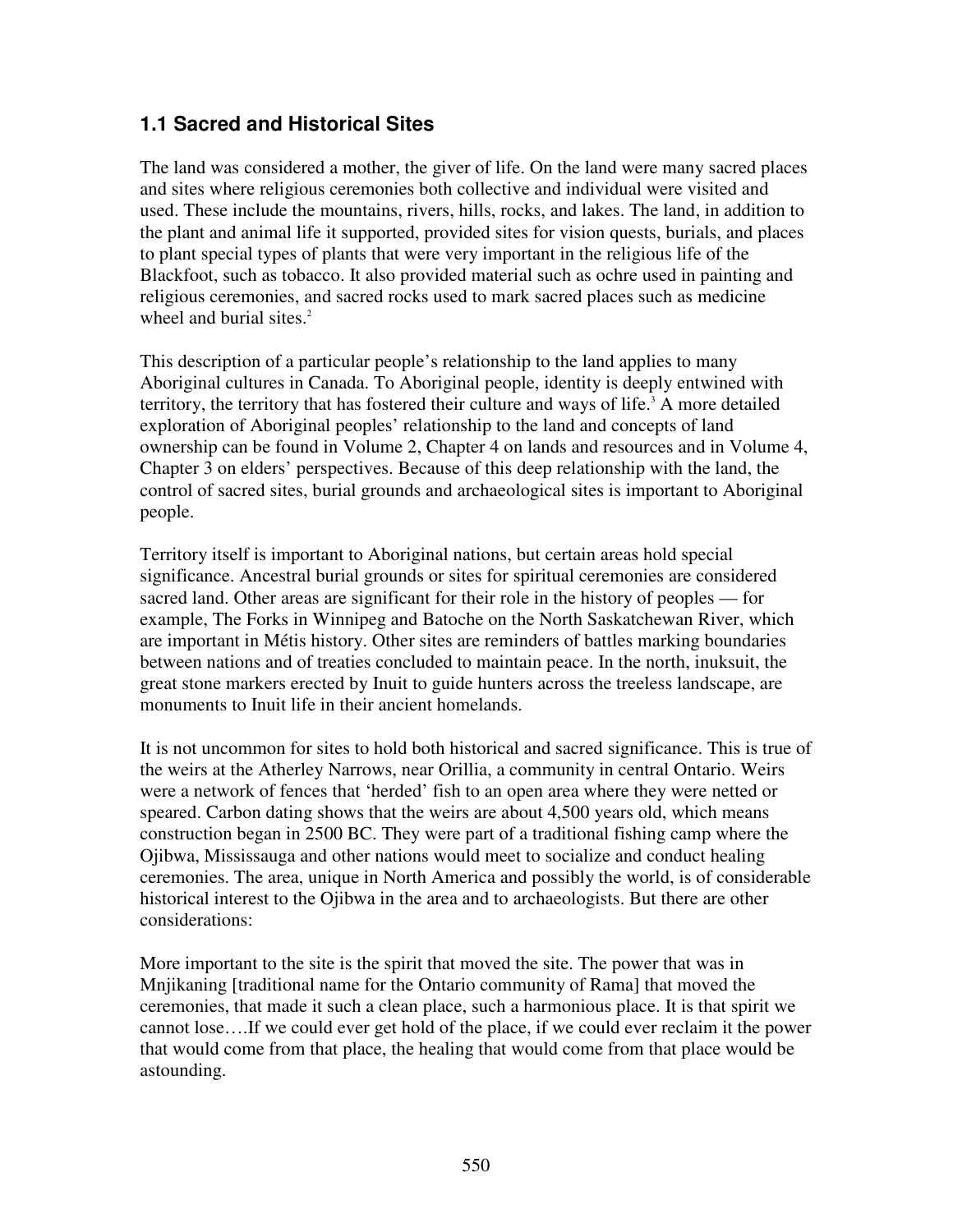Mr. Belfry's remarks convey a tone of urgency because, at the time he was speaking, the weirs were in danger of destruction. Dredging carried out years ago created currents that were causing the site to collapse. As of October 1995, negotiations to protect the site were continuing. 4

Historical boards have limited authority to protect heritage sites from development and, in some cases, may not understand the importance of a site to an Aboriginal community. Aboriginal groups, unfortunately, often have little influence in deciding priorities. This situation exemplifies the problems Aboriginal people often experience in trying to practise their traditional spirituality today. All too often, Aboriginal people's desire or need for access to traditional sites for traditional activities has led to conflict with officials:

All along the foothills, ceremonial leaders are spiritually guided to conduct ceremonies at specific sites, some of which are off-reserve, located on provincial or federal Crown lands. Our elders are being denied full access by the discretion of park superintendents, with the excuse that fires are not permitted. The national parks make us pay, like common tourists, where at one time we were able to travel freely in the parks.

Alvin Manitopyes Representative, Plains Cree people and Environmental Committee Assembly of First Nations Calgary, Alberta, 26 May 1993

The Commission also heard of Aboriginal people encountering problems when they tried to enter sites to pick berries or gather traditional medicines. In many cases, these people had first visited the sites with their parents, grandparents or great-grandparents.

A final threat to the integrity of sacred and historical sites comes not from development or legislation but rather from archaeological endeavours. The search for historically and culturally significant objects often leads archaeologists to burial grounds. Aboriginal people have asked that these objects be left in the ground and that graves not be disturbed out of respect for the dead and in recognition that the burial grounds remain the collective property of Aboriginal people. Concern about respect for Aboriginal interests in collective property is not limited to burial grounds. Aboriginal people have become involved only recently in the management of petroglyph (rock carving) sites and the interpretation of their significance. Aboriginal people believe it is important to document history, and in many cases they are willing to work with mainstream professionals to do so. However, control over excavation is within provincial and territorial jurisdiction. In some jurisdictions, Aboriginal groups are consulted as a matter of courtesy before excavation permits are issued, and in Nunavut any excavation permits will require Inuit approval. Generally, however, no consistent policies or laws are in place to ensure that Aboriginal people control this central element of their heritage.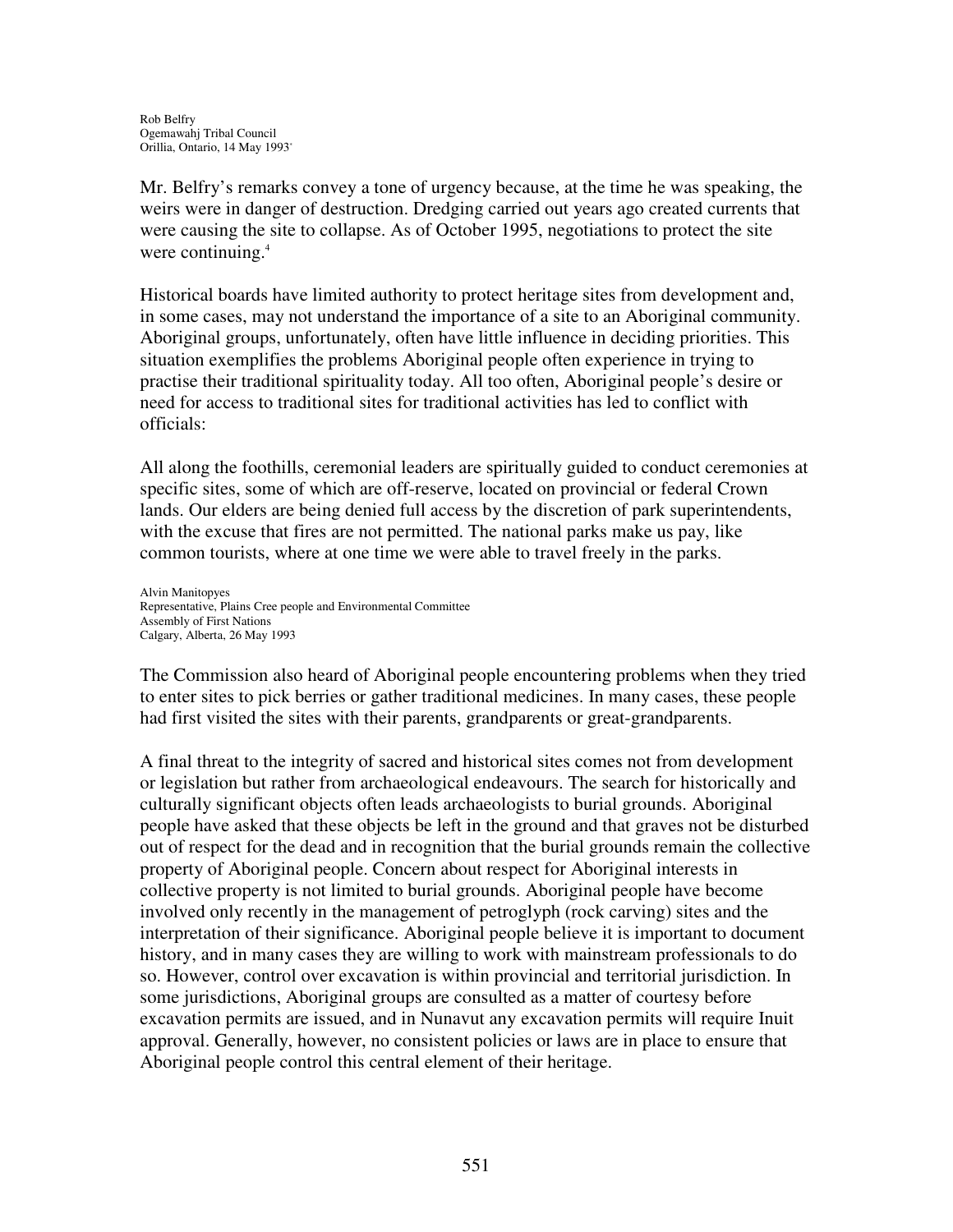In Volume 2, Chapter 4, we recommended that sites of sacred or historical significance should be considered in the reallocation of lands. For lands under the primary control of Aboriginal nations, those nations will make decisions about protection and use. For lands under the joint jurisdiction of the Crown and Aboriginal nations, protection and access can form part of co-management agreements. Where sacred or heritage sites are part of lands under primary jurisdiction of the Crown or subject to fee simple interests or ownership rights, then Aboriginal access and involvement in management will be negotiated.

There are a few concerns not addressed in these recommendations for future jurisdiction over lands. The first is a question of what can be done now. The new agreements will take time to conclude, but some initiatives can begin immediately. Indeed, given encroaching development and natural processes such as erosion that can threaten significant sites, initiatives cannot wait until agreements are concluded.

A necessary first step is for Aboriginal people and communities to identify and assess the condition of sites that are historically and culturally important to them. The legislation on historic sites must be reviewed to ensure recognition and protection of Aboriginal interests, and interim measures must be taken to protect significant sites that are endangered.

Some sacred and historical sites will be resources for all Canadians. When Aboriginal history and heritage are being represented in areas outside Aboriginal jurisdiction, Aboriginal people must be involved in designating the sites, designing interpretive materials, and managing the resource. It is also only fair that Aboriginal people share in the economic benefits deriving from historical sites.

There are examples of effective collaboration on these matters between Aboriginal people and public authorities. The Wanuskewin Heritage Park, which opened near Saskatoon, Saskatchewan, in 1992, is a good example. The project was in development for 10 years. Representatives from all five Aboriginal language groups drawn from across Saskatchewan took part in the planning. Aboriginal cultural values were respected throughout the project, and Aboriginal participants were full partners in a consensual decision-making process. The interpretive stories told at Wanuskewin are those that First Nations want told, and they are relayed by First Nations people themselves. The Commission points to this park as an example of appropriate Aboriginal involvement in a heritage project.

Finally, consideration must be given to heritage and sacred sites for Aboriginal people living in urban areas. We address this unique situation in Volume 4, Chapter 7. Land, together with the ritual, ceremony and traditions associated with it, is particularly important to the renewal and retention of Aboriginal identity. Support may therefore mean setting aside a parcel of land in urban areas as a sacred place for Aboriginal populations in cities.

# **1.2 Sacred and Secular Artifacts**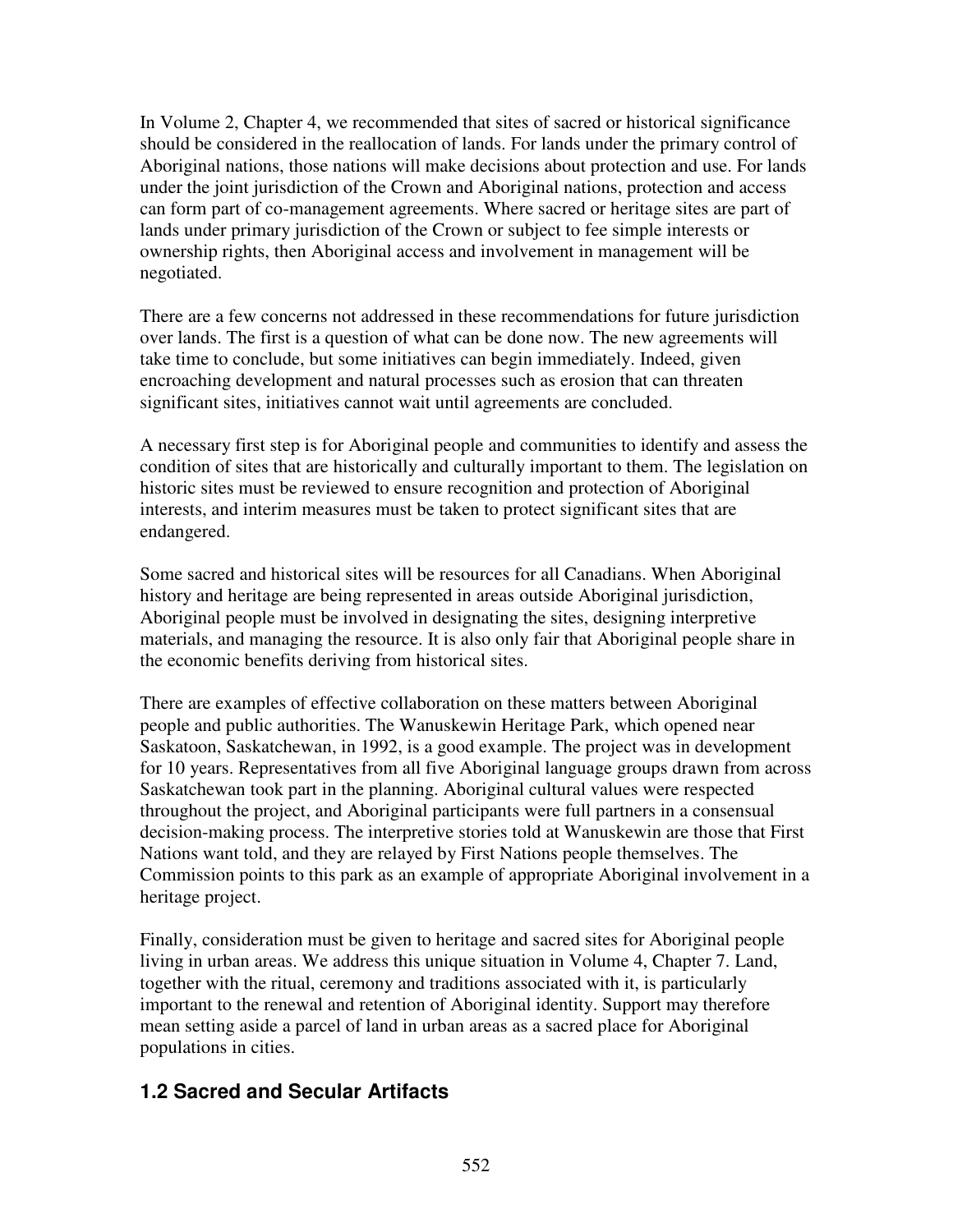Aboriginal people are seeking the return of artifacts held by museums and collectors as one way of reasserting control over how their cultures are depicted. These objects are the physical records of history and the physical manifestations of culture. They help define Aboriginal identity:

Traditionally, Aboriginal cultural knowledge is transmitted and documented primarily through the oral tradition, but also through such things as dramatic productions, dance performances, and they are documented on such artifacts as wampum belts, birch bark scrolls, totem poles, petroglyphs and masks. This is the Aboriginal way of transmitting knowledge and of recording information and history.

Greg Young-Ing Vancouver, British Columbia, 4 June 1993

Items taken from Aboriginal people and communities over the years may be secular or sacred. Secular objects might include tools, hunting equipment and clothing — articles of everyday use. Some objects have sacred significance, such as medicine bundles, which contain objects associated with visions and are opened only on ceremonial occasions. In the case of sacred objects, the only appropriate action is repatriation to the nation to which they belong. The same is true of human remains, which hold both secular and sacred importance. Other objects integral to the history and identity of certain nations, communities or families should also be repatriated.

In many cases, Aboriginal people consider the term 'artifact', with its connotations of dusty relics tagged and catalogued, inappropriate. Sacred objects such as medicine bundles and totems still speak to the people; they are still used in traditional ceremonies.

In 1979, two large collections of potlatch regalia were returned to the communities of Alert Bay and Cape Mudge in British Columbia. They were housed in museums built specifically to receive them and financed by the federal government. Repatriation can be a deeply spiritual and powerful experience, as indicated in the Peigan Nation response to repatriation of their cultural materials:

When the Glenbow Museum allowed the return of these holy bundles and articles, I do not believe they realized their contribution to the total existence of Native people….We do not use the holy bundles; they use us. Our only responsibility is to show them reverence. We continually ask for their mercy and guidance. And because they are as alive as you and I…I now live with more confidence in the holistic development of my people. 5

Some of the objects currently stored in museums were obtained through purchase; some were stolen. Legislation also played a role: laws were enacted to suppress religious practices, such as the potlatch ceremony of west coast nations, and items with spiritual import were often confiscated. Currently, in most provinces, ownership of archaeological material on both private and public land is asserted by the Crown.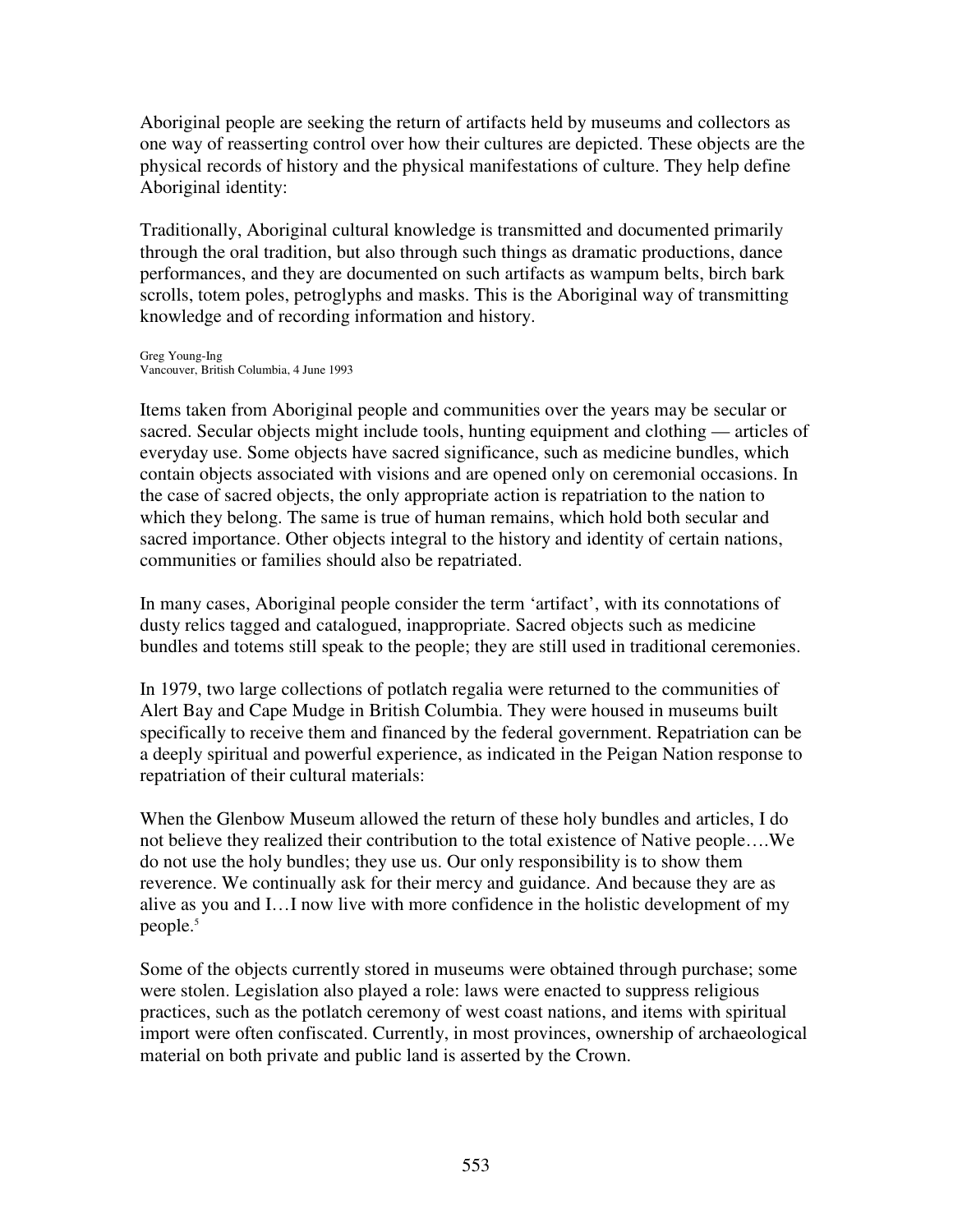The concerns of Aboriginal people centre on two issues: the illegitimate acquisition of these artifacts (even when obtained through legal means), and the inappropriate display and use of cultural items.

In 1988, the Lubicon Lake Cree organized a boycott of The Spirit Sings, the cultural showcase of the Winter Olympics in Calgary. Museums were asked not to lend objects for the display, and many people, Aboriginal and non-Aboriginal, refused to attend. The boycott did a great deal to raise awareness of the issues, and as a result of the conflict, the Assembly of First Nations (AFN) and the Canadian Museums Association (CMA) formed a task force with a mandate to "develop an ethical framework and strategies for Aboriginal Nations to represent their history and culture in concert with cultural institutions". <sup>6</sup> The task force report sets out guiding principles, policies and recommendations on repatriation and calls for the creation of new relationships to serve the needs of Aboriginal people and the interests of Canadian cultural and heritage institutions. (See Appendix 6A to this chapter for excerpts from the report.)

Although some change is under way, much remains to be done. Collections of Aboriginal artifacts, collection notes, and sound and photographic archives in museums are often not fully inventoried. Aboriginal people cannot easily gain access to these materials or, in some cases, even get information about them. As with sacred and historical sites, establishing inventories is an essential first step in developing repatriation policies and collaborating with Aboriginal peoples in the conservation, display and eventual return of heritage materials.

Of course, Canadian museums do not have a monopoly on Aboriginal artifacts. Some of the oldest collections are concentrated in museums and private collections elsewhere, particularly in Europe. Some Aboriginal groups have made informal inventories of European holdings or are aware of specific objects they wish to have returned. This might be one area where Aboriginal people and Canadian museums can work together to locate such items and request their return.

The *Cultural Property Export and Import Act* has been of some assistance in repatriating items. <sup>7</sup> Under the provisions of the act, however, an Aboriginal group seeking the return of an object or prevention of its export must first have the support of an established cultural institution. The Canadian Cultural Property Export Review Board may help qualified institutions to purchase artifacts by granting or lending up to two-thirds of the cost. A number of Aboriginal-controlled institutions, such as the Woodland Cultural Centre in Brantford, Ontario, are eligible to participate in this program. The grounds for determining whether a particular cultural item should be repatriated, however, are relatively narrow and do not always address the needs of First Peoples.

The repatriation of cultural objects has also been restrained by the limited capacity of Aboriginal cultural institutions to receive and house them. There are currently 72 cultural education centres in or close to reserves and Inuit communities across Canada. A few have museums, but most do not.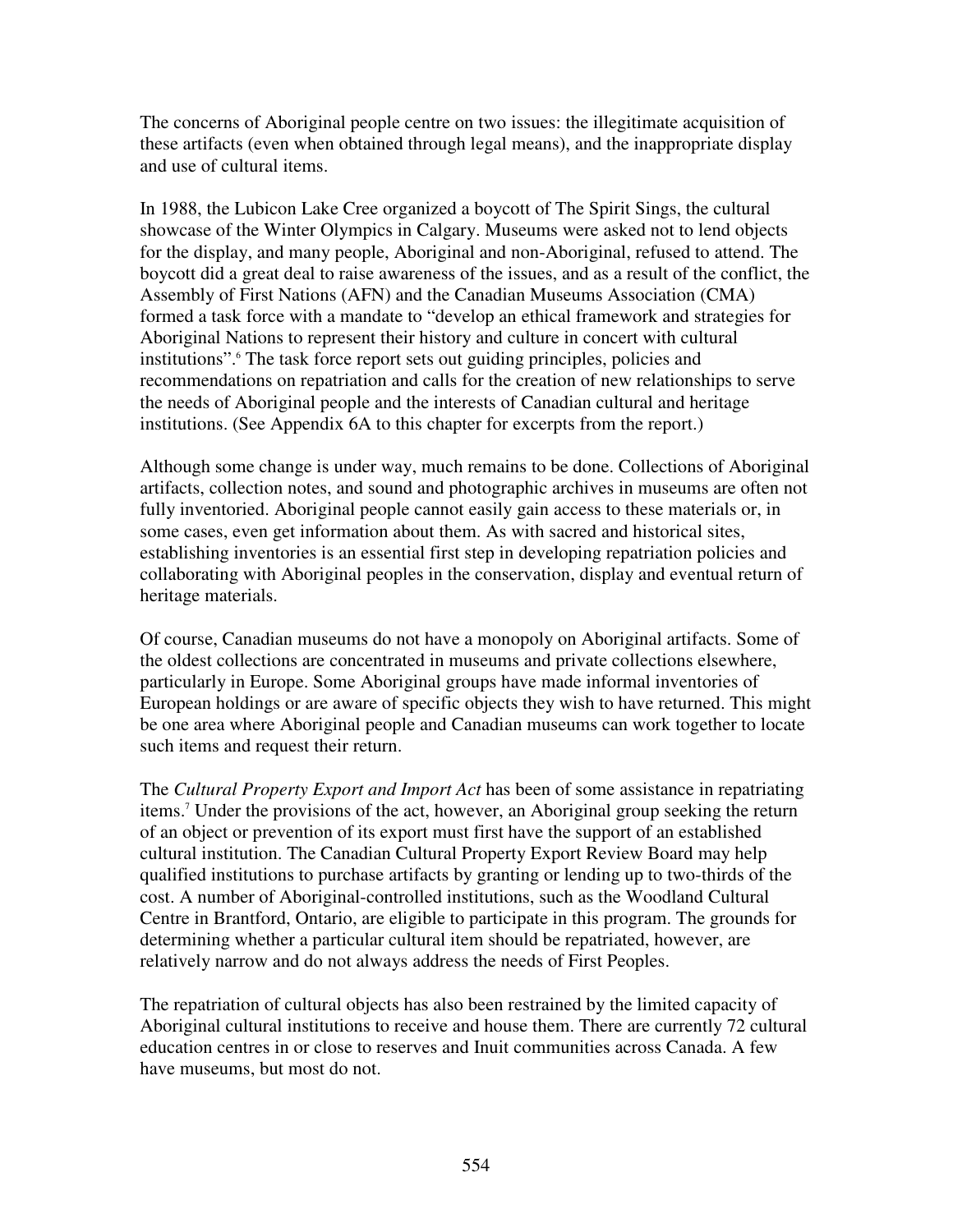As of October 1995, there are two federal programs that support Aboriginal museums. The department of Indian affairs provides some support through the Cultural Education Centres Program. Support is also available through the Aboriginal Museums Assistance Program, part of Heritage Canada's general museum assistance program. Most applicants are band councils, although cultural education centres and friendship centres are eligible. Some provincial and territorial programs may also be a source of support for Aboriginal cultural institutions, but funding is usually quite limited and available only on a projectby-project basis.

The capacity of Aboriginal nations and communities to receive, conserve and display repatriated items and participate in the joint management of museums must be developed. This will require physical facilities, whether for displays in cultural education centres or for temporary or travelling exhibits.

For Aboriginal people living in cities, friendship centres may be the best place to locate heritage displays and activities. There are 113 Aboriginal friendship centres operating in urban centres, delivering a wide variety of services to help Aboriginal people adjust to the urban environment and to improve their quality of life in general. <sup>8</sup> Although the centres provide a number of cultural programs, there is limited interest in establishing museums at present. This is mainly because of a chronic lack of resources, but also because of the difficulty of doing justice to the many different Aboriginal cultures that coexist in urban settings. Our recommendation for a new urban Aboriginal cultural education program addresses this issue (see Volume 4, Chapter 7).

Even where Aboriginal museums do exist, they often operate on different assumptions from those of mainstream institutions. The difference relates to the perceived role of a museum in preserving heritage:

We [Secwepemc Cultural Education Society] have been told that our curriculum development, language and publishing program are not museum functions and cannot be reflected in our budget for funding purposes. These discrepancies between our native concept of heritage and the established form will continue to cause concern as Indian and Inuit museums are set up.<sup>9</sup>

This philosophical difference extends to the use of traditional objects. Because of a different perception of why objects are important to culture, culturally significant materials stored in a museum may actually be used by community members. <sup>10</sup> Wampum belts held as cultural artifacts by a mainstream museum may be used in the Aboriginal community to validate claims or recall details of agreements. To Aboriginal people, labelled artifacts are often 'living' items relevant to the contemporary life of the individual, community and nation. There needs to be a reconciliation between museum policies and the traditional use of artifacts by Aboriginal communities.

Aboriginal people are not calling for museums to divest themselves of all Aboriginal artifacts. In the AFN/CMA report, *Turning the Page*, there was general recognition that collections and the museums that care for them can contribute to public education and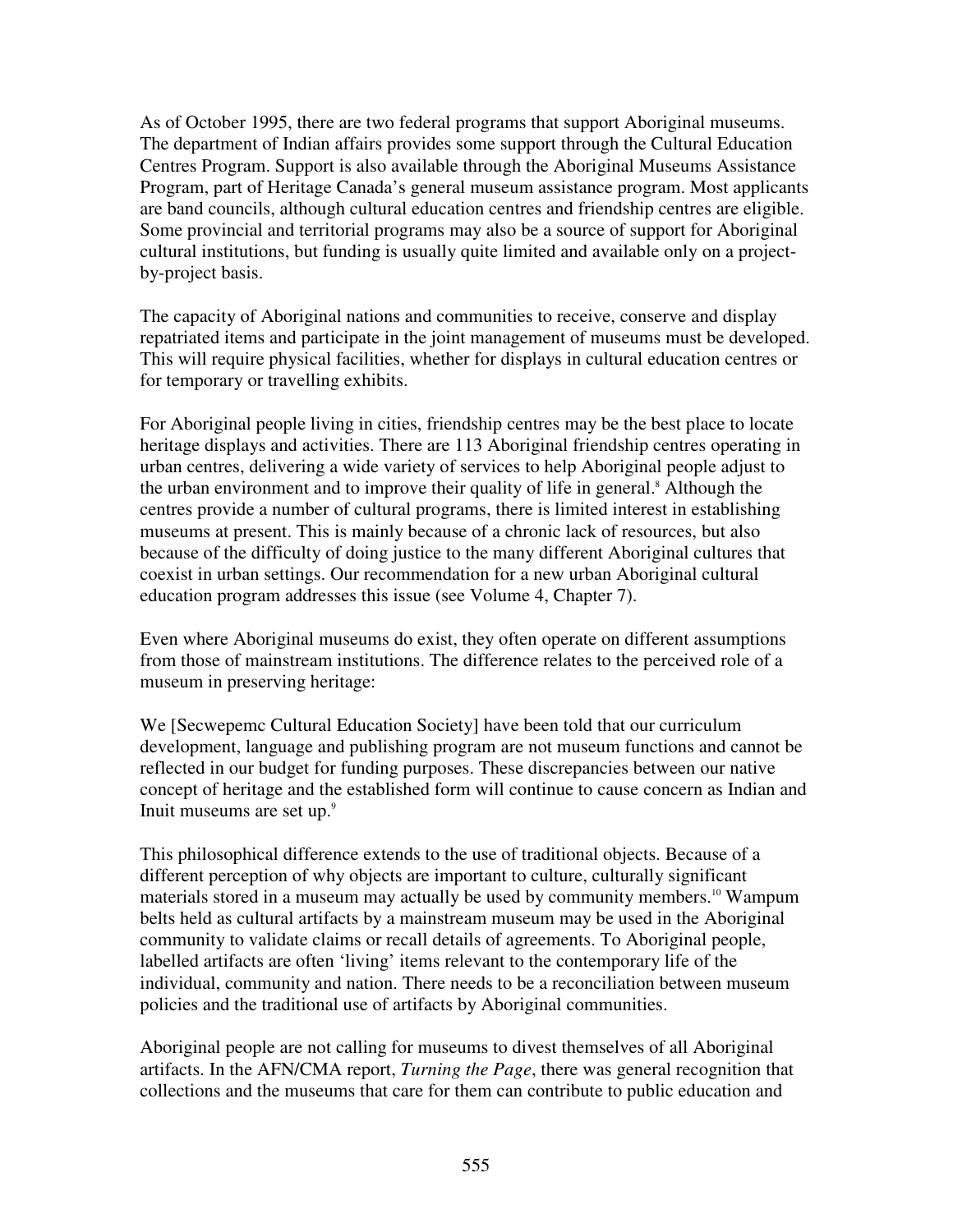awareness of the contributions of Aboriginal people. 11 In particular, items that have no sacred value, such as tools, can be kept and displayed with community consent. As well, objects that cannot be traced back to a specific family, community or nation of origin can remain in a museum's collection. Where repatriation is called for, however, museums must respect the wishes of the Aboriginal community.

The programs that may support repatriation are limited by a number of factors. Even where there is program funding for cultural education centres, capital funding to establish physical facilities is generally unavailable. In many communities, few cultural materials remain; the very word 'museum' is often a reminder of what has been lost to Aboriginal people, not what has been preserved for their use. <sup>12</sup> Above all, Aboriginal people have so many urgent day-to-day needs that establishing a community-controlled museum, although important and desirable, is often not the top priority.

This makes it all the more important that Aboriginal people have access to mainstream museums and the items they hold. Aboriginal people must be involved in cataloguing museum holdings and consulted on appropriate modes of display and interpretation. This provides an opportunity for non-Aboriginal professionals to gain more insight into Aboriginal culture. Further, these collections must be accessible to Aboriginal people. Here we do not simply mean an open-door policy on the part of museums, inviting Aboriginal people to visit the displays. Rather, any facility that benefits from the display of Aboriginal culture should put something back into the Aboriginal community. This could mean bringing all or part of the exhibit directly to Aboriginal communities. Such initiatives could be coupled with workshops and information sessions on museum skills and careers.

Ultimately, many objects will be returned to Aboriginal people and communities. Cultural institutions controlled by Aboriginal people allow communities to develop trained professionals to staff the institutions, enhance local economic development and, perhaps most important, give Aboriginal people control over their own culture and heritage.

The initial steps in this movement will involve capacity building within the Aboriginal community, including urban dwellers. This provides an opportunity for mutually beneficial co-operative arrangements between heritage institutions and Aboriginal communities. Many larger Canadian museums offer training and internship programs, and some universities and other educational institutions offer academic courses in subjects related to the management of cultural materials. These courses should be made more accessible to Aboriginal people through sponsorship programs provided by the museums.

Training programs can be developed co-operatively between museums and other cultural institutions and Aboriginal communities. Aboriginal people can assist in cataloguing, interpreting and displaying materials and participate in other museum activities. While Aboriginal trainees learn about museum technology, museum staff will be able to learn more about Aboriginal people and culture. These kinds of training ventures should be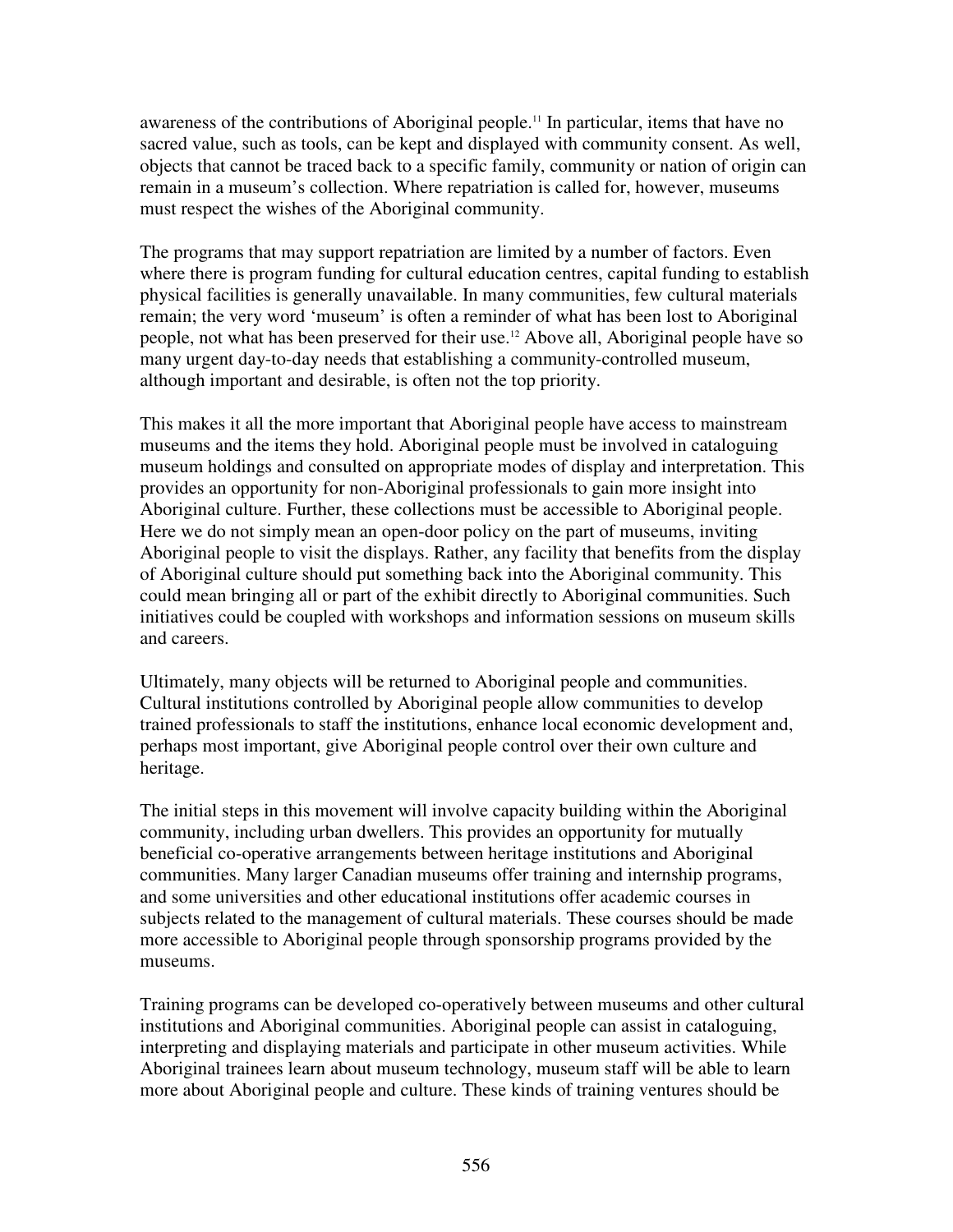flexible; details can be worked out between the museums and communities directly. Such co-operative ventures can extend to mounting exhibits, displays and other cultural events, for example, 'living culture' such as traditional games, dances and ceremonies. Financial assistance, where needed, should be made available through federal, provincial and territorial employment and training and heritage programs.

Generally, museum training programs that reflect the needs and world views of Aboriginal peoples should be established in co-operation with museums and universities. A survey of existing programs could be undertaken by the Canadian Museums Association in consultation with Aboriginal groups, and the information could then be used to help ensure that future programs are developed and co-ordinated in a culturally appropriate manner.

In other chapters of our report, we have set out strategies for human resources development, emphasizing needs assessment, comprehensive strategy development, setting targets, and monitoring progress. In heritage conservation, as in other areas, capacity building must be part of long-range planning if Aboriginal nations wish to maintain their cultural heritage (see Volume 2, Chapters 3 and 5, and Chapters 3 and 5 in this volume).

In many Aboriginal societies there are no strict criteria for determining which objects are sacred and which are secular. An ornate carving may have been made as a gift or just to pass the time. By the same token, an ordinary stone may have been blessed in the past for use in special ceremonies. In any debate over the sacred or secular nature of a given object, Aboriginal representatives from the community of origin must be involved in making the distinction.

It is for this reason that the indiscriminate replication of Aboriginal artifacts can, in some cases, offend cultural propriety. In other cases, it violates the accuracy of reproduction or interpretation. In most cases, it ignores the legitimate interest of Aboriginal people in sharing the economic benefits from the sale of reproductions of historical items. Protective measures are needed to guard against this kind of misrepresentation. This issue borders on the subject of intellectual property rights, discussed in the next section.

# **1.3 Intellectual Property**

Intellectual property rights should allow Aboriginal people to control representations of culture and knowledge that belong to individuals or collectives. There has been controversy recently about copyright on oral traditions, legends and songs collected for publication. The search for herbal remedies known to Aboriginal healers continues, and traditional designs are being incorporated in high fashion products. All of these activities raise questions about the appropriate means of protecting Aboriginal intellectual property.

In asserting claims to their traditional knowledge, Aboriginal people are not trying to retreat from the world or make their culture inaccessible to others. In fact, the opposite is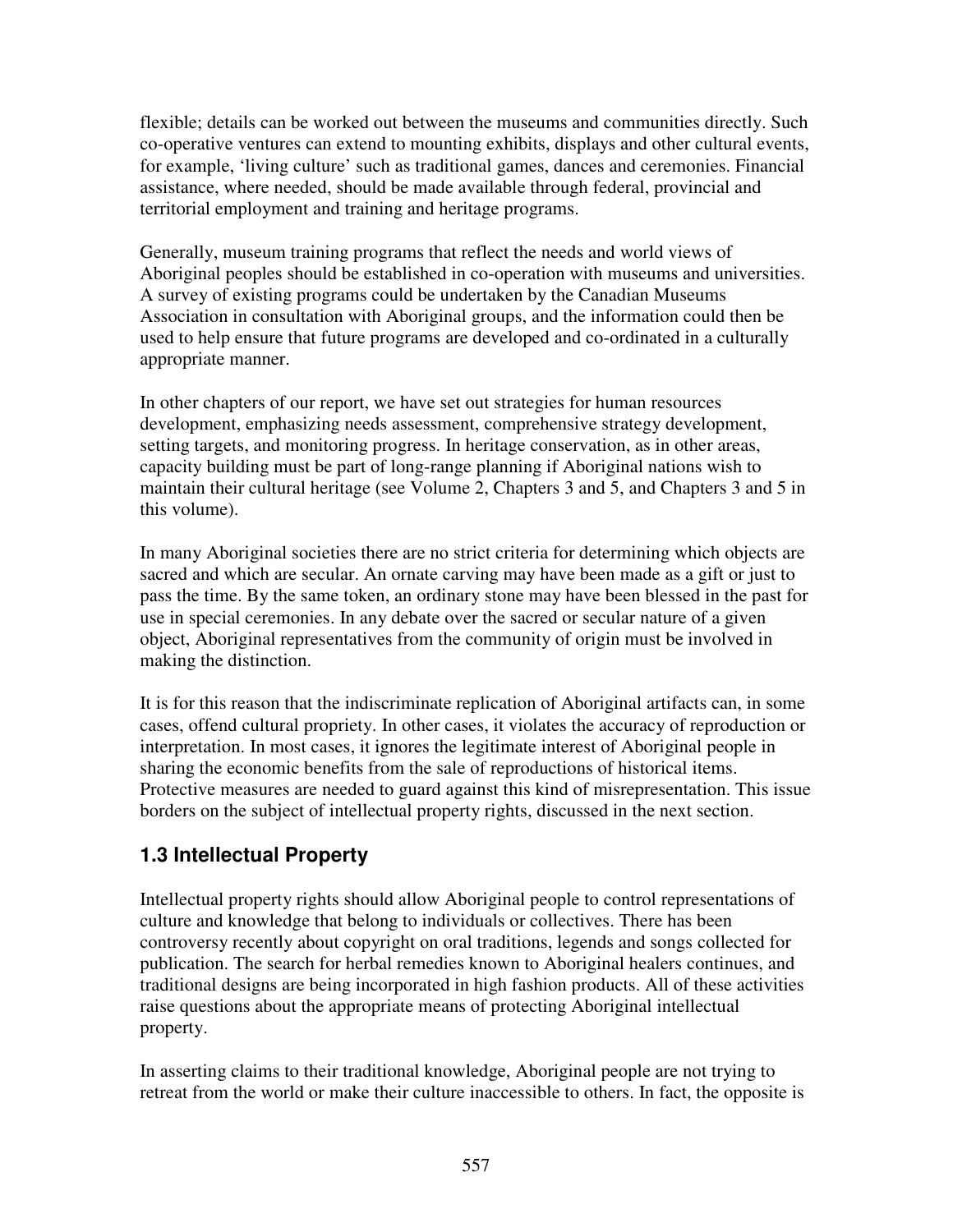true. Aboriginal people are willing to share the wealth of their cultures and are anxious to have their knowledge of the land and environment used for the benefit of all. At the same time, they want to ensure that their knowledge is used appropriately and their identity portrayed authentically. They also want fair remuneration when their intellectual and cultural property is turned to appropriate commercial use. In other words, Aboriginal people want to protect their intellectual property rights. In the words of D. Soyini Madison, "How we are represented by others shapes how we represent ourselves, what is real to us and the worlds we imagine; and images and representations are a formidable culture force". 13

Profit drives commercial exploitation of intellectual property. But financial issues are only part of Aboriginal peoples' concern. Loss of control of traditional ideas and knowledge may lead not only to commercialization but also to the identification of sacred places by those who do not appreciate their significance, resulting in intrusions on customs and beliefs. Revealing spiritual knowledge to outsiders can destroy its sacredness or twist the meaning of teachings; inappropriate imitation of a community's cultural practices, such as that indulged in by some new age groups, is a blatant misrepresentation of Aboriginal culture, weakening the teachings in the eyes of both Aboriginal and non-Aboriginal people.

The cultural heritage of Aboriginal peoples should be protected, and the terms of protection must be consonant with their needs. This issue runs through discussions of Aboriginal heritage and culture:

There ought to be developed an Aboriginal copyright law or a mechanism parallel to the Canadian copyright law, a law that would be respected and upheld by all levels of government….After all, these [are] the measures that Canada has undertaken….They were afraid of encroachment of the American culture into Canadian culture. So I think we should learn from this and take measures to protect our own Native culture.

Sharon Stoney Creek, British Columbia 18 June 1992

However, existing intellectual property law is inherently unsuited to protecting the traditional knowledge and cultural heritage of Aboriginal peoples. It is premised on balancing a creator's economic interest in his or her work with the larger public interest in promoting the use of ideas to increase society's general store of knowledge. The present law seeks to achieve this by protecting rights for a defined period of time, after which the material enters the public domain. In legal terms, this means that almost all traditional Aboriginal culture and knowledge is already considered to be in the public domain and therefore beyond protection. In the few cases where the present law might apply, protection would be short-lived. This system is antithetical to the communitybased cultural heritage of Aboriginal peoples in which there is often no individual economic interest.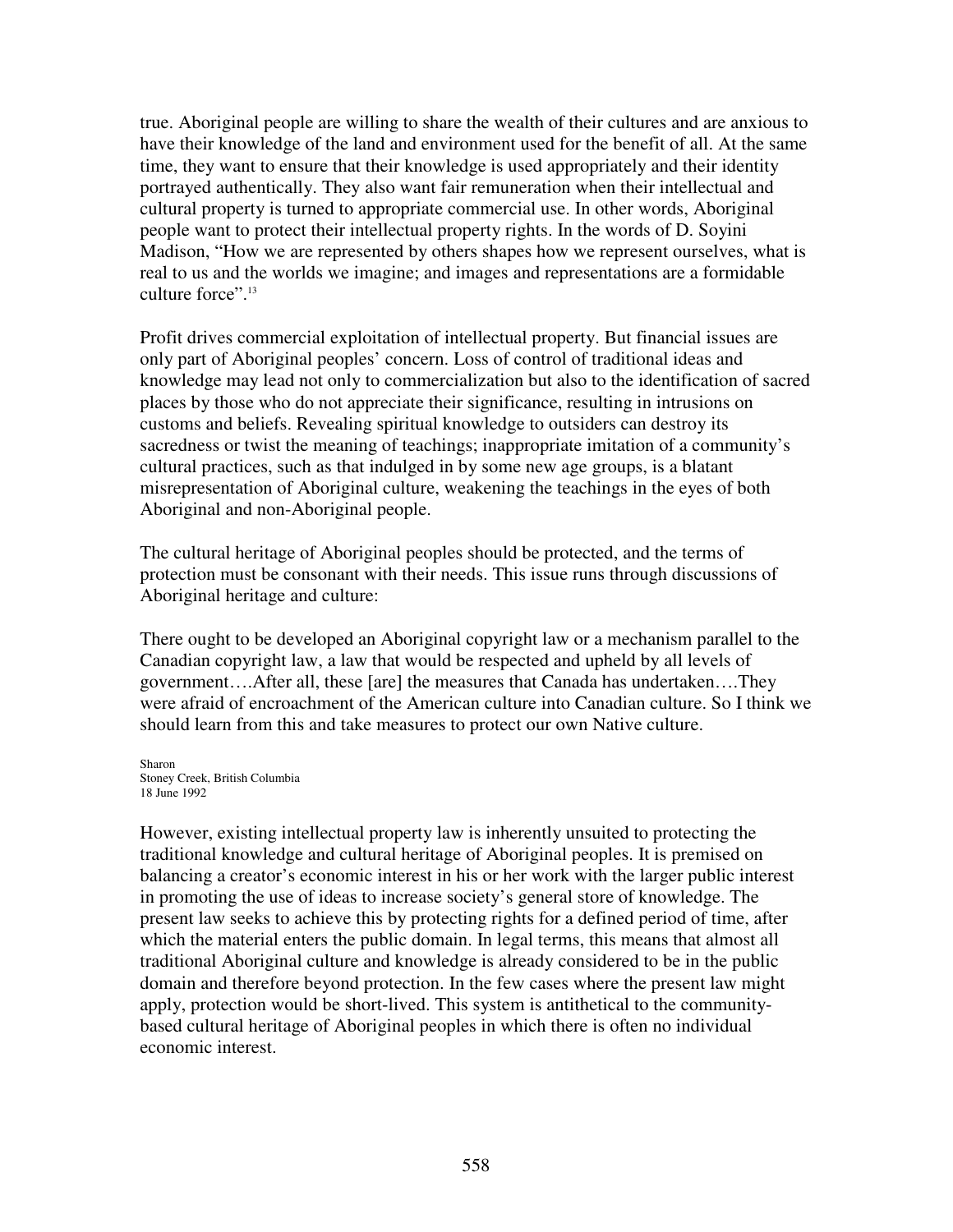In addition, the existing intellectual property regime recognizes rights only in individuals, not communities or entire societies. This too prevents protection of traditional knowledge and Aboriginal cultural heritage, since they have no individual owner. While artistic styles such as woodland painting or Inuit carving cannot be copyrighted, there should be protection from imitative work that trades on the reputation of Aboriginal art and artists. Finally, the existing law does not recognize Aboriginal peoples' understanding of the sacredness of knowledge. Copyright law is not broad enough to protect a song or a prayer that has a spiritual origin, the use of which should be restricted but over which individuals are reluctant to assert ownership.

Only a new approach and new legal framework can address the need to protect the collective intellectual and cultural rights of Aboriginal peoples. This need is not unique to Canada. As early as 1963, the legal vulnerability of Aboriginal arts and design was a topic at international meetings. There was an effort to fill the gap, led by the World Intellectual Property Organization (wIPO) and the United Nations Educational, Scientific, and Cultural Organization (UNESCO), which administer, respectively, the Berne Copyright Convention and the Universal Copyright Convention. Their efforts culminated in a model statute, prepared by wIPO, that in 1985 was recommended by the executive committee of the Berne Convention and the intergovernmental copyright committee of the Universal Copyright Convention as a basis for national legislation by member-states of both organizations.<sup>14</sup> The recommendation has not been acted upon by the Canadian government.

In its brief to the Commission, the Assembly of First Nations listed three main objectives relating to Aboriginal people and cultural heritage:

• to gain and maintain control over cultural objects, archival data and human remains held in museums;

• to participate fully in all matters pertaining to the history and culture of First Nations people; and

• to operate First Nations museums and cultural centres. 15

These objectives capture the priorities expressed by Inuit and Métis people as well, and we have used them as guiding principles in developing our recommendations.

Although the process of repatriating cultural materials has barely begun, the path ahead is clear. The future relationship between Aboriginal peoples, their cultural institutions and Canadian museums will revolve not only around repatriation but also other collaborative efforts to preserve and protect Aboriginal heritage. Repatriating sacred objects and human remains is a priority, but inventory work is needed before this can proceed.

With regard to portable items, such as sacred and secular artifacts, museums and other cultural institutions must ensure that Aboriginal people are fully involved in all aspects of disposition, display and representation of Aboriginal heritage. Indeed, the Canadian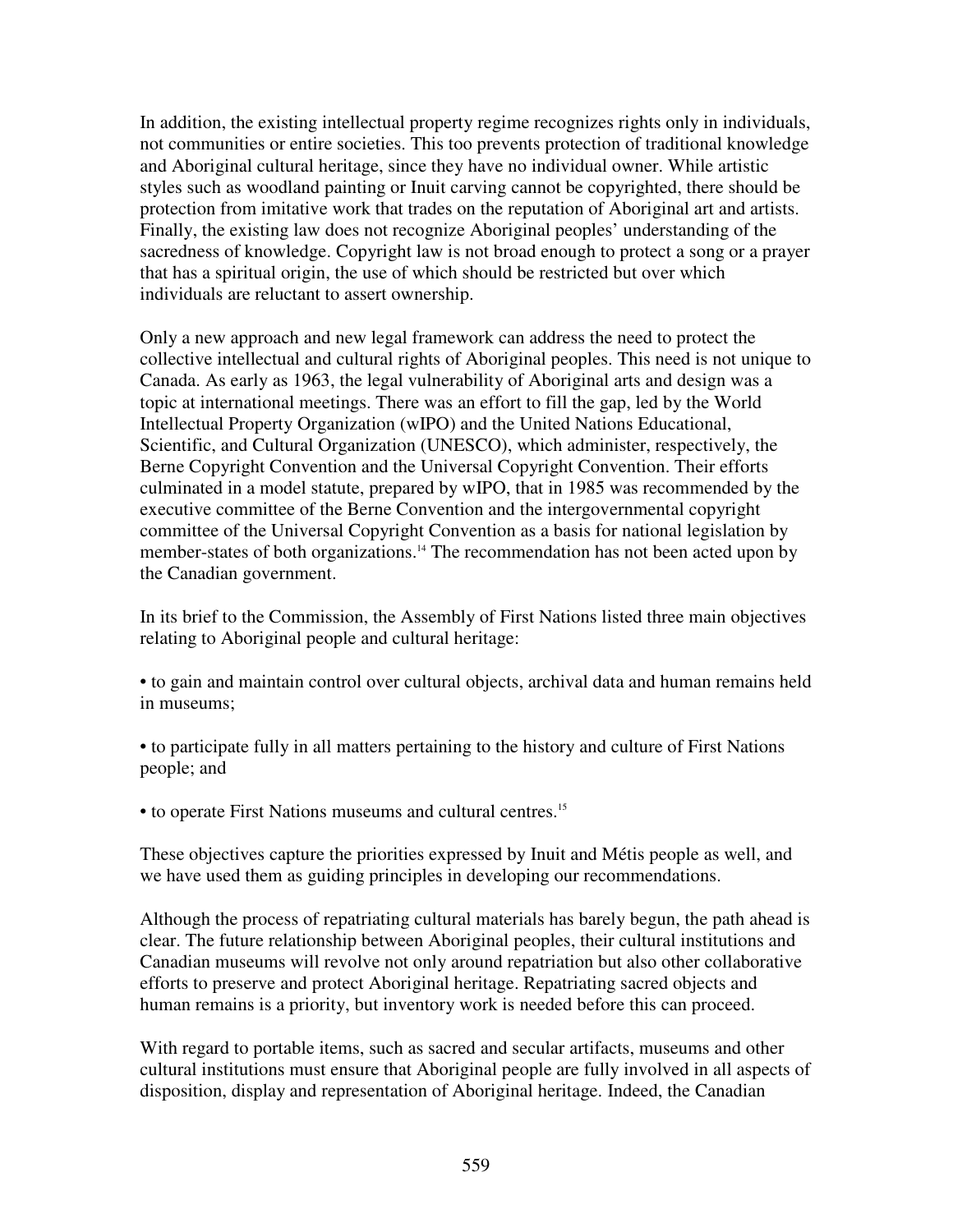Museums Association agreed to this in principle in *Turning the Page*, the task force report on museums and Aboriginal peoples (see Appendix 6A).

# **Recommendations**

The Commission recommends that

# **3.6.1**

Federal, provincial and territorial governments collaborate with Aboriginal organizations and communities to prepare a comprehensive inventory of historical and sacred sites, involving elders as expert advisers, before negotiations on designation of lands in accordance with our recommendations in Volume 2, Chapter 4.

# **3.6.2**

Federal, provincial and territorial governments review legislation affecting sacred and historical sites to ensure that Aboriginal organizations and communities have access to urgent remedies to prevent or arrest damage to significant heritage sites such as the Mnjikaning Fish Fence, whether they be threatened by human actions or natural processes.

# **3.6.3**

Federal, provincial and territorial governments in collaboration with Aboriginal organizations review legislation affecting historical and sacred sites and the conservation and display of cultural artifacts to ensure that

(a) Aboriginal interests are recognized in designing, protecting, developing and managing sites significant to Aboriginal culture and heritage and in conserving, repatriating and displaying Aboriginal cultural artifacts;

(b) Aboriginal people are fully involved in planning and managing heritage activities relevant to their cultures; and

(c) Aboriginal people share the economic benefits that may accrue from appropriate development of relevant heritage sites and display of cultural artifacts.

# **3.6.4**

Museums and cultural institutions adopt ethical guidelines governing all aspects of collection, disposition, display and interpretation of artifacts related to Aboriginal culture and heritage, including the following:

(a) involving Aboriginal people in drafting, endorsing and implementing the guidelines;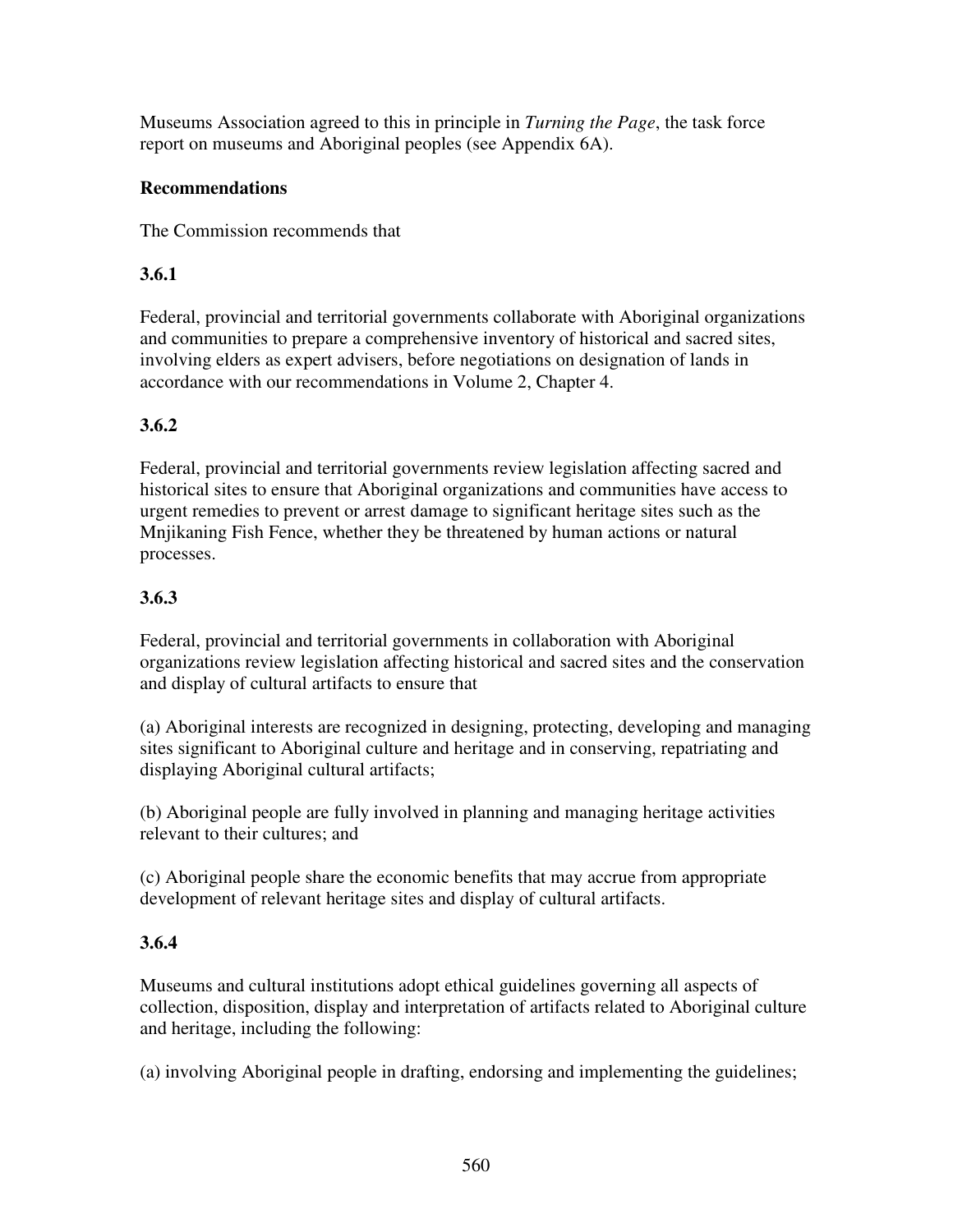(b) creating inventories of relevant holdings and making such inventories freely accessible to Aboriginal people;

(c) cataloguing and designating appropriate use and display of relevant holdings;

(d) repatriating, on request, objects that are sacred or integral to the history and continuity of particular nations and communities;

(e) returning human remains to the family, community or nation of origin, on request, or consulting with Aboriginal advisers on appropriate disposition, where remains cannot be associated with a particular nation; and

(f) ensuring that Aboriginal people and communities have effective access to cultural education and training opportunities available through museums and cultural institutions.

# **3.6.5**

Aboriginal, federal, provincial and territorial governments, in collaboration with Aboriginal elders, artists, educators and youth, develop and implement joint strategies to ensure that Aboriginal people have

(a) effective access to cultural and heritage education;

(b) resources to develop facilities for display of cultural artifacts; and

(c) means to participate in exchanges and joint undertakings with museums and cultural institutions.

# **3.6.6**

Aboriginal, federal, provincial and territorial governments include heritage research, conservation and presentation in the list of skills identified as priorities in building the capacity to implement self-government.

The global economy knows few boundaries. An Inuit image can be used by a souvenir maker in Taiwan and the resulting product sold in Alaska, Moscow and Toronto. A distorted version of a Haida song can be recorded in Denver, Colorado, and broadcast to France and Senegal via German satellite. While individual countries have jurisdiction over the protection of intellectual property within their own borders, international protection requires international agreement and co-operation. This is particularly true of Aboriginal cultural rights. Canada should enact legislation affirming the obligations to Aboriginal peoples it has assumed under international human rights instruments. (See Volume 2, Chapter 3, and particularly Recommendation 2.3.1 on the support of international initiatives and enactment of related domestic legislation.) It should also, in collaboration with Indigenous peoples, work through international bodies for the further protection of Aboriginal intellectual and cultural property rights. In particular, the goal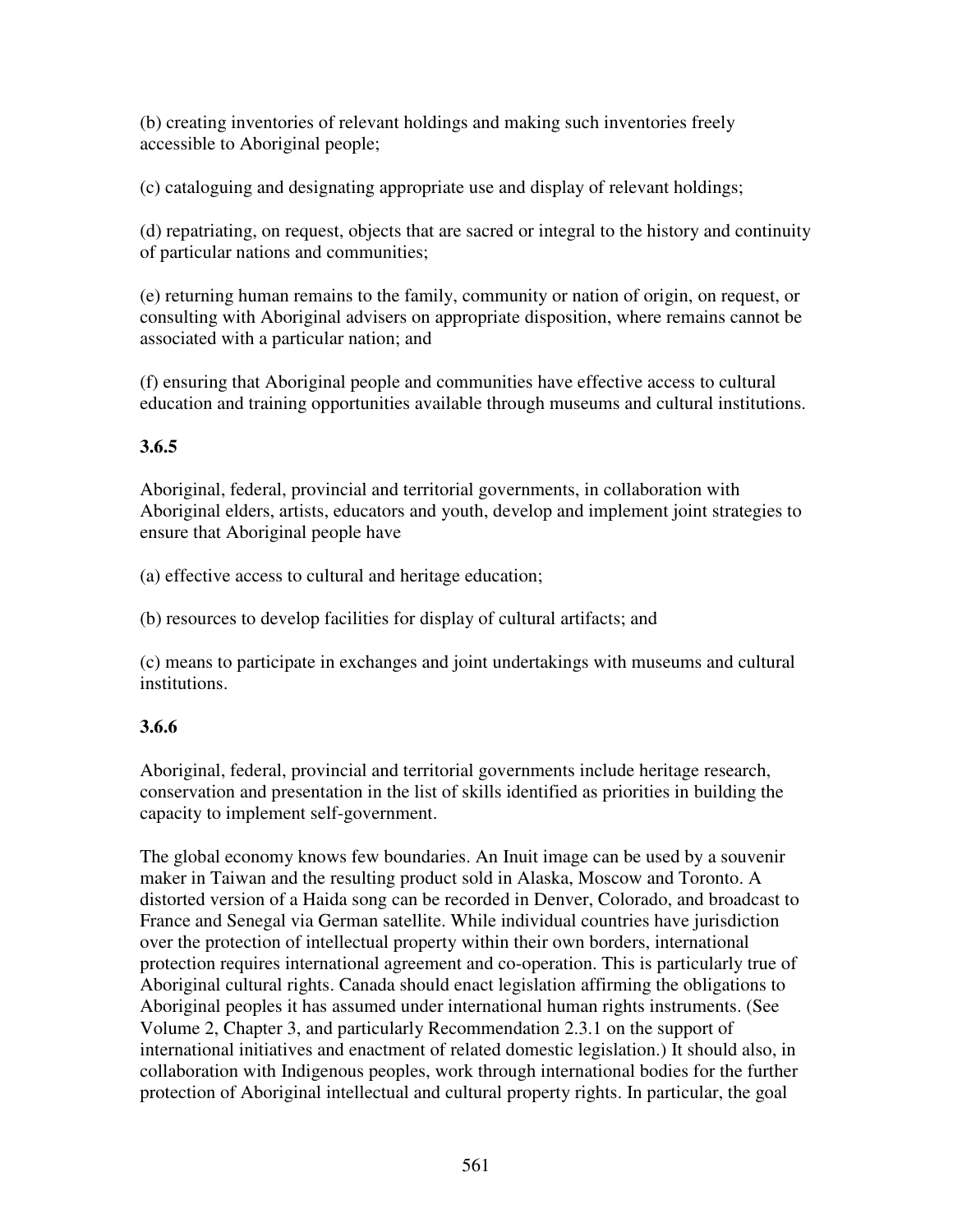should be the implementation of an international regime that recognizes that Indigenous cultural rights are collective, and not based primarily on economic interest.

Even within Canada's borders, much remains to be done. Governments, consumer groups, manufacturers and retailers associations, and Aboriginal groups should cooperate in educating and informing their members and the public at large about the difference between authentic and imitation Aboriginal arts and crafts. Governments should carry out a comprehensive review of labelling regulations, consumer protection legislation, controls on misleading advertising, and import-export regulations to ensure that Aboriginal peoples' heritage and culture are legally protected from misappropriation and misrepresentation.

Any new policies or legislation should be established in consultation with Aboriginal people. These new policies should recognize society- or community-based ownership of cultural property, not just individual ownership. They must encompass traditional knowledge, which under the present legal regime is generally considered in the public domain. Aboriginal people should have the authority to preserve the integrity of their cultural knowledge by determining who has access to it and how it can be used. Other countries, notably Australia and the United States, have adopted legislation that begins to address these needs. 16

Aboriginal people should define the content of their indigenous knowledge and cultural heritage. One of the primary tasks of Aboriginal museums and cultural institutions should be documenting this knowledge and conserving it for their communities. Aboriginal people should also be supported in developing their knowledge for commercial purposes when it is appropriate and they choose to do so. When this knowledge creates benefits for others, policy and legislation should ensure that Aboriginal people share those benefits. A thorough legislative review is in order.

#### **Recommendation**

The Commission recommends that

# **3.6.7**

The federal government, in collaboration with Aboriginal people, review its legislation on the protection of intellectual property to ensure that Aboriginal interests and perspectives, in particular collective interests, are adequately protected.

The scientific community and the education system also have roles in ensuring that Aboriginal knowledge is recognized as legitimate and worthy of protection. Aboriginal knowledge should be incorporated in academic programs. While it is obvious to many that Aboriginal knowledge can inform such fields as ecology and the environment, it is no less true for other sciences, history and the arts. In our chapters on education (Volume 3, Chapter 5) and elders' perspectives (Volume 4, Chapter 3), we illustrate a number of ways to incorporate Aboriginal knowledge and philosophy in mainstream education.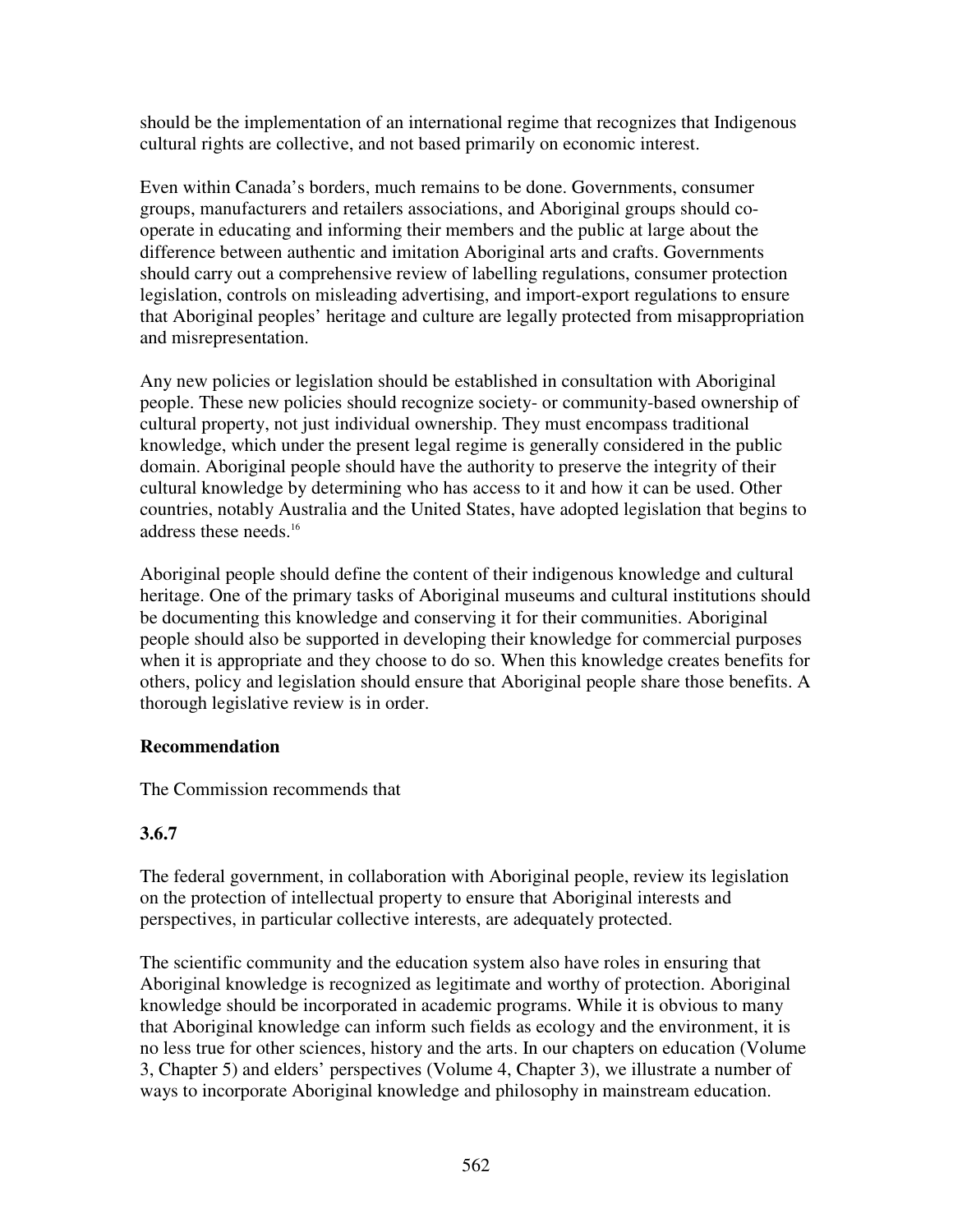Research systems and practices should enable Aboriginal communities to exercise control over information relating to themselves and their heritage. Research projects should be managed jointly with Aboriginal people, and communities being studied should benefit from training and employment opportunities generated by the research. Above all, it is vital that Aboriginal peoples have direct input in developing and defining research practices and projects related to them. To act otherwise is to repeat that familiar pattern of decisions being made for Aboriginal people by those who presume to know what is best for them. (This Commission, with the advice of Aboriginal and non-Aboriginal researchers, formulated Ethical Guidelines for Research to guide our research effort. The guidelines appear as an appendix to Volume 5.)

Knowledge is not static. Neither is culture. They grow and change in an ever-evolving environment. Aboriginal and non-Aboriginal cultures have changed and will continue to change as a result of contact and interaction. Aboriginal people know that growth can come from adapting other peoples' ideas and knowledge to their own needs. Growth can also result from re-exploring their own knowledge. Aboriginal people want to share what they know and create. But they want their communities and knowledge to be respected and accorded the same rights, in their own terms and cultural context, accorded other Canadians in the area of intellectual and cultural property. They want a relationship that is beneficial to all.

# **2. Language**

# **2.1 The Importance of Language**

We have defined culture as the whole way of life of a people (see Volume 1, Chapter 15). Language is the principal instrument by which culture is transmitted from one generation to another, by which members of a culture communicate meaning and make sense of their shared experience. Because language defines the world and experience in cultural terms, it literally shapes our way of perceiving — our world view.

While Aboriginal peoples and nations in Canada have diverse cultures and ways of life, there are commonalities between cultures that can aptly be described as an Aboriginal world view, shaped by life close to the land and a deep appreciation of the spiritual dimension of being. For Aboriginal people, the threat that their languages could disappear is more than the prospect that they will have to acquire new instruments for communicating their daily needs and building a sense of community. It is a threat that their distinctive world view, the wisdom of their ancestors and their ways of being human could be lost as well. And, as they point out, if the languages of this continent are lost, there is nowhere else they can be heard again.

#### **I Lost My Talk**

I lost my talk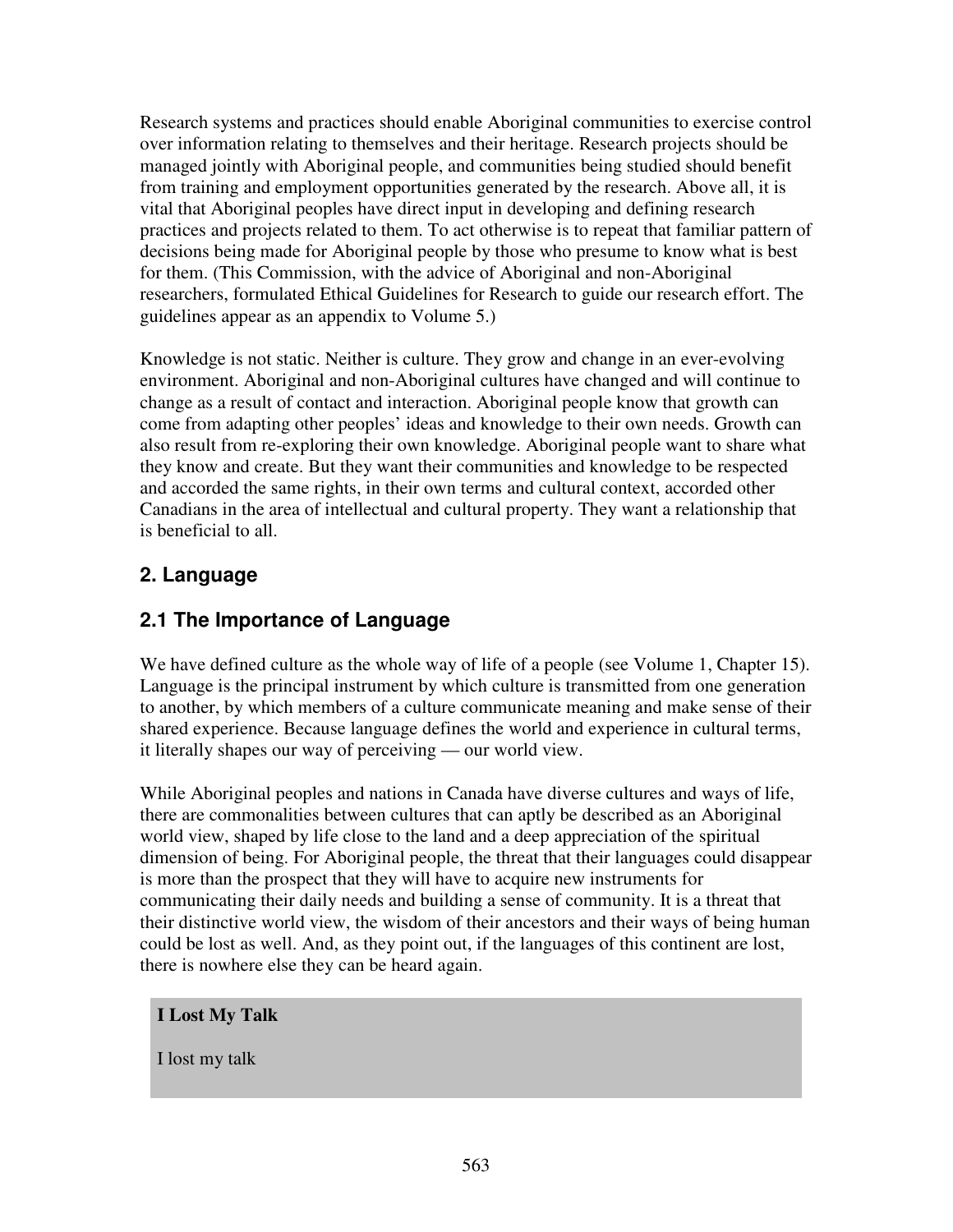The talk you took away. When I was a little girl At Shubenacadie school.

You snatched it away:

I speak like you I think like you I create like you The scrambled ballad, about my world.

Two ways I talk

Both ways I say, Your way is more powerful. So gently I offer my hand and ask, Let me find my talk So I can teach you about me.

—Rita Joe 17

Many forces are contributing to a decline in the use of minority languages around the world. With Aboriginal languages, however, an underlying reason for the decline is the rupture in language transmission from older to younger generations and the low regard many Aboriginal people have had for traditional language proficiency as a result of policies devised by government and enforced by churches and the education system. As documented in our chapter on residential schools, the use of Aboriginal languages was prohibited in those institutions expressly to dislodge from the children's minds the world view embodied in the languages. The policies were also meant to alienate the children from their families (and hence their cultures), which were regarded as impediments to civilization (see Volume 1, Chapter 10). As the Mi'kmaq poet Rita Joe described it, the communication of many Aboriginal children became a "scrambled ballad" as a result.

In this section, we examine the fragile state of most Aboriginal languages and the prospects for and means of conserving them, whether they be thriving, in decline or severely threatened. In our view, Canadian governments have an obligation to support Aboriginal initiatives to conserve and revitalize Aboriginal languages and as much as possible to undo the harm done to Aboriginal cultures by harshly assimilative policies. These measures must be undertaken, however, only after careful evaluation of what can be achieved and after developing an understanding of the roles public policy and Aboriginal communities and nations should have in pursuing language revitalization.

# **2.2 The State of Language**

Canada's Aboriginal languages can be divided into 11 distinct language families identified with First Nations, to which must be added Inuktitut, with its several dialects, and Michif, which also has dialects drawing on several Aboriginal languages. The groupings are established by comparing languages and using a number of procedures that allow the reconstruction of a common ancestor. There are between 53 and 70 languages in these families.<sup>18</sup> The actual number is not clear, since the languages have not been standardized, and attempts at classification are complicated by the existence of dialects. In addition, the fact that some Aboriginal groups use distinct ethnic labels often leads to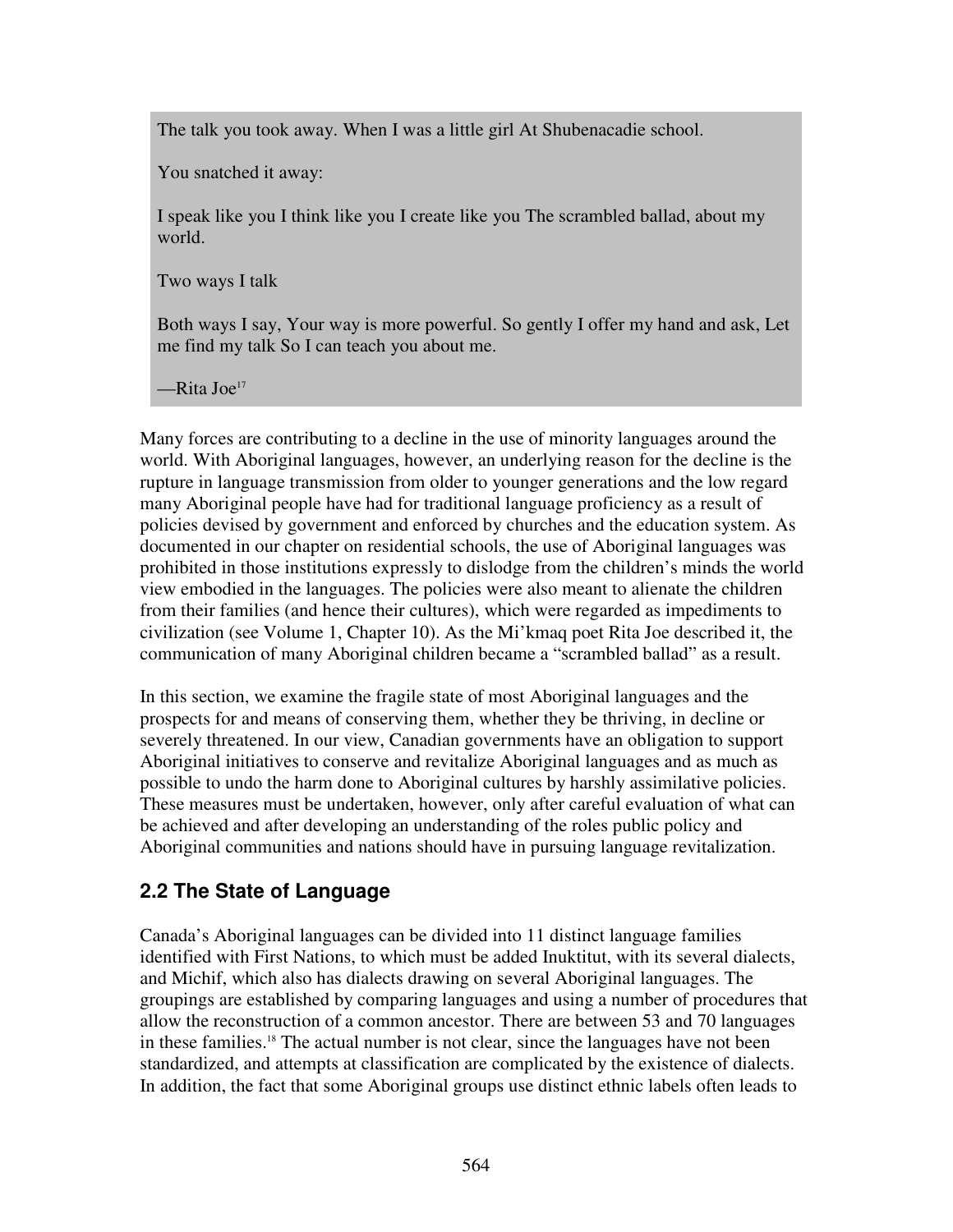erroneous identification of their dialect as a distinct language. Table 6.1 lists Aboriginal languages by family.

# TABLE 6.1 **Aboriginal Languages in Canada**

| Family                 | Language                          | Family               | Language                     |
|------------------------|-----------------------------------|----------------------|------------------------------|
| Aleut-Eskimo Inuktitut |                                   | Wakashan             | Nootka                       |
| [Isolate]              | Tlingit                           |                      | Nitinat                      |
| [Isolate]              | Haida                             |                      | Kwakiutl                     |
| Athapaskan             | Dogrib                            |                      | Bella Bella (Heiltsuk)       |
|                        | Hare (North Slavey)               |                      | Kitanat-Haisla               |
|                        | Beaver                            | Tsimshian            | Tsimshian                    |
|                        | Sekani                            |                      | Nisga'a                      |
|                        | Sarcee (Sarsi)                    | Gitksan              |                              |
|                        | Tsilhoqot'in                      | Siouan               | Lakota - Dakota              |
|                        | Carrier (Wet'suwet'en)            |                      | Nakota (Assiniboine, Stoney) |
|                        | Chipewyan                         | Iroquoian            | Seneca                       |
|                        | Slavey (South Slavey)             |                      | Cayuga                       |
|                        | Yellowknife                       |                      | Onondaga                     |
|                        | Kutchin (Gwich'in or Loucheux)    |                      | Mohawk                       |
|                        | Kaska                             |                      | Oneida                       |
|                        | Tahltan                           |                      | Tuscarora                    |
| [Isolate]              | Kutenai                           | Algonquian Blackfoot |                              |
| Salishan               |                                   | Algonquian           |                              |
| <i>Interior</i>        | Lillooet                          | Cree                 | Cree                         |
|                        | Shuswap                           |                      | Montagnais-Naskapi-Attikamek |
|                        | Thompson (Ntlakyapamuk)Algonquian |                      |                              |
|                        | Okanagan                          | Ojibwa               | Ojibwa                       |
| Salishan               |                                   |                      | Odawa (Ottawa)               |
| Coastal                | Songish                           |                      | Algonquin (Algonkin)         |
|                        | Semiahmoo                         |                      | Saulteaux                    |
|                        | Cowichan                          | Algonquian           |                              |
|                        | $\overline{\text{Comox}}$         | Eastern              | Delaware                     |
|                        | Sishiatl (Sechelt)                |                      | Abenaki                      |
|                        | Bella Coola                       |                      | Mi'kmaq                      |
|                        | Squamish                          |                      | Maliseet                     |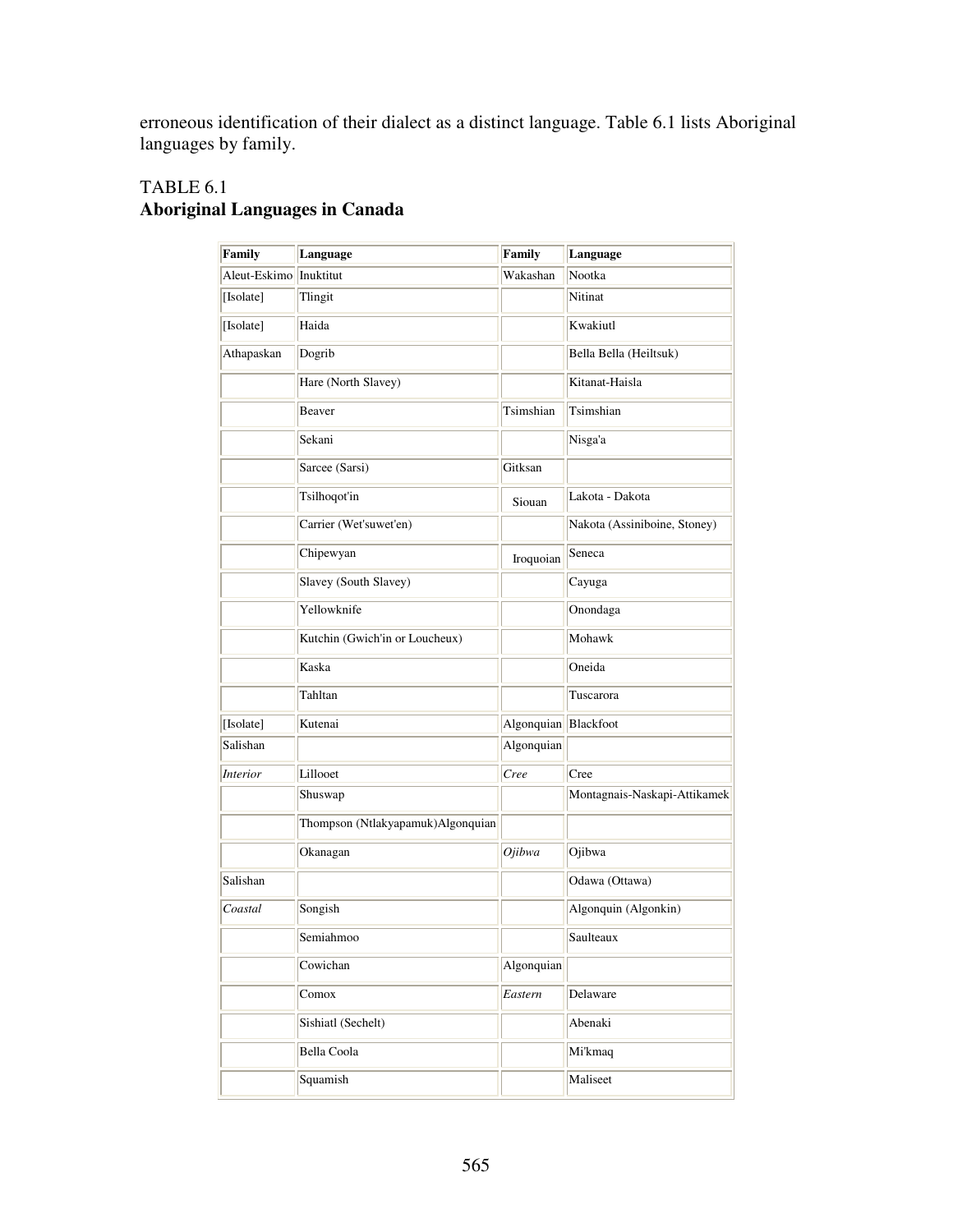*Notes:* [Isolate] = Language not belonging to any of the recognized language families. *Italics* indicate sub-groupings within a family.

*Source:* Adapted from Jonathan D. Kaye. "The Indian Languages of Canada", in *The Languages of Canada* ed. J. Chambers (Montreal: Didier, 1979), pp. 15-19. See also Lynn Drapeau, "Perspectives on Aboriginal Language Conservation and Revitalization in Canada", research study prepared for the Royal Commission on Aboriginal Peoples  $[RCAP]$  (1995).

Inuktitut, a group of dialects belonging to the Aleut-Eskimo family, stretches across the Canadian Arctic. Iroquoian languages are found in Quebec and Ontario. Algonquian languages extend from Alberta to the maritime provinces. The remaining eight families are found west of Lake Winnipeg only. Siouan is present in the prairies, as is Athapaskan, and the latter is also found in the Northwest Territories, the Yukon and British Columbia. Three languages, Tlingit, Haida and Kutenai, and three language families, Salishan, Wakashan and Tsimshian, are found only in British Columbia, where there is extreme linguistic complexity. None of the families is confined to Canada.

Michif, the language of the Métis Nation, cannot be tied to a specific territorial base. Métis people have settled all across Canada, with a concentration in the western provinces and the Northwest Territories. This is a hindrance to developing and promoting Michif, as there are few concentrated areas where speakers could immerse themselves in the language.

Only a small number of Aboriginal people speak Aboriginal languages. While more than a million people claimed Aboriginal ancestry in the 1991 census, only 190,165 said an Aboriginal language was their mother tongue, and 138,105 reported using their Aboriginal mother tongue in the home. Table 6.2 shows the number of people whose mother tongue is an Aboriginal language and who use that language at home. The relationship between mother tongue and actual language use is an important indicator of language vitality. A discrepancy between the two indicates a language shift, since a language that is no longer spoken at home cannot be handed down to the younger generation. Table 6.2 shows that 92.5 per cent of all Aboriginal mother tongue reports originated from three linguistic groups — Algonquian, Inuktitut and Athapaskan — while the remaining 7.5 per cent stemmed from the eight other language families.

#### TABLE 6.2

#### **Population by Aboriginal Mother Tongue and Aboriginal Home Language**

|                        |         |        | <b>Language Family</b> Mother Tongue   Home Language   Ratio of Home Language to Mother Tongue $(\%)$ |
|------------------------|---------|--------|-------------------------------------------------------------------------------------------------------|
| <b>Algonquian</b>      | 131,330 | 96,230 | 73.                                                                                                   |
| Athapaskan             | 19,140  | 13,750 | 72 <sub>1</sub>                                                                                       |
| Haida                  | 165     | 45     | 27                                                                                                    |
| Inuktitut              | 24,995  | 21,905 | 88                                                                                                    |
| Iroquoian <sup>1</sup> |         |        |                                                                                                       |
| Kutenai                | 175     | 401    | 23                                                                                                    |
| Salish                 | 2,835   | 835    | 30                                                                                                    |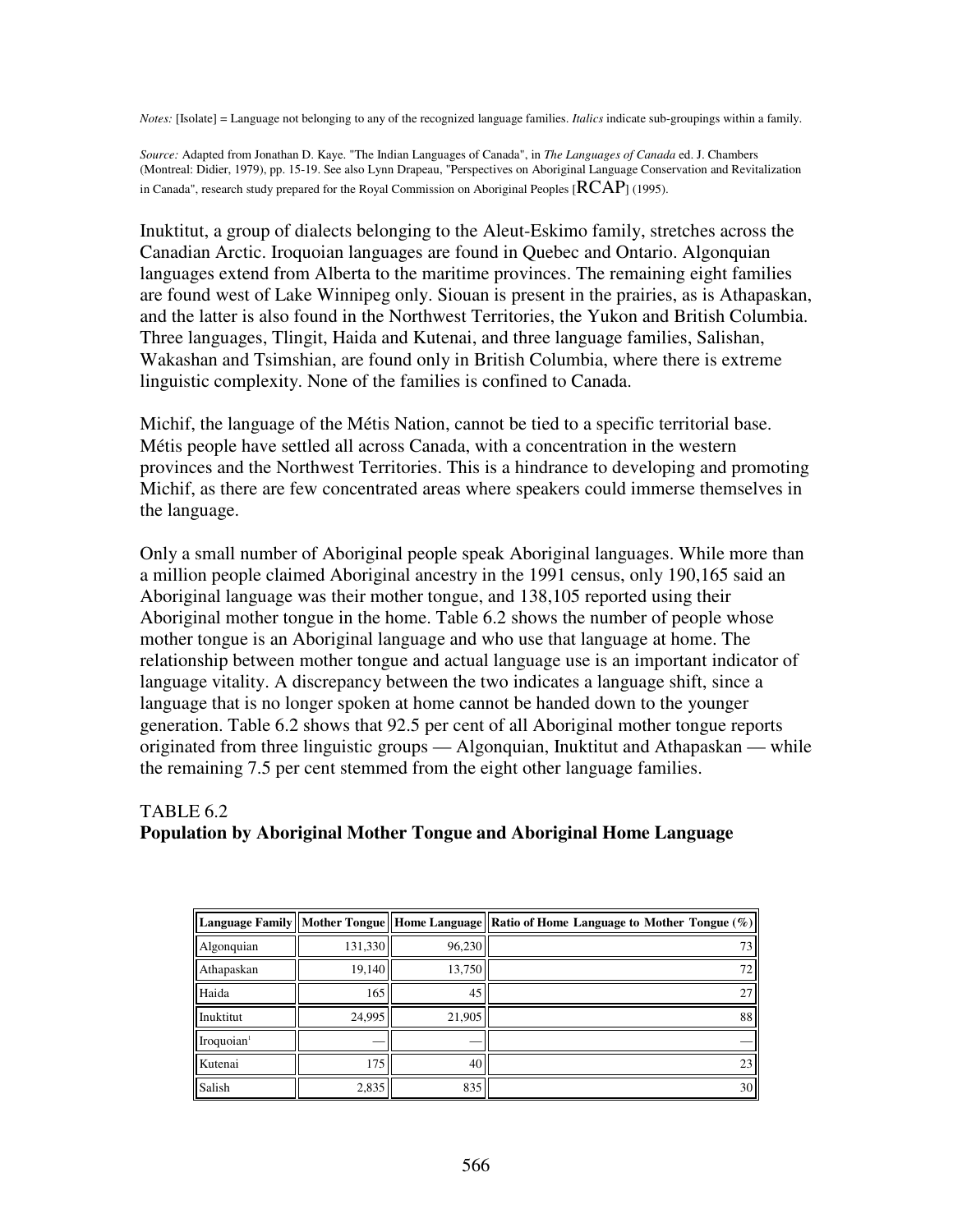| Dakota (Siouan)         | 4,105   | 2,965   |    |
|-------------------------|---------|---------|----|
| Tlingit                 | 105     | 101     |    |
| Tsimshian               | 395     | 65      |    |
| Wakashan                | 3,445   | 1,090   | 32 |
| <b>Other Amerindian</b> | 2,925   | 1,065   | 36 |
| Total                   | 190,165 | 138,105 | 73 |

*Notes:*

1. Iroquoian language data are of little value given the refusal of Mohawk reserves to participate in the census or the Aboriginal Peoples Survey. The partial data provided by Statistics Canada for this group have therefore been omitted.

2. Mother tongue and home language numbers include single and multiple responses. The 'Other Amerindian'group reports all responses that could not (for various reasons) be included under other language families.

*Source:* Statistics Canada, catalogue nos. 93-317, 93-333; and Lynn Drapeau, "Perspectives on Aboriginal Language Conservation and Revitalization in Canada", research study prepared for RCAP (1995).

So few people speak some languages that the languages appear to be in critical condition. The linguistic isolates (languages not belonging to any of the recognized language families) — Haida (165), Kutenai (175) and Tlingit (105) — are the mother tongues of very few people. Tsimshian is the mother tongue of fewer than 400. Wakashan has five distinct languages and fewer than 3,500 people for whom it is the mother tongue. That some of these languages are also spoken in the United States does not offer much hope, as the situation there is as desperate as it is in Canada, if not worse. <sup>19</sup> There are at least a dozen Salishan languages, but only 2,835 people claim them as their mother tongues. The number of people whose mother tongue is in the Athapaskan family varies from 3,520 South Slavey speakers to 35 North Slavey (Hare) speakers, while the overall number of Athapaskan speakers reported in the census is 19,140.

Among the Algonquian languages, Cree is the mother tongue of the greatest number of people (82,070); Cree speakers make up 43 per cent of all those in Canada with an Aboriginal mother tongue. Cree includes several dialects, however, that not everyone who speaks Cree understands. Ojibwa is also the mother tongue of a sizeable number of people (25,255), who account for 13 per cent of all those with an Aboriginal mother tongue, but the same caveat about dialects probably applies. The Algonquian language in the most fragile state appears to be Maliseet, with 255 speakers reported.<sup>20</sup>

A high ratio of home language to mother tongue indicates that the language is likely to be passed to the next generation. Ratios of less than 100 per cent indicate some decline in the strength of the language, with low scores pointing to a steep decline. Table 6.2 shows that the linguistic family with the greatest vitality is Inuktitut, where the ratio is 88 per cent, followed by Algonquian, Athapaskan and Siouan, with ratios of 72 to 73 per cent. Among individual languages in the Algonquian group, Montagnais has a ratio of 97 per cent; in the Athapaskan family, Dogrib has a ratio of 87 per cent.<sup>21</sup>

Many language groups are experiencing a sharp decline, however. Among those whose mother tongues are Salish (30 per cent) and Wakashan (32 per cent), less than one person in three reports using the language at home. The proportion is even less for Haida (27 per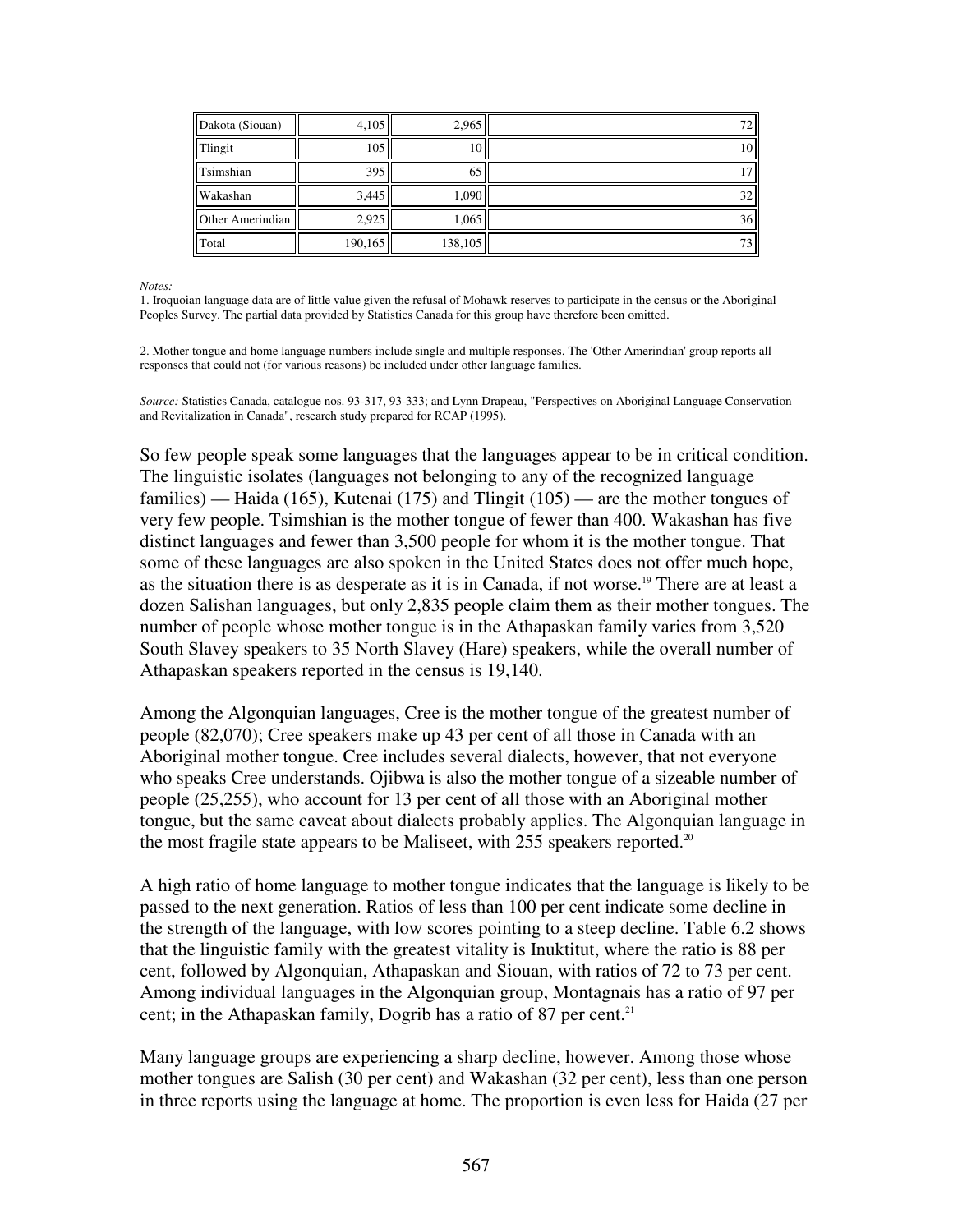cent), Kutenai (23 per cent) and Tsimshian (17 per cent), and drops to one in 10 for Tlingit. (These are global, undifferentiated statistics for language and community. A closer look needs to be taken at every community within each language group, but such a task far exceeds the limits of the present examination.)

The ratio of home language to mother tongue, combined with the number of mother tongue speakers, shows clearly that the following languages are highly endangered: Haida, Kutenai, most Salishan languages, Tlingit, Tsimshian and the Wakashan languages. In the Athapaskan family, Kutchin, North Slavey (Hare) and Tahltan are in a critical state, as are Maliseet and Abenaki in the Algonquian group.<sup>22</sup>

Languages spoken by only a few thousand people can also be judged endangered. Nevertheless, some such as Dogrib and other Athapaskan languages appear stable when the ratio of home use to speakers is taken into account. Attikamek, a language usually counted as a member of the Cree group, has fewer than 4,000 speakers but a very high incidence of use in the home.

Languages boasting large numbers of speakers and a high overall ratio of home use can be considered viable. Cree, Mi'kmaq, Montagnais, Ojibwa and Inuktitut seem to fall into this group, although Cree and Ojibwa may include very divergent dialects, lessening the effect of the number of speakers.

Although the 1991 census data on Iroquoian languages are unreliable because of underreporting, other sources of information suggest that Tuscarora is on the verge of extinction in Canada. Seneca has only 25 speakers left in Canada, but a large number in the United States. From the small number of people whose mother tongue is an Iroquoian language, it appears that all such languages in Canada are in critical condition, with the possible exception of Mohawk. 23

The analysis so far has drawn on 1991 census data and the population of just over one million reporting Aboriginal ancestry. The Aboriginal peoples survey, with adjustments for under-reporting, is based on a population of 720,000 respondents who identified themselves as Aboriginal. Data from the 1991 Aboriginal peoples survey provide information on overall Aboriginal language competence and use across Canada. Custom tabulations prepared for the Commission indicate that of respondents five years of age and over who identified themselves as Aboriginal, 50 per cent did not understand any Aboriginal language, 17.5 per cent understood one but could not speak it, and 32.7 per cent could speak an Aboriginal language. As shown in Table 6.3, the percentage who can speak an Aboriginal language is especially low among non-registered Indians (9 per cent) and Métis people (14.4 per cent). Among Inuit, on the other hand, 72.5 per cent of a population of nearly 38,000 speak the language.

# TABLE 6.3 **Speakers of an Aboriginal Language by Age Group, 1991**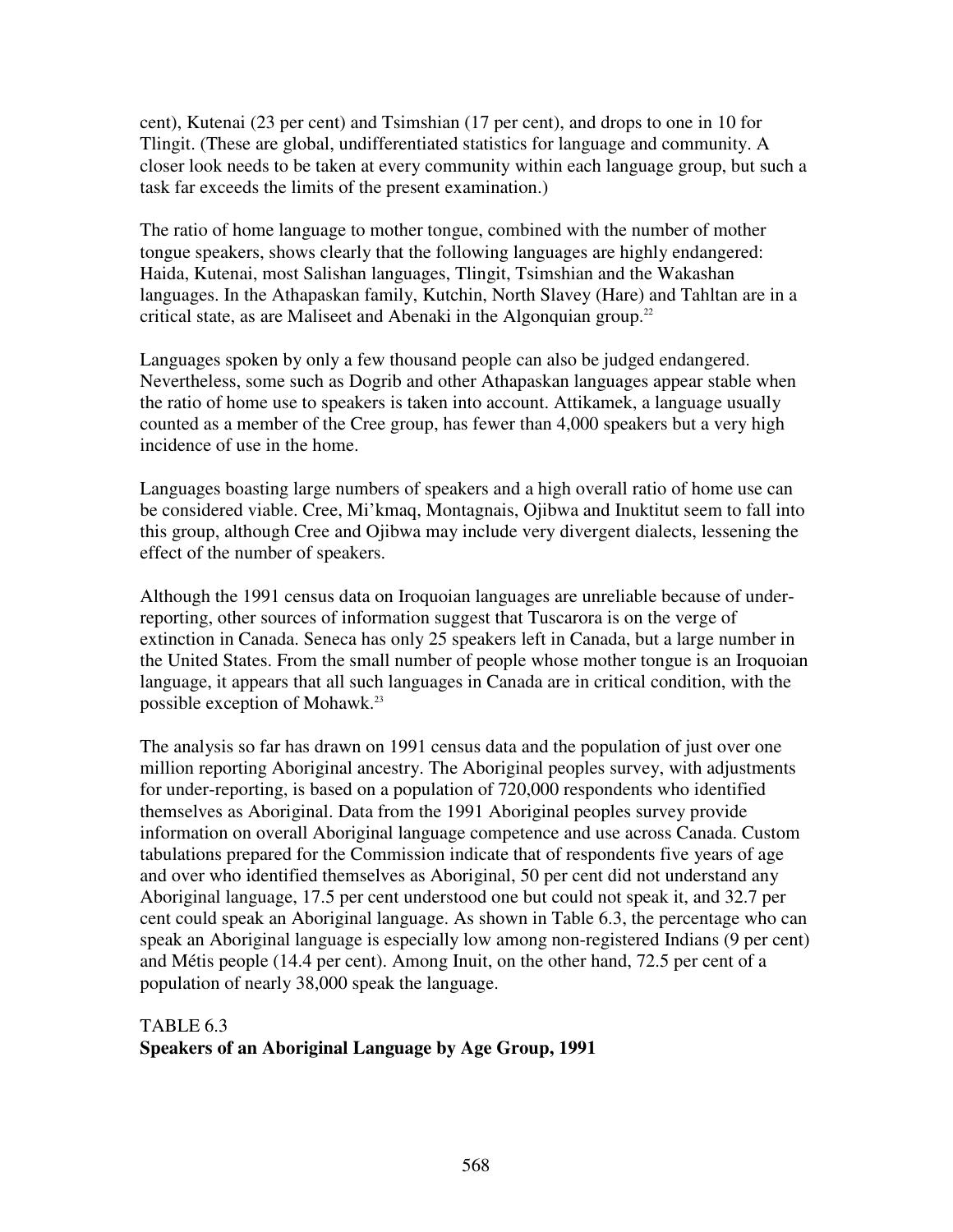|                        |                                    | <b>North American Indian</b> |                           |             |      |
|------------------------|------------------------------------|------------------------------|---------------------------|-------------|------|
|                        | <b>Total Aboriginal Population</b> |                              | Registered Non-registered | Métis Inuit |      |
|                        | $\%$                               | $\%$                         | $\%$                      | $\%$        | $\%$ |
| $5-14$ years           | 21.9                               | 28.6                         | 5.2                       | 5.1         | 67.0 |
| 15-24                  | 27.4                               | 33.7                         | 8.6                       | 8.2         | 71.2 |
| $ 25 - 54 $            | 36.7                               | 47.6                         | 9.7                       | 18.1        | 74.5 |
| $55+$                  | 63.1                               | 74.7                         | 24.5                      | 43.5        | 90.6 |
| $%$ of speakers age 5+ | 32.7                               | 41.8                         | 9.0                       | 14.4        | 72.5 |

*Source:* Statistics Canada, 1991 Census and Aboriginal Peoples Survey, custom tabulations.

When Aboriginal language speakers are considered by age group, the decline in language transmission is starkly apparent. Even among Inuit, there is a decline of 23.6 percentage points between people 55 years old and older and those between five and 14. Among Métis people and non-registered Indians between the ages of five and 14, only one person in 20 can speak an Aboriginal language. Registered Indians, however, have suffered by far the sharpest drop in Aboriginal language transmission.

# **2.3 Language Maintenance and Identity**

There are two essential prerequisites to devising Aboriginal language policies. First, the phenomena of language shift and language maintenance (conservation) must be thoroughly understood. Second, the relationship between language and identity must be recognized.

The extreme fragility of Aboriginal languages (and of minority languages in general) must be taken into account when considering future prospects. An understanding of language shift allows the situation to be considered in a broader context and avoids the perception that the decline in Aboriginal languages is unique in all respects. In addition, a comparative study of language maintenance efforts around the world affords valuable information about the likely success of endeavours to save Aboriginal languages.

#### *Vulnerability*

The eclipse of 'marginal' languages in favour of more dominant languages is almost as old as the world itself: politically and culturally dominant languages, spoken by greater numbers, have always overwhelmed languages that are less prestigious and spoken by fewer people. The consensus among researchers today, however, is that the phenomenon has reached acute proportions, occurring at a rate and on a scale never witnessed before.<sup>24</sup> Recent assessments suggest the impending extinction of as many as 90 per cent of the world's 6,000 languages. <sup>25</sup> Aboriginal languages in Canada are not alone; minority languages on every continent are at risk.

A better understanding of the challenges facing Canada's Aboriginal languages and the formulation of an effective response require an analysis of the causes of language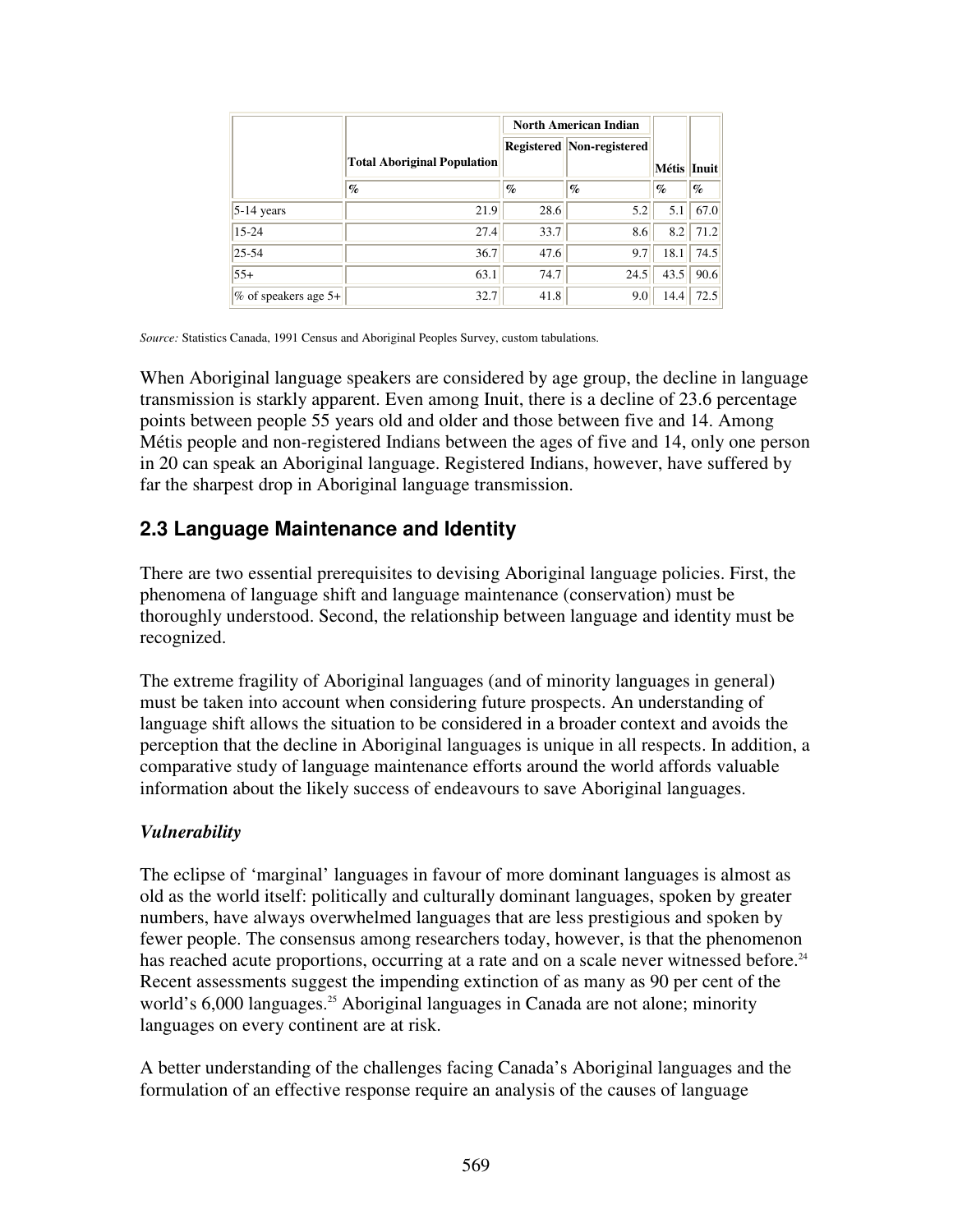disappearance in the past and the specific factors making Aboriginal languages especially vulnerable today.

#### Bilingualism

Is bilingualism realistically sustainable, or does it lead inevitably to assimilation by the dominant language? It is, of course, perfectly possible for an individual to master several languages. But people do not learn and use languages in a socio-cultural vacuum. The fate of a language (and the incentive to learn, use and transmit it) depends on factors that are neither linguistic nor cognitive. They are economic, socio-cultural and political. Scholars of bilingualism have come to the conclusion that bilingualism can have profoundly different consequences, depending upon whether it involves majority or minority groups, members of social elites or less advantaged groups, nation-states or stateless groups, and many other factors.

#### Cultural aggressiveness

Conflict with a more powerful social group is an obvious factor and the one most often encountered in language replacement situations. The resulting culture shock is characterized by demographic, socio-economic and cultural inequalities, and its effects on minority communities and their families can be devastating. The language might be replaced by that of the culturally more aggressive people or modified in pidgin form. It might be relegated to culturally inferior and unimportant roles and functions or, very occasionally, to some special uses. It might be heavily influenced, especially in its vocabulary and to some extent also in its structure, by the language of the more culturally aggressive people. Finally, the language can lose the cultural characteristics of its speakers and become an imitation of the language of the more aggressive people. It will no longer reflect the unique world view of its speakers but that of the dominant culture.<sup>26</sup>

The historical reasons for the decline of Aboriginal languages provide only part of the picture. Most modern western societies no longer pursue strong assimilationist policies, and some even promote multiculturalism. Yet the process of shift to the majority language and the ensuing death of minority languages continues unabated. In other words, even the best intentions of the majority group, embodied in specific efforts to promote linguistic diversity, offer no guarantee that minority languages will hold their own.

# Oral tradition

Only a minority of the world's 6,000 languages have a written form and a tradition of literacy. Indigenous languages fall into the majority of so-called 'oral tradition' languages; they are essentially spoken languages. Even if most can now claim to have written forms, their use is generally infrequent. Written work is rare, and reading and writing (and transmission of these skills) are often restricted to the classroom. Research carried out for the Commission, for example, revealed that in Quebec, "despite an increase in formal schooling in the Aboriginal language and the growing number of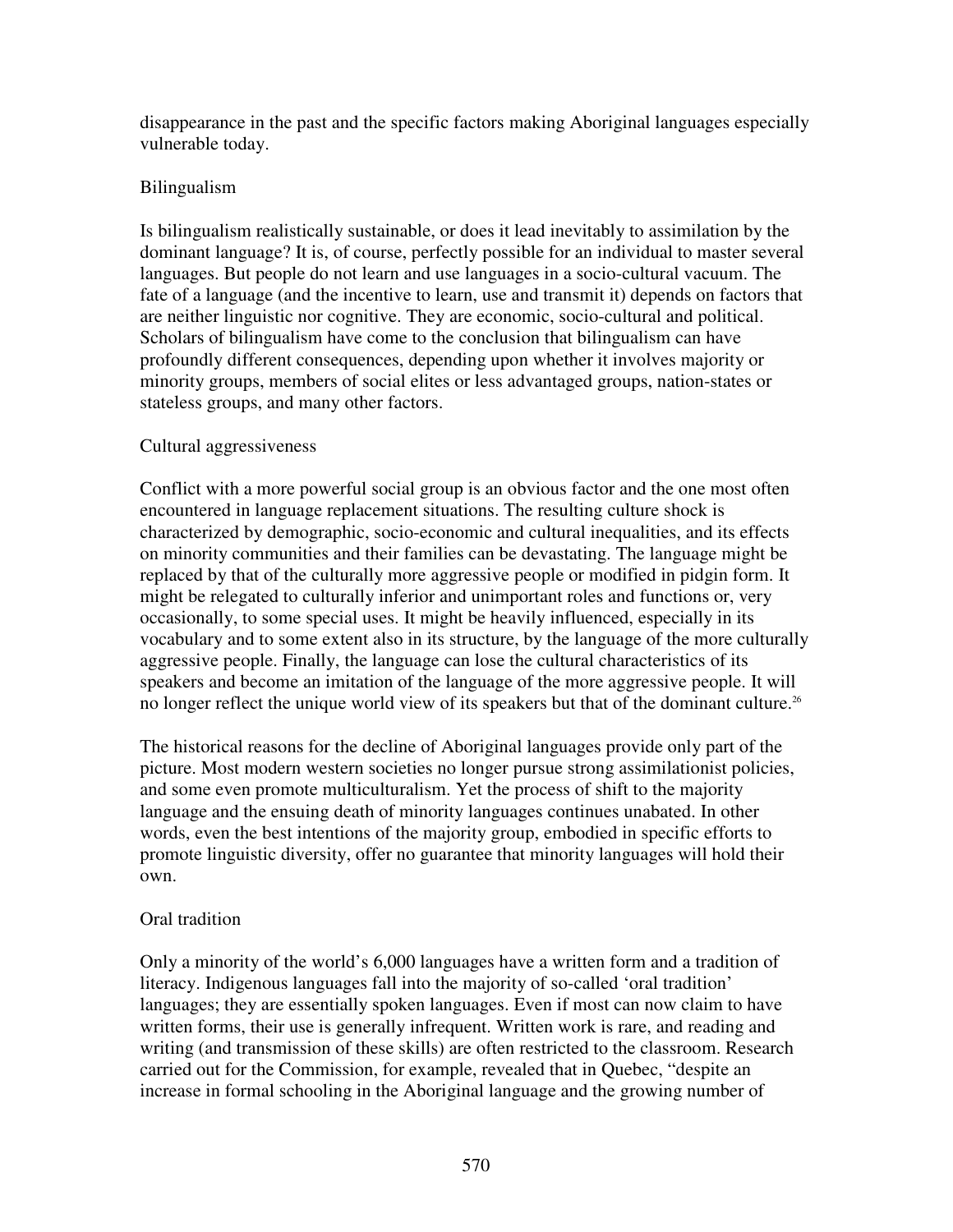language experts (such as Aboriginal language teachers, interpreters, techno-linguists and the like), the rate of actual spontaneous use of Aboriginal literacy skills in everyday life is quite low. Everyone somehow seems to favour reading and writing in the majority language". <sup>27</sup> That Aboriginal languages exist predominantly as oral tradition may have a profound impact on their survival and the nature of efforts required to strengthen them.

In concrete terms, the limited amount of writing in Aboriginal languages results in a lack of textbooks, teachers' manuals and other essential tools for language instruction. There is also a dearth of teachers trained to teach Aboriginal languages as second languages. Formal instruction to the level of full fluency is therefore difficult to find, and the only option is natural immersion in a community where the Aboriginal language is still spoken. While this may offer a culturally enriching learning experience, it is impractical for many Aboriginal people, especially for the large number living in urban areas.

#### **Currency**

Modernization is also a factor. Contact with other cultures may bring about changes that are so drastic the language is unable to adapt quickly enough to express new, everyday realities. Changing contexts have characterized indigenous life across North America. Even in the non-Aboriginal world, 50 years of socio-cultural upheaval has overwhelmed the ability of many languages to absorb and communicate new concepts and realities. Aboriginal languages have been stretched to the limit; it is therefore not surprising that Aboriginal speakers draw upon majority language resources to express these new ideas.

#### Linguistic enclaves

Another factor contributing to language decline is the separation of Aboriginal peoples into linguistic enclaves within an immense majority-language territory. As long as these enclaves remained isolated from the rest of the world, they stood a chance of maintaining their linguistic integrity. Geographic isolation no longer protects them, however; schools, businesses and the media have now penetrated most, if not all, communities, and the fact that speakers of Aboriginal languages are scattered rather than concentrated in geolinguistic strongholds has become a powerful impediment to the maintenance of those languages.

# *Other factors*

Apart from minority language fragility, several factors tend to promote a shift to the dominant language. The first is asymmetrical bilingualism, where only minority members become bilingual while members of the majority remain unilingual. The second is generalized bilingualism. As bilingual ability becomes the norm within a given group, there tends to be a shift to the dominant language simply because people will not maintain two languages indefinitely where one will suffice. Children are more likely to learn their ancestral language if a significant proportion of their community is unilingual, since inability to speak it would prevent communication, or at least make it more difficult. On the other hand, if all age groups, including elders, can understand the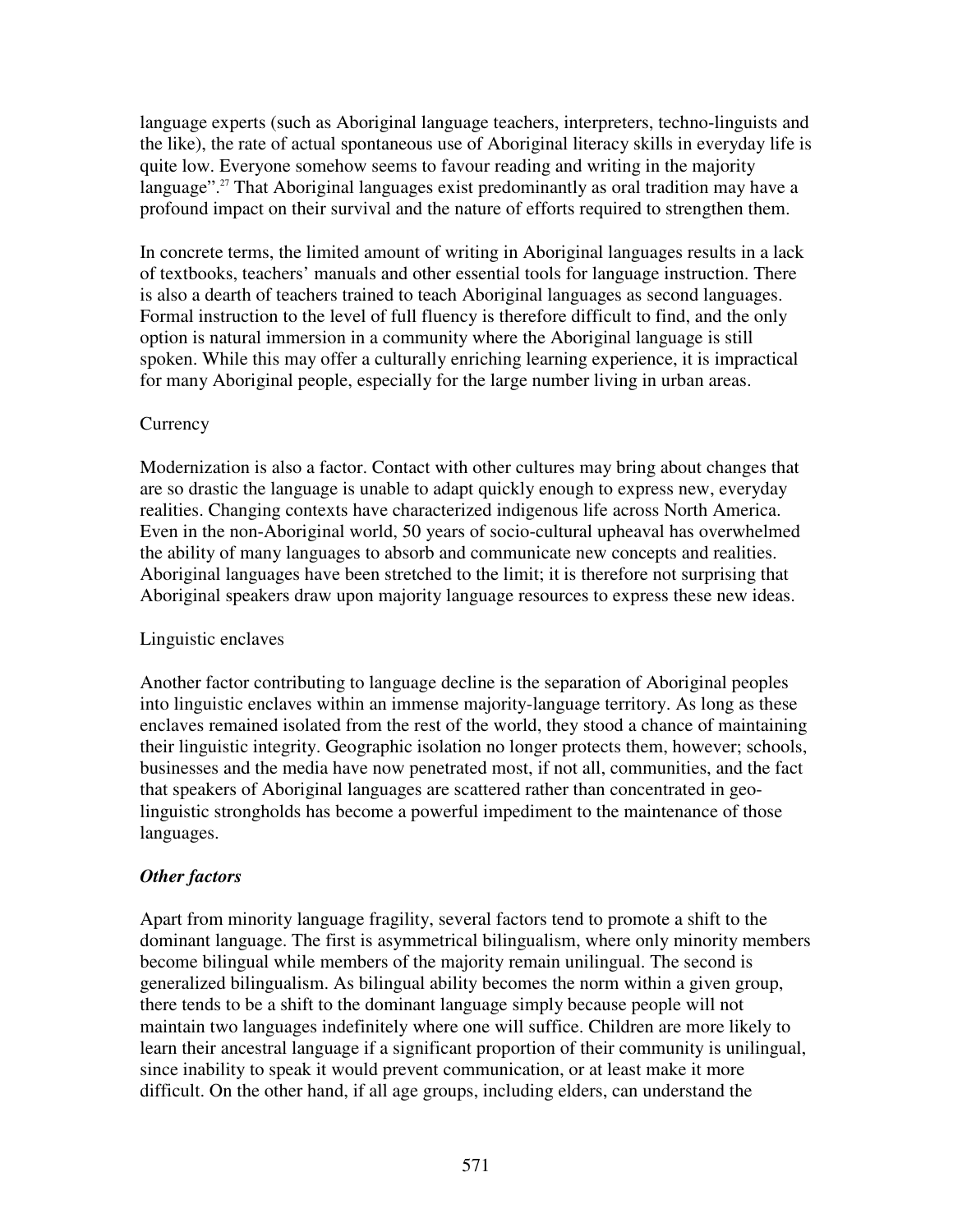dominant language, any failure of younger generations to acquire the ancestral language is not socially disruptive. In the case of Aboriginal peoples, everyone is now schooled in one of the dominant languages (English or French), and it is likely that within a few generations at most, there will no longer be any unilingual speakers of Aboriginal languages. This means that there no longer will be Aboriginal language speakers whose unilingualism forces others to communicate in the Aboriginal language.

Finally, intensive use of and exposure to the dominant language in everyday life is an important element in the shift to the dominant language. Living off-reserve and in urban settings ensures constant exposure to and use of the dominant language. In Aboriginal communities, the requirements of schooling (and often the workplace), as well as the intrusion of the media, also result in intensive use of and exposure to the dominant language.

#### *Identity and symbolism*

Most people find it impossible to separate language and identity. Language is perceived as the quintessence of a culture. It expresses a unique way of apprehending reality, capturing a world view specific to the culture to which it is linked. But language is connected to identity in another important way: its presence and use in a community are symbolic of identity, emblems of group existence. Using a language is the ultimate symbol of belonging.

Language is usually seen as an essential component of ethnic identity, and it is commonly understood that the loss of a minority language automatically entails assimilation with the dominant group. But the preservation of a distinctive language may not always be essential to preservation of a distinct identity. In other words, language shift does not automatically imply ethnic assimilation. There are clear examples in Canada of Aboriginal groups who have lost their language but retain a sense of group identity and of belonging to the Aboriginal world.<sup>28</sup> While language is an important cultural and ethnic marker, its loss does not automatically signal a redefinition of group allegiance.

In deploring the loss of its ancestral language, an Aboriginal group may be deploring the loss of a symbol of its identity rather than an instrument of communication. Hence, the motivation to revive the ancestral language is not communication, since the dominant language fulfils that need, but stems from the desire to revive or protect a tangible emblem of group identity.

One perspective on group identification is that the group gives the individual a sense of security and continuity with the past, affirming the value of behaviours and attitudes shaped by the heritage culture and practised by the individual. The Aboriginal group or nation certainly serves the survival needs of the individual, but in many Aboriginal cultures the individual also has important obligations to contribute to the survival of the group through ethical behaviour. The nation or community, in Aboriginal thought and morality, has responsibilities of a spiritual order. Thus, maintenance of the language and group integrity has both a social-emotional and a spiritual purpose. In nations where the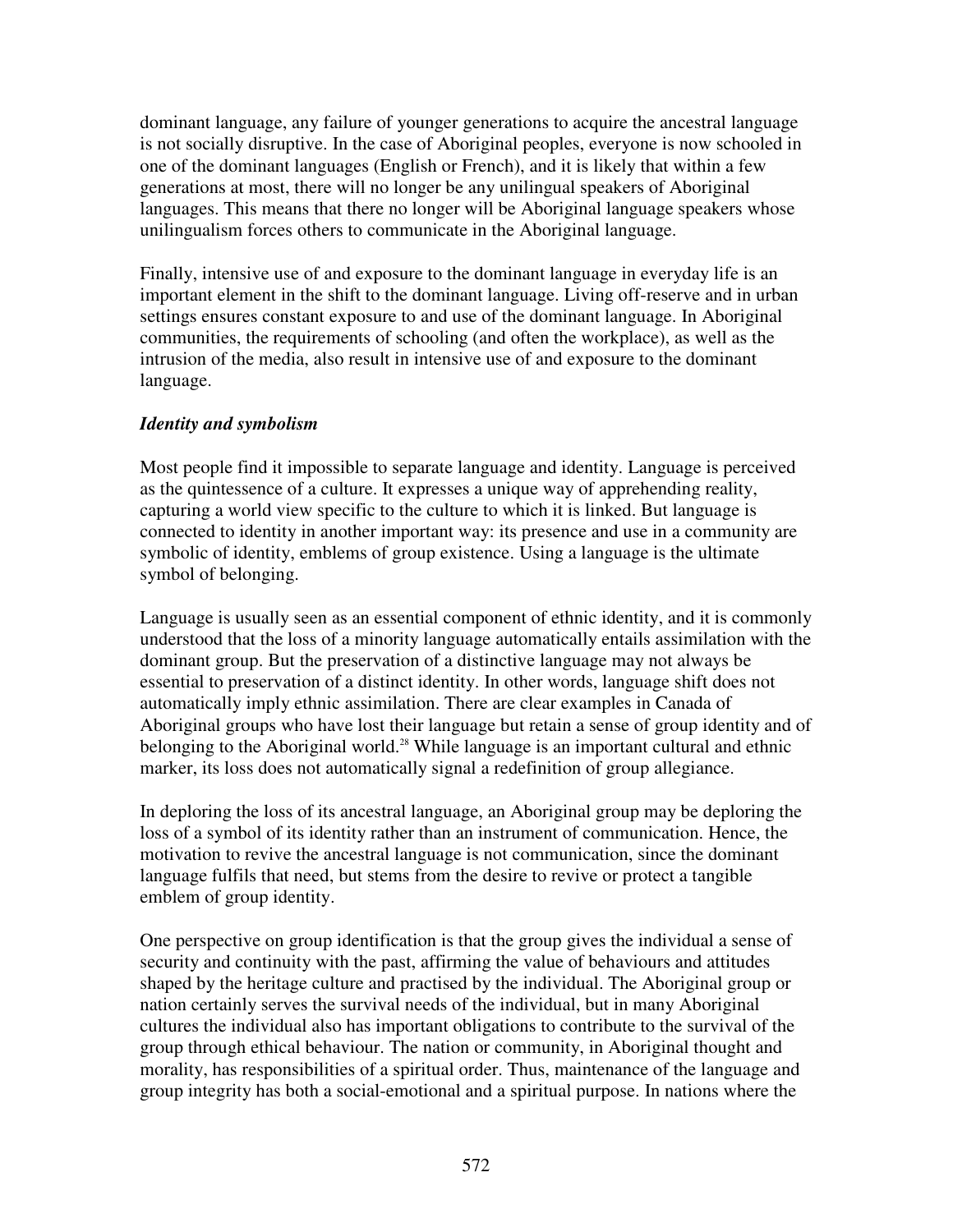language has fallen into disuse, the question may have to be asked whether revival of the language in ordinary discourse is the only avenue or the most effective avenue of revitalizing the culture and fulfilling these purposes.

In our discussion of Métis perspectives (Volume 4, Chapter 5), for example, we consider the possibility that Michif as a distinct language may not be revived for daily discourse in a dispersed Métis cultural community. This prospect makes it all the more vital that the distinctive perspectives and experience embodied in the Michif language be recorded, understood and communicated in new environments so that Métis culture can continue to enrich the understanding of Métis people and all Canadians.

Throughout our report, we have emphasized the distinctive world view that characterizes diverse Aboriginal cultures. As we will see in the next section, measures can be taken to counter language shift. However, while undertaking language initiatives, Aboriginal nations will need to examine what other measures are needed to conserve Aboriginal cultures and world views, particularly for the substantial numbers of Aboriginal people whose daily activities require fluency in French or English and who are distant from the lifestyle that makes fluency in an Aboriginal language essential for survival.

# **2.4 Countering Language Shift**

# *Defining objectives*

Language maintenance means taking the steps necessary to ensure the survival of a language community for which the Aboriginal language is both the mother tongue and the primary vehicle of verbal exchange within the family and social networks. A language must have native speakers to survive and will remain viable only if intergenerational transmission can be maintained. It must also be used in everyday life, not just in restricted domains.

Revitalization strategies apply to linguistic groups undergoing shift to the dominant language. They usually aim to increase the number of persons with a knowledge of the Aboriginal language, but in some cases it may be possible only to slow the shift or halt further deterioration. The most common revitalization strategy is to increase the number of second-language speakers. This is at best 'palliative care' and will not by itself make the language viable. To revitalize a language, the capacity to transmit it from one generation to the next must be restored.

# **Stages in Reversing Language Shift**

- A. Ensuring Intergenerational Transmission
- 1. Reconstruct the language.
- 2. Mobilize fluent older speakers.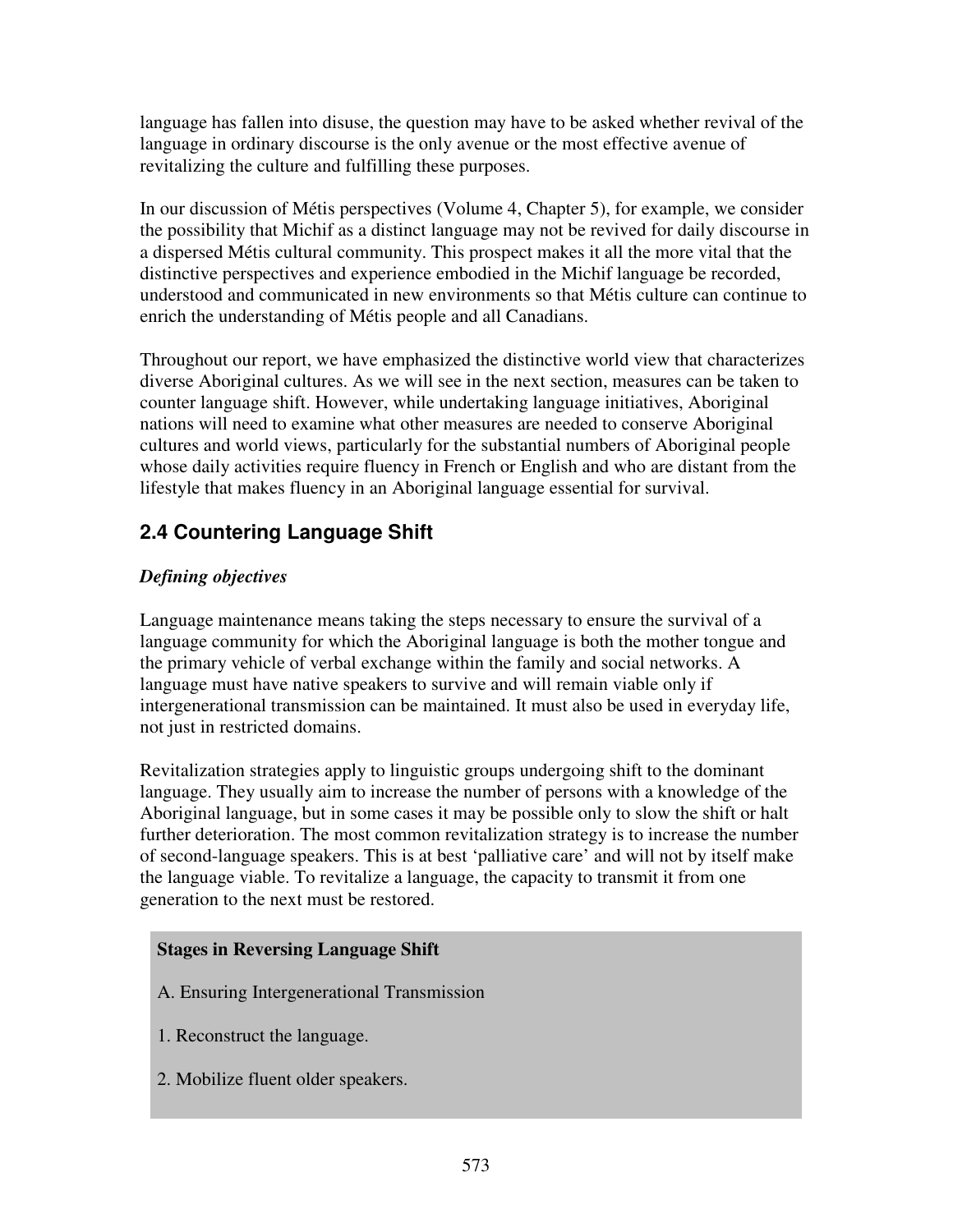3. Restore intergenerational transmission through family, neighbourhood and community reinforcement.

4. Teach the language in school.

B. Extending Usage

5. Implement immersion and strong bilingual education.

6. Use the language in work environments.

7. Offer government services in the language.

8. Use the language in higher education, media and government.

*Source:* Joshua A. Fishman, "What is Reversing Language Shift and How Can It Succeed?", *Journal of Multilingual and Multicultural Development* 111/1&2 (1990), p. 5.

Reversal of shift involves increasing the number of first-language speakers of a language. Language revival means bringing back an extinct or near-extinct language as the medium of communication in a community.

#### *Stages in reversing language shift*

Faced with the prospect of erosion of their language, activists tend to advocate government intervention and make proposals to confer enhanced status on the receding language. The Commission has been urged to recommend that Aboriginal languages be used in educational institutions from primary school to college, that they be given official language status, and that they be used at all levels of government.

However, sociolinguists who have studied language loss and efforts to stop it generally agree that action must originate at the community level and be directed to those who can assure intergenerational transmission. Eight stages have been suggested for reversing language shift, of which the first four are the most urgent (see box).

In the first stage, the language itself must be reconstructed; this is especially critical for Aboriginal languages that are poorly researched and sparsely documented. The second stage involves the mobilization of older speakers in the community, who are often the last fluent speakers. The third stage, which lies at the heart of the process, is the promotion of family, neighbourhood and community reinforcement to restore the normal pattern of intergenerational transmission. The next stage is formal linguistic socialization, usually accomplished through literacy and schooling, but without displacing formal education in the majority language. These four stages constitute a basic, minimal program that forms the necessary foundation for the next stages.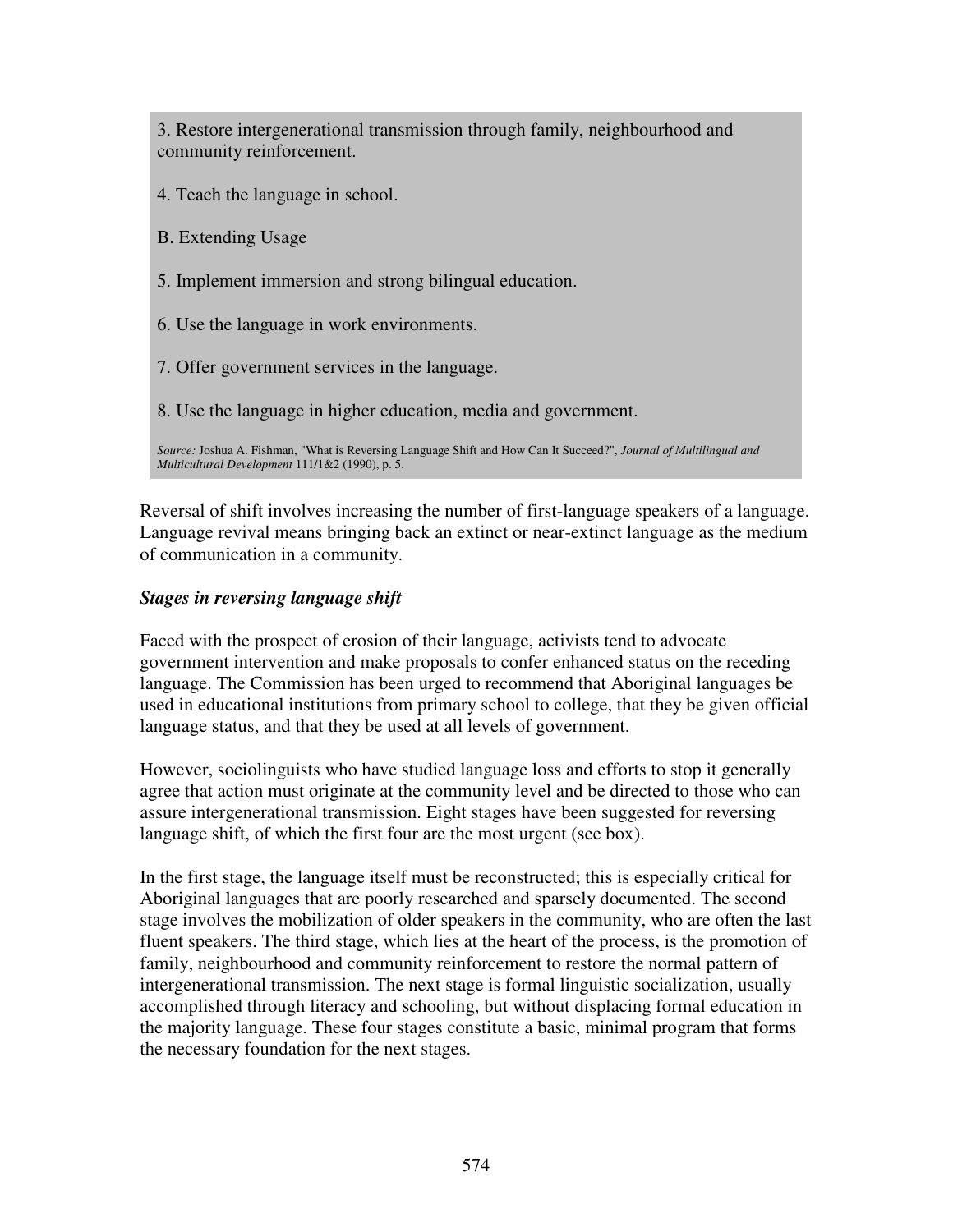The succeeding stages seek to extend the revived language into broader communicative and symbolic uses. The fifth stage would see the endangered language replace the dominant language in schooling through the use of immersion and other strong forms of bilingual education. The sixth would see Aboriginal languages used in the work environment. This would require considerable planning to overcome the absence of widespread literacy in Aboriginal languages.

In the second-last stage, government services offered to citizens would be provided in the Aboriginal language. Since Aboriginal communities have already begun to take responsibility for providing many services, this might be realized more easily than the preceding stage, at least within Aboriginal communities that still have a high proportion of Aboriginal language speakers and where single-language use reduces potential complexity. The final stage coincides with the recognition and implementation of cultural autonomy and contemplates use of the Aboriginal language in the upper reaches of education, media and government operations.

#### *Formal interventions*

Formal education is often viewed as the solution that will save endangered languages, but many Aboriginal language conservation and revitalization efforts remain largely symbolic in intent and achievement. Where Aboriginal languages are taught, only one or two hours of classes a week are offered.<sup>29</sup>

Aboriginal language immersion is popular in communities where the language is in decline. For example, to preserve Maori, the Aboriginal language of Aotearoa (New Zealand), an immersion program has been implemented at the pre-school level. In Canada, the Mohawk people are investing heavily in immersion programs. While it is clear that formal immersion can assist in the acquisition of an Aboriginal language as a second language — which is what immersion is designed to do — it is far from obvious that it will have any effect on re-establishing intergenerational transmission. It cannot be assumed that immersion students will take the language home from school; in fact, experience with French immersion programs suggests the contrary. Unless immersion is reinforced with programs to ensure that the language learned is used in family environments, the need for immersion programs will be entrenched forever, since no one will acquire the language as a first language.

There is also a danger that a heavy emphasis on immersion could encourage parents and the community to leave language transmission to teachers. Any success in formal schooling would thus be undermined, as sustained use of Aboriginal languages at home is an essential condition for their survival.

Similarly, seeking to restore a language to vitality by implementing measures at stage seven or eight of the process — that is, requiring access to a language in formal institutions — is unlikely to have broad effect if the critical stage three — reinstating or reinforcing intergenerational transmission — is neglected. Passing on the language as a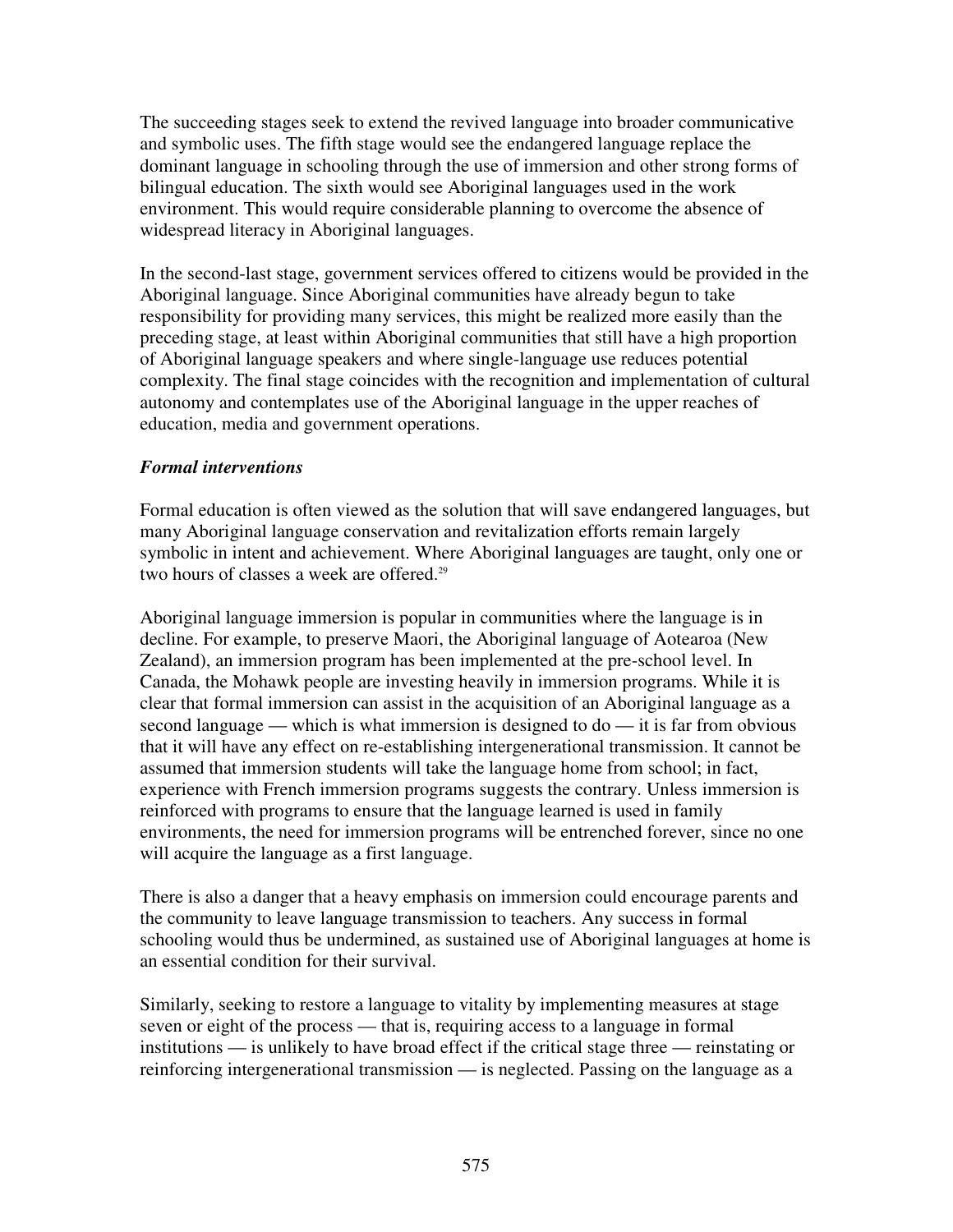first language can occur only in the family and community, in the everyday business of learning and communicating.

Experience with Canada's official languages policy is instructive regarding the impact of institutional services on language conservation. Under the *Canadian Charter of Rights and Freedoms* and the *Official Languages Act*, English and French are recognized as the official languages of Canada. Everyone has the right to use the official language of their choice in the debates and other proceedings of the Parliament of Canada and before federal courts. Section 23 of the Charter guarantees the right of minority official language citizens, where numbers warrant, to have their children receive primary and secondary school instruction in their language. Moreover, Canadians have the right to use the official language of their choice when communicating with and receiving services from federal institutions in the National Capital Region and at head offices of federal institutions located elsewhere, where there is significant demand and when the nature of the office warrants it. Canadians working in federal institutions also have the right to use the official language of their choice in designated regions. Despite all these efforts, however, the 1991 census shows that the percentage of francophones outside Quebec who speak French at home continues to decline. In fact, the data show that the percentage of francophones outside Quebec who speak English most often at home rose from 29 per cent to 35 per cent between 1981 and 1991. 30

Declaring a language official can do little more than sanction a reality. If there is a wide discrepancy between the official status of a language and its actual use, the status will be essentially symbolic or political in intent and effect. Assigning a language official status will not guarantee intergenerational transmission.

In Aboriginal nations where the ratio of home use to mother tongue is high, making the Aboriginal language official might give impetus to its continued use in the community and to the elaboration of vocabulary to deal with contemporary inter-cultural experience. While legislation alone cannot work a reversal in language shift, its role in a multifaceted, community-based strategy for language conservation and revitalization may be valuable.

# **2.5 Conclusions and Recommendations**

Conservation or revitalization of a language demands maintaining or restoring intergenerational language transmission. Since intergenerational transmission depends primarily on family and community networks, the focus of language conservation and revitalization efforts must shift from formal institutions to Aboriginal communities, families and social networks. This does not mean that other avenues should be ignored. It does mean, however, that the effect of all actions on language use and transmission in everyday communications must be taken into consideration.

It is possible to envisage a range of objectives that Aboriginal nations and their communities might adopt. The only way of ensuring survival of a language is complete cultural autonomy. In linguistic terms, this means maintaining or recreating a sizeable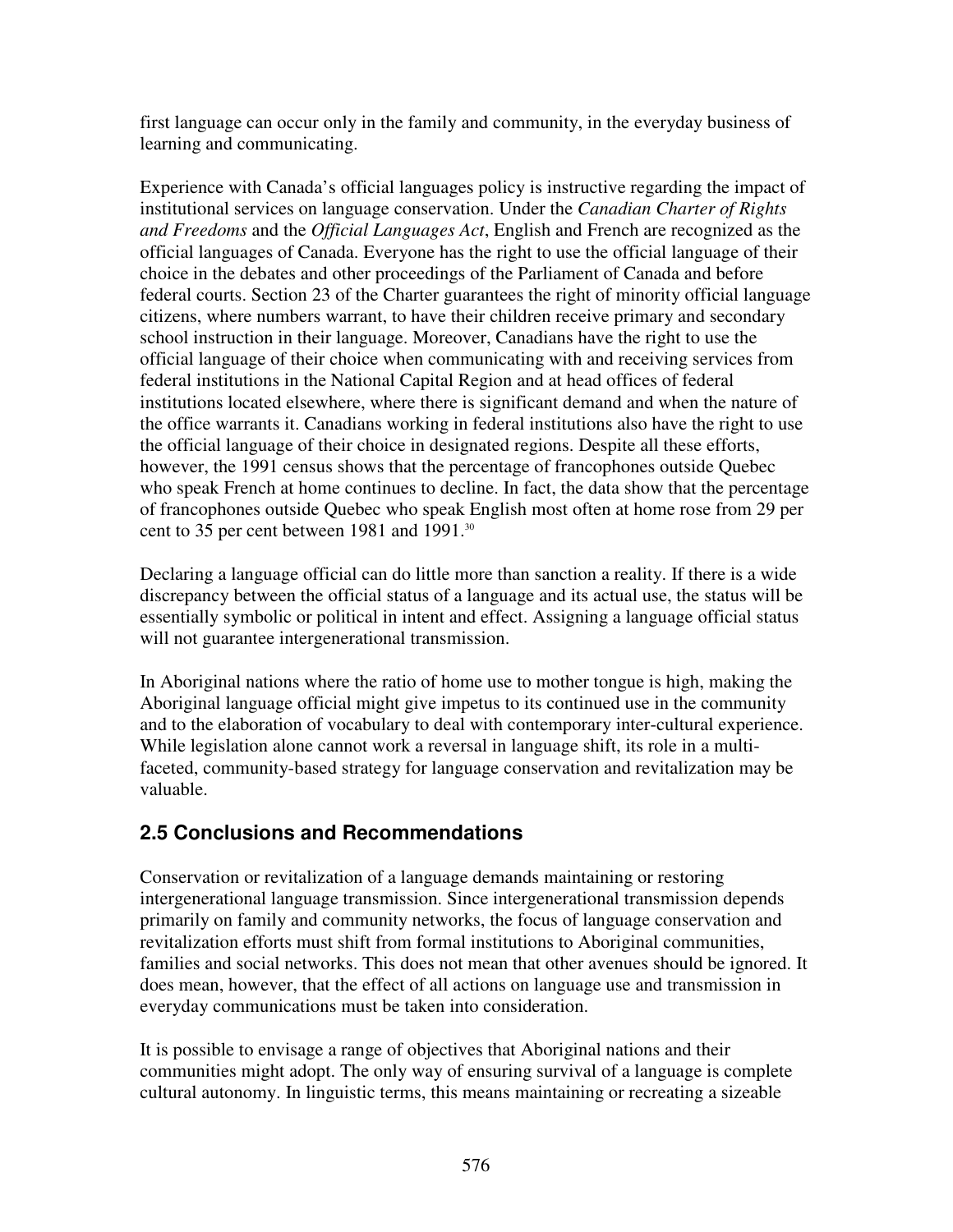body of unilingual speakers of the Aboriginal language who can go about their daily lives with no more than incidental exposure to the dominant language. One step down the scale of cultural autonomy would be the maintenance of geographic areas where people, while remaining bilingual, would carry on their normal lives in the Aboriginal language, with minimum exposure to and use of the dominant language; the greater the exposure to and need to use the dominant language, the less the degree of cultural autonomy. At the other end of the scale, continual exposure to the dominant language and the necessity to use it in every facet of daily life is a powerful catalyst for the decline of the Aboriginal language.

Each nation, community and language group must decide what level of cultural autonomy it wishes and can realistically achieve. We particularly hope that communities where an Aboriginal language is still transmitted within the family will strive to maintain this situation and expand the domains in which the language is used.

Community objectives should also be established regarding the number of speakers who have achieved a satisfactory level of proficiency in the Aboriginal language and actually use it in their daily lives. Communities seeking to maintain or revitalize their language must work to increase the number of first- and second-language speakers who meet these criteria, and policies aimed at conservation or revitalization should have a demonstrable effect on attaining this goal. The ability of Aboriginal peoples to assert their inherent right to determine the status of Aboriginal languages in self-governing nations on their own territory is a first step in halting the erosion of Aboriginal languages.

#### **Recommendations**

The Commission recommends that

# **3.6.8**

Federal, provincial and territorial governments recognize promptly that determining Aboriginal language status and use is a core power in Aboriginal self-government, and that these governments affirm and support Aboriginal nations and their communities in using and promoting their languages and declaring them official languages within their nations, territories and communities where they choose to do so.

# **3.6.9**

Each Aboriginal nation in the various stages of nation building, capacity building, negotiating and implementing self-government consult with its constituent communities to establish priorities and policies with respect to Aboriginal language conservation, revitalization and documentation, including

(a) assessing the current state of Aboriginal language use and vitality;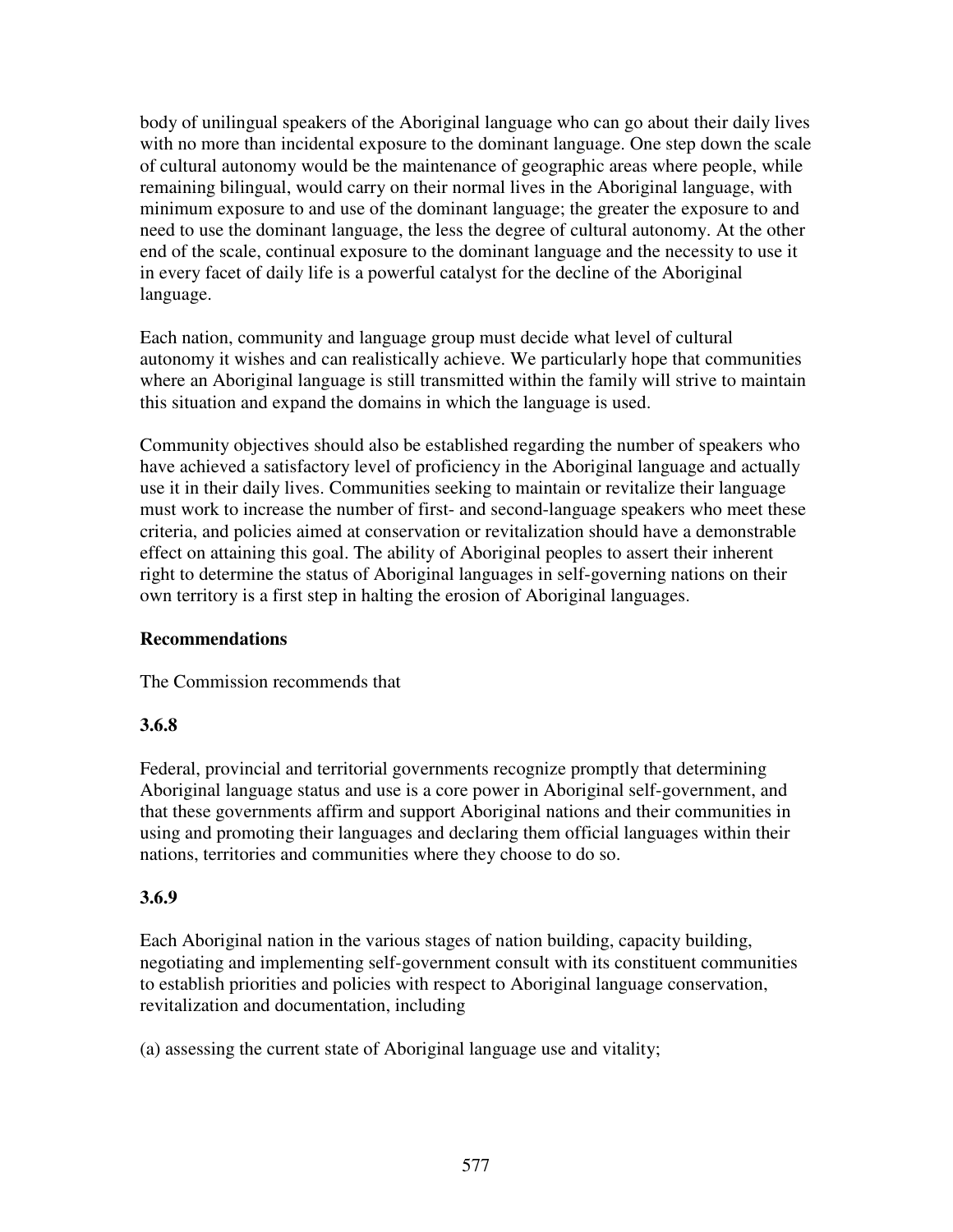(b) determining priorities of communities for language conservation, revitalization and documentation;

(c) consulting on the most effective means of implementing priorities;

(d) facilitating initiatives to support Aboriginal language use in families and the broader community;

(e) incorporating their Aboriginal language in education policies and programs;

(f) enhancing co-operation among nations and communities of the same language group to promote research, curriculum development and language elaboration;

(g) using their Aboriginal language in public forums and Aboriginal government business; and

(h) declaring their Aboriginal language an official language on nation territory.

In Chapter 5 of this volume, we made recommendations to enhance the recognition of Aboriginal languages in school curricula and to encourage their use as a career path for teachers and researchers. These recommendations highlight the essential role of nations, communities and families in language conservation and revitalization. We are concerned, however, about the fragile state of many Aboriginal languages and the fact that a great many of the elders who constitute the fluent speakers are also fragile with age. This is an area where restorative justice cannot wait while negotiations for a new relationship progress at a deliberate pace. Aboriginal languages have been undermined by government action. They should be conserved, restored or documented for posterity with government support. Because churches have played a critical part in the destruction of languages, we consider that practical support for the restoration of the languages would be a highly appropriate reconciliatory gesture. We are therefore proposing the establishment of an Aboriginal Languages Foundation to be endowed jointly by the federal government and private donors, both Aboriginal and non-Aboriginal.

In 1988, the Assembly of First Nations put forward a proposal for a national language foundation, legislated and endowed by the federal government and residing at Canadian Heritage. The purpose of such a foundation would be to fund local and regional language-related projects, encourage the exchange of language information, and promote Aboriginal languages. The proposal noted that a foundation would require only a small staff and that it would not be a large centralized operation. It would focus its efforts on funding community-based projects, including such initiatives as

• developing Aboriginal languages curriculum and materials;

• developing programs for training and certifying Aboriginal language teachers, linguists, interpreters, translators, curriculum developers and researchers;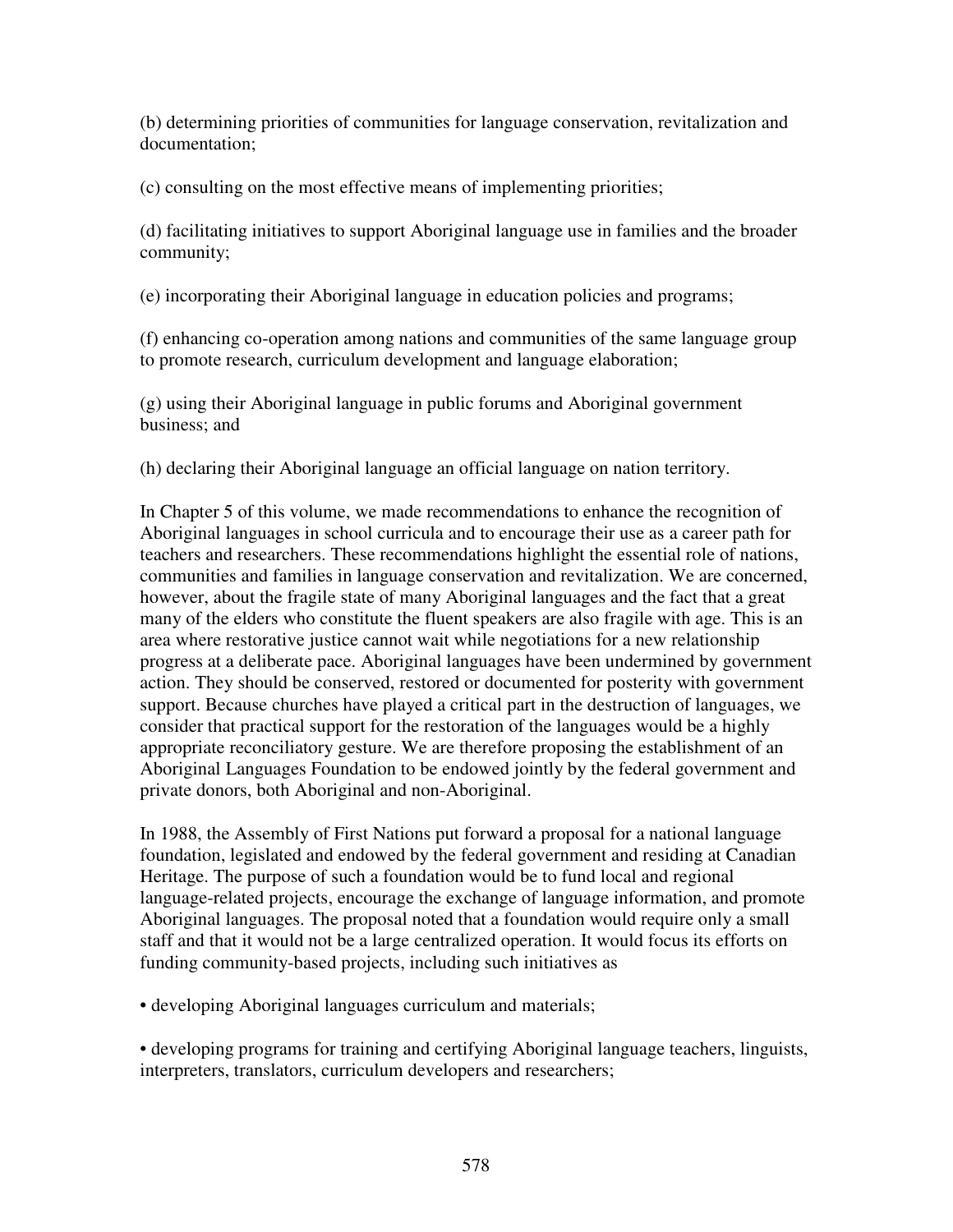- conducting research in Aboriginal languages;
- promoting traditional approaches to language learning such as language/cultural camps; and

• organizing gatherings of particular language families or groups to share ideas and experiences and make overall decisions about their languages.

The establishment of the foundation should complement, not diminish, the efforts and funding of existing cultural education centres, language institutes, language programs and curriculum projects. Support of the language foundation should be co-ordinated with provincial and territorial programs to identify gaps and ensure that all programs enhance local initiatives rather than compete with them.

As we have noted, there will be different conservation objectives for different languages depending on their state of vitality. It will not be possible to make renewal efforts on the same scale for all languages and dialects in Canada. Aboriginal nations and communities need to set priorities to determine which languages can be maintained or revitalized and which should be documented immediately because they are unlikely to be restored to regular use. As the history of western civilization has demonstrated, rich cultural knowledge need not be lost because a particular language ceases to be a vehicle for current communication.

An endowment fund — with the interest made available for annual distribution — would provide much-needed support for Aboriginal languages, and, unlike a specific program, it would be sustained over time. It will take a long-term commitment to revitalize Aboriginal languages. A fund of \$100 million could provide an annual budget of four to seven million dollars for distribution and administration. In addition to federal government support and contributions from churches, an Aboriginal languages foundation could also provide a focus for corporate and other voluntary support for the revitalization of Aboriginal cultures. We propose that the Aboriginal languages foundation be capitalized at the level of \$100 million, with the federal government contributing \$10 million a year for five years, beginning in fiscal year 1997-98, and matching private contributions at the rate of two federal dollars for each privately donated dollar. The fund should be governed by a board of First Nations, Métis and Inuit representatives from different linguistic communities.

#### **Recommendation**

The Commission recommends that

#### **3.6.10**

The federal government make a commitment to endow an Aboriginal Languages Foundation for the purpose of supporting Aboriginal initiatives in the conservation, revitalization and documentation of Aboriginal languages, the foundation to be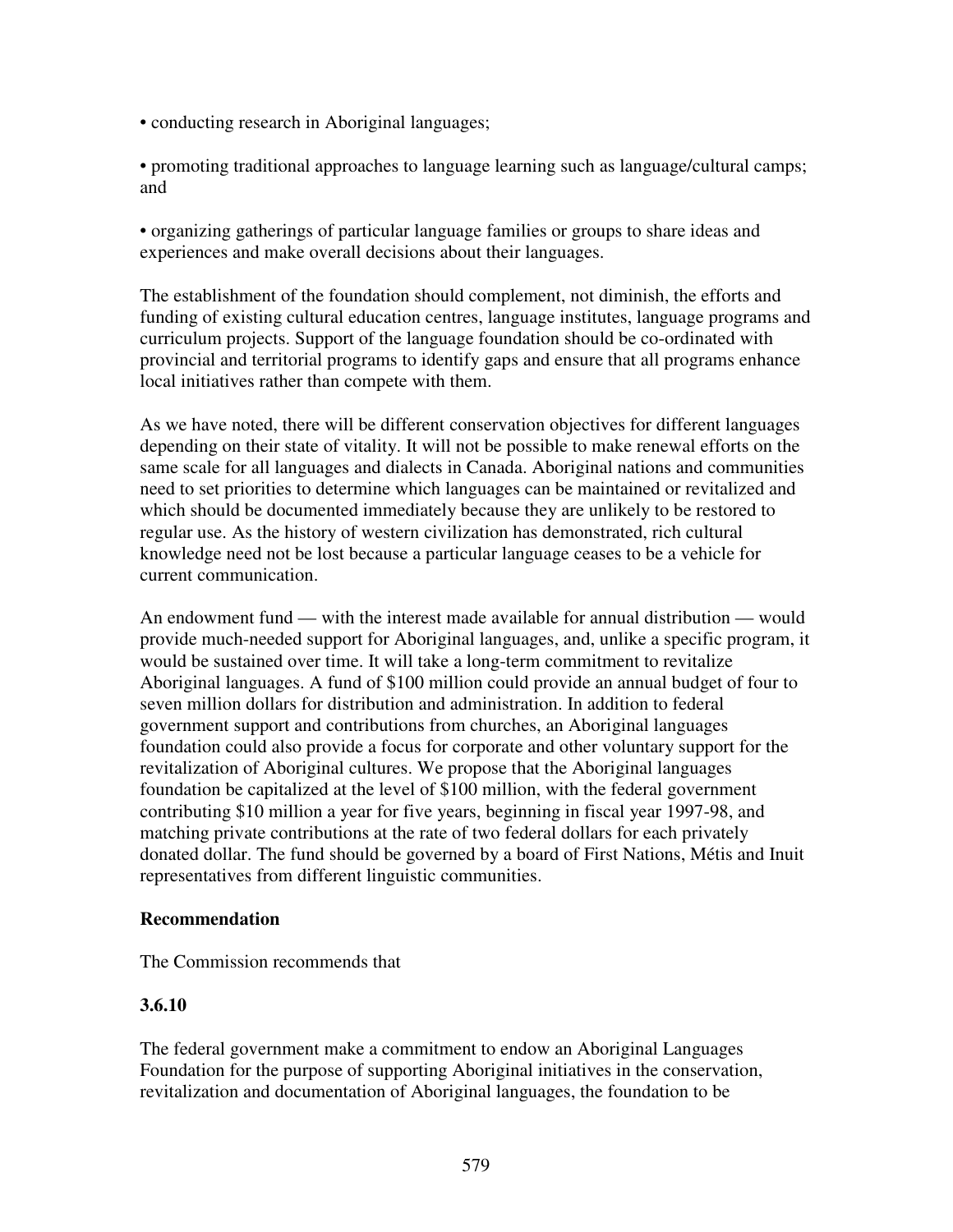(a) capitalized by an annual federal grant of \$10 million for five years, beginning in 1997;

(b) eligible to receive charitable contributions, to be matched by the federal government in a ratio of two dollars for each dollar contributed;

(c) established to support language initiatives undertaken or endorsed by Aboriginal nations and their communities;

(d) developed by a federally funded planning body, with a majority of First Nations, Inuit and Métis representatives and a two-year mandate; and

(e) directed in its operation by a board with a majority of First Nations, Inuit and Métis members.

# **3. Communications**

Portrayals of Indians as noble and savage, victim and villain are threaded throughout the narratives of Canadian culture. But the images of Aboriginal people etched in Canadian cultural narratives are largely fictional. <sup>31</sup> With confrontations from Oka to Ipperwash to Gustafson Lake, the events of recent history place new emphasis on improving understanding between Aboriginal and non-Aboriginal Canadians. They bring into focus the need for accurate information and realistic representations of Aboriginal peoples and create a new demand to recognize the central role of communications in building community cohesiveness within Aboriginal nations and fostering relationships between cultures.

Technology is central to Canada's social history. Like the transcontinental railroad of an earlier era, communications technologies and the cultural industries they generate shape the Canadian experience and identity. For Aboriginal people, however, the image and identity forged by the media all too often bear the traits of exclusion, stereotypical inclusion and misappropriation.

Communication is much more than a cultural glue holding a geographically vast country together. Through identifying with the images and cultural narratives that dominate our ways of seeing and representing the world, we actually construct who we are. Aboriginal perspectives in mainstream and Aboriginal media should be central factors in the formation of Aboriginal and non-Aboriginal culture, identity and community.

Particularly in the north, Canada has begun to respond to the need for Aboriginal broadcasting and newspapers. In fact, the programs and policies developed over the last two decades have served as models for indigenous communications elsewhere. Ironically, Aboriginal communications programs in Canada are now being cut back; service is far from extensive, especially in the south, and the voices of Aboriginal people are still largely absent from mainstream broadcasting and journalism. A re-examination of the role and meaning of communications media in the maintenance of Aboriginal culture, identity and community is clearly long overdue, as is a fundamental shift in the way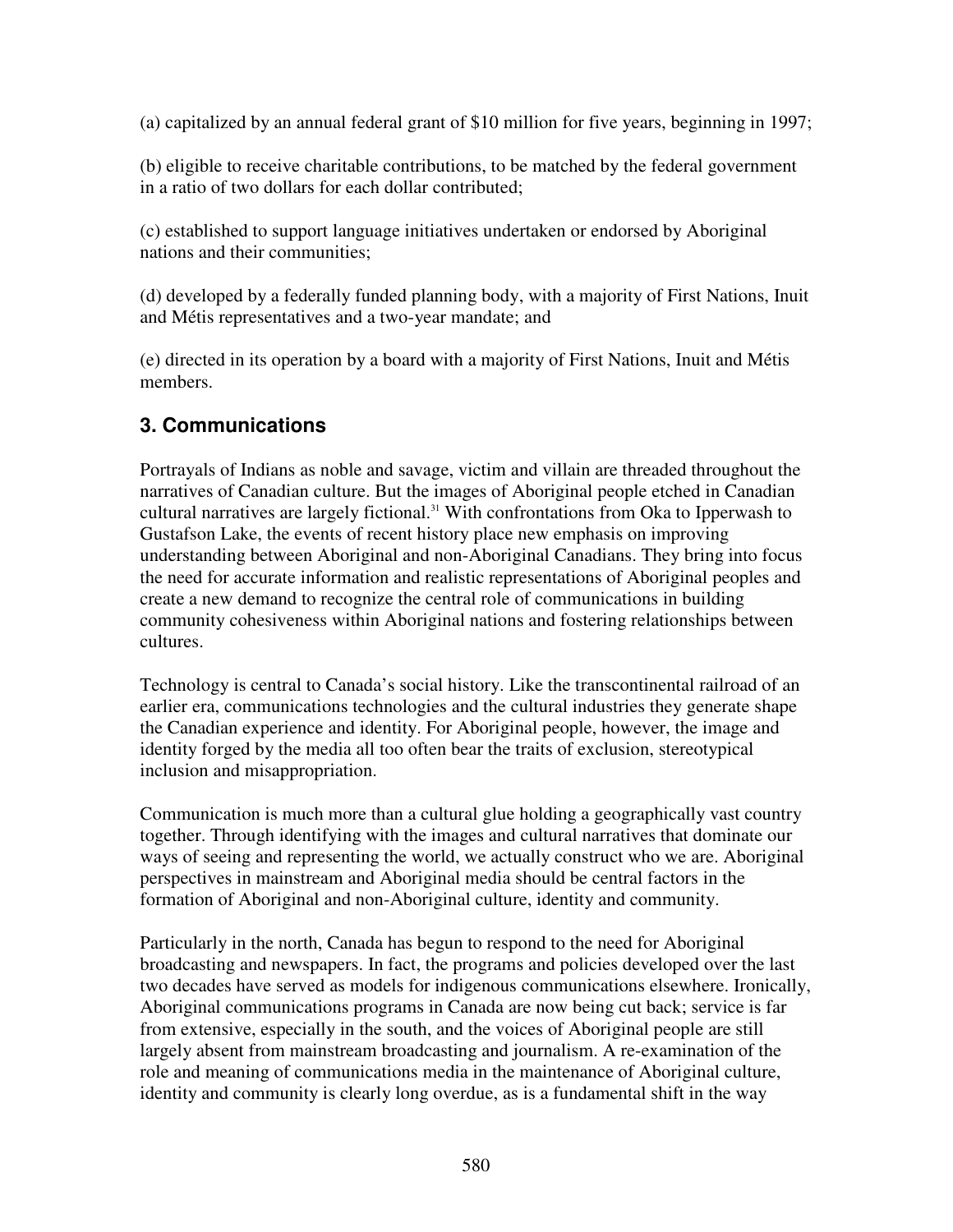mainstream media address and portray Aboriginal issues, culture and identity to Canadians in general.

# **3.1 Stereotypes and Self-Portrayal**

Beverly Slapin, a non-Aboriginal person who co-wrote *Through Indian Eyes: The Native Experience in Books for Children*, has written of her childhood perception of Aboriginal people:

Like many others outside the Native world, I grew up with the prevailing stereotypes of the people. I learned that "Indians" whoop and holler and run around in little more than war paint and feathers, brandishing tomahawks and dancing on one leg; they scalp, torture and menace innocent settlers; they beat on tom-toms and live in "teepees"; their language consists of raising one hand shoulder high and grunting "how" or "ugh!"; and they are not women, men and babies, but "squaws", "braves" and "papooses." Then, as now, Indians jumped out from comic books, greeting cards, games and toys, food packages, advertisements, movies and TV. I can still see, in my mind's eye, images of "Indians" attacking stagecoaches and covered wagons (and in my childhood nightmares, attacking *me*). The only "Indians" I remember fondly were Princess Summerfall Winterspring, whom I dearly loved, and Chief Thunderthud ("How! Kowabunga!"), both of whom hung out with Howdy Doody and Buffalo Bob Smith….Little has changed…since my childhood. Some children who go back on their promises are called "Indian givers". "Ten Little Indians" is still a popular counting song. Non-Native children still dress as "Indians" for Halloween….And books about Native peoples are still written, published and promoted, by outsiders.<sup>32</sup>

Since the earliest days of contact with non-Aboriginal people, the stories of Aboriginal peoples have been constructed and disseminated by outsiders, for outsiders. The stories are told in ethnographic studies, paintings and photographs, movies, novels, in newspapers and on radio and television. <sup>33</sup> Aboriginal people are portrayed in a historical past reconstructed in present stereotypes: the noble Red Man roaming free in the forest; the bloodthirsty savage attacking the colony or the wagon train; the drunken Indian; the Aboriginal environmentalist; and, most recently, the warrior in para-military dress, wielding a gun.

The promulgation of negative stereotypes is offensive to Aboriginal people, and even apparently positive stereotypes can distort relationships. As with all stereotypes, there is a kernel of truth in the images, which assume a dramatic profile and become etched in the popular consciousness. But stereotypes block out complexity of context and diversity of personality and perspective. Media images that focus predominantly on conflict and confrontation make communication more difficult and reconciliation more elusive. Too often, media treatment of Aboriginal people and issues reinforces old and deeply imbedded notions of 'Indians' as alien, unknowable and ultimately a threat to civil order. Exaggerated and one-dimensional images also create problems of self-identification and cohesion within Aboriginal communities.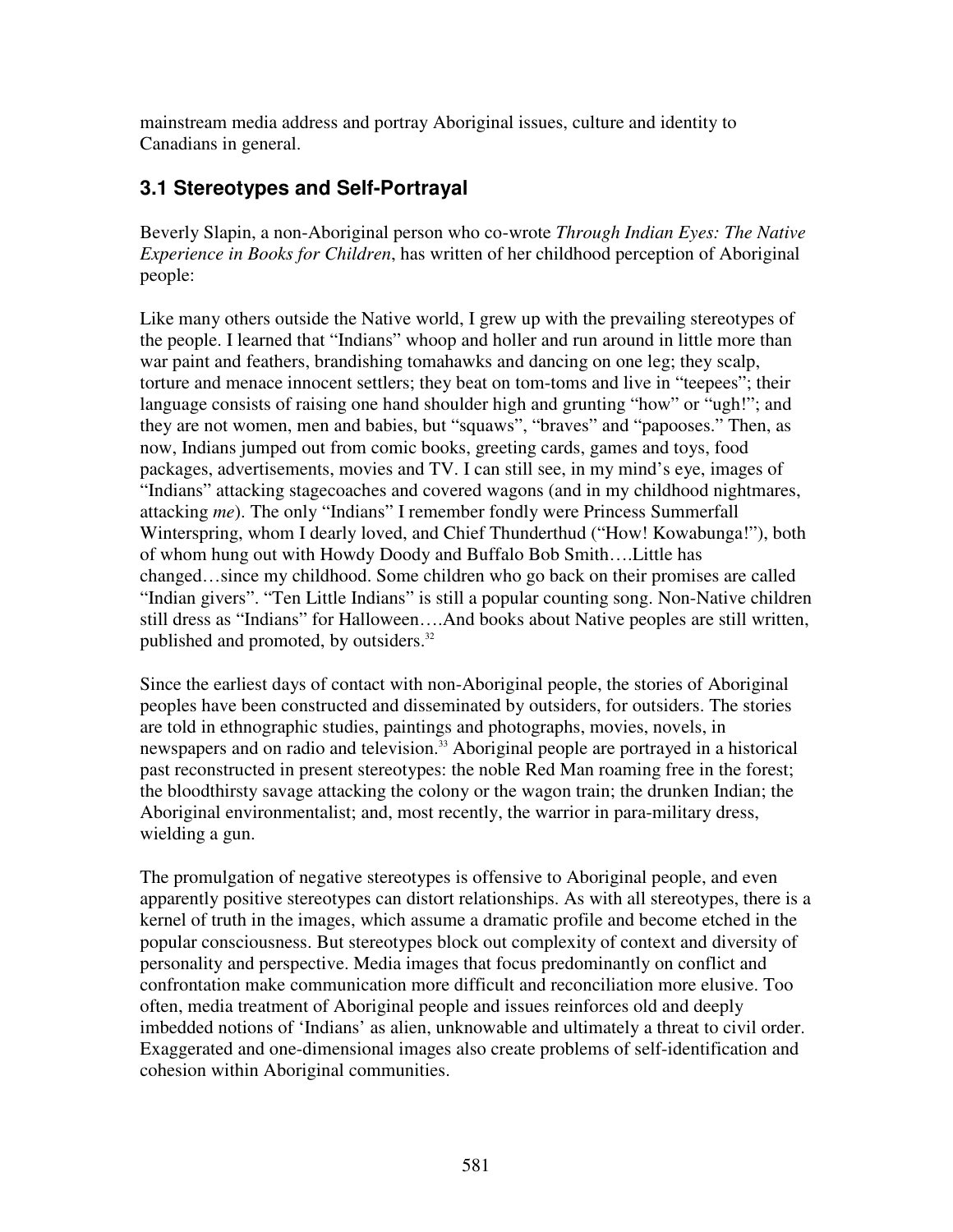In the mainstream media, stories may seem to speak for Aboriginal people when the voice actually originates in the consciousness and experience of non-Aboriginal writers. The voice is 'appropriated'. Aboriginal people listen to these stories, too, and the stories confirm their dominant experience — that there is no room for authentic expression of who they are, that the choices are limited to exclusion, stereotypical inclusion or appropriation. Aboriginal media and Aboriginal participation in mainstream media offer an alternative, as one northern Aboriginal broadcaster declared:

Many of the myths and misperceptions that persist among non-Aboriginal people are perpetuated by no communication, poor communication, or one-sided communication….The depth and diversity of the Aboriginal perspectives must be communicated through both First Nations and mainstream news media, to as broad a public as possible….

Bud White Eye Native News Network Toronto, Ontario, 3 November 1992

Two examples of media treatment of Aboriginal experience demonstrate the effects of stereotyping and, conversely, authentic self-portrayal.

#### *Stereotyping in the media*

The common role of the media in constructing and representing Aboriginal identity, community and culture is illustrated in what some media outlets called the 'Indian summer' and others called the 'Oka crisis' or the 'Mohawk crisis' of 1990.<sup>34</sup>

That year, Mohawk assertions of neglected land rights led to the erection of barricades at Kanesatake and Kahnawake. Confrontations between townspeople, police, army and First Nations people focused on the immediate, local frustrations of the bridge blockade, the death of an officer of the Sûreté du Québec, and Canadian Armed Forces occupation of the area surrounding Kanesatake. The historical and national issues of Mohawk autonomy, heritage and land rights tended to be noticed only as a backdrop. When Mohawk 'warriors' barricaded themselves in the alcohol treatment centre at Kanesatake, a stand-off ensued that lasted 78 days and resulted in the deployment of 4,000 Canadian soldiers to support police at the barricades.

The events at Oka are remembered for startling media images of rock-throwing residents and scuffling Indians, staring soldiers and crying children. But in all the television, radio and newspaper coverage, one image was repeated again and again: that of the 'warriors' — bandanna-masked, khaki-clad, gun-toting Indians. <sup>35</sup> The image bore a remarkable resemblance to the war-bonneted warrior — the dominant film and media image of Aboriginal men in the last century. <sup>36</sup> As journalist Lynda Powless stated in her testimony before the Commission,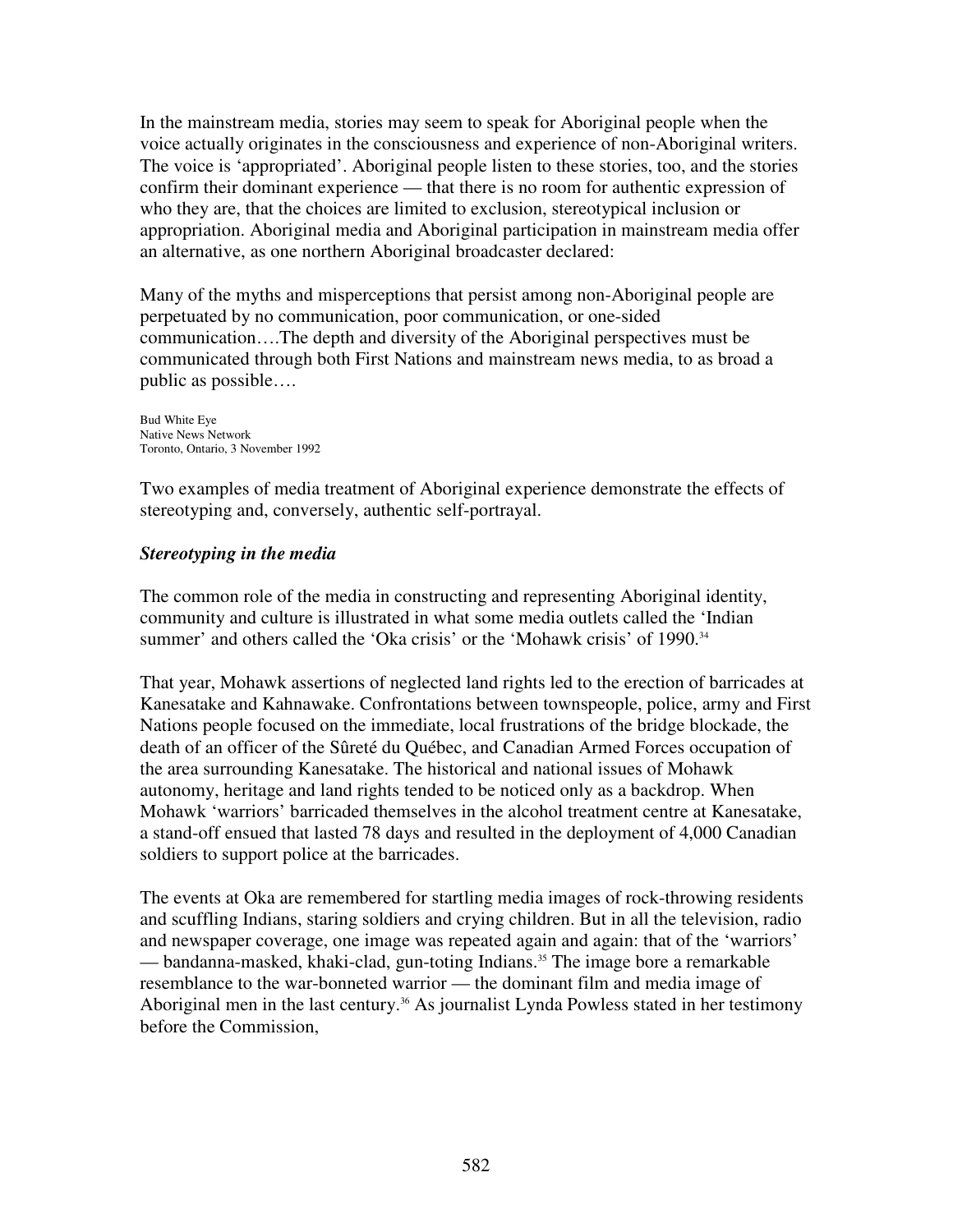Non-Native reporters showed us through their spotty and dismal understanding of the issues that led to and provoked Oka and subsequent coverage, that they are not as wellversed in Native issues as they pretend to be.

Lynda Powless Native Journalists Association London, Ontario, 11 May 1993

When the barricades came down on 26 September 1990, 63 people left the treatment centre at Kanesatake: 27 Aboriginal men of various nations; one non-Aboriginal 16-yearold; 16 Aboriginal women; 6 children; and 10 reporters. This was the group that elicited such a powerful show of force by the Canadian state.

For many Aboriginal people, the warriors depicted by the non-Aboriginal media blurred the distinction between actively promoting Aboriginal land and treaty rights and initiating armed confrontation. For young Aboriginal men who are seeking meaning in their lives and who are impatient with the slowness of negotiated change, the role of armed defender of lands, culture and a nation's dignity has a powerful appeal.

The ideology underlying violent confrontation is not shared by all or even many in the Aboriginal community. The intensity and importance of the issues easily transforms differences into conflict, which is heightened by a lack of information addressing the complexities that Aboriginal people need to sort out:

When you don't have an informed public, you have the kind of chaos that exists in Native communities, the kind of social rifting that is occurring and isn't being closed because people don't know what is going on. They hear the myths and the misunderstandings and misinterpretations that build, and they create problems when you don't have a free press.

Lynda Powless Native Journalists Association London, Ontario, 11 May 1993

In the aftermath of Oka, books, magazine articles, and radio and television programs about Aboriginal peoples have proliferated. <sup>37</sup> But most of this material continues to be written and produced by non-Aboriginal people. As long as other Canadians appropriate the stories, experience, culture and spirituality of Aboriginal peoples, Aboriginal people will remain stereotyped, misunderstood and ultimately unheard. There is an urgent need therefore for Aboriginal media to assume the role that story-tellers used to fulfil, fostering the discovery and rediscovery of Aboriginal identity and community:

There is no end to the stories that need to be told out there, and they are not being told. I think they are being told from a perspective that does not reflect Native reality. In order for Native people to achieve those goals, they have to begin to share their stories with one another and share their experiences and achievements and successes and failures, and whatever else, with one another. Along with everything else that was undermined and destroyed or wiped out were our communication methods, and our ways of speaking and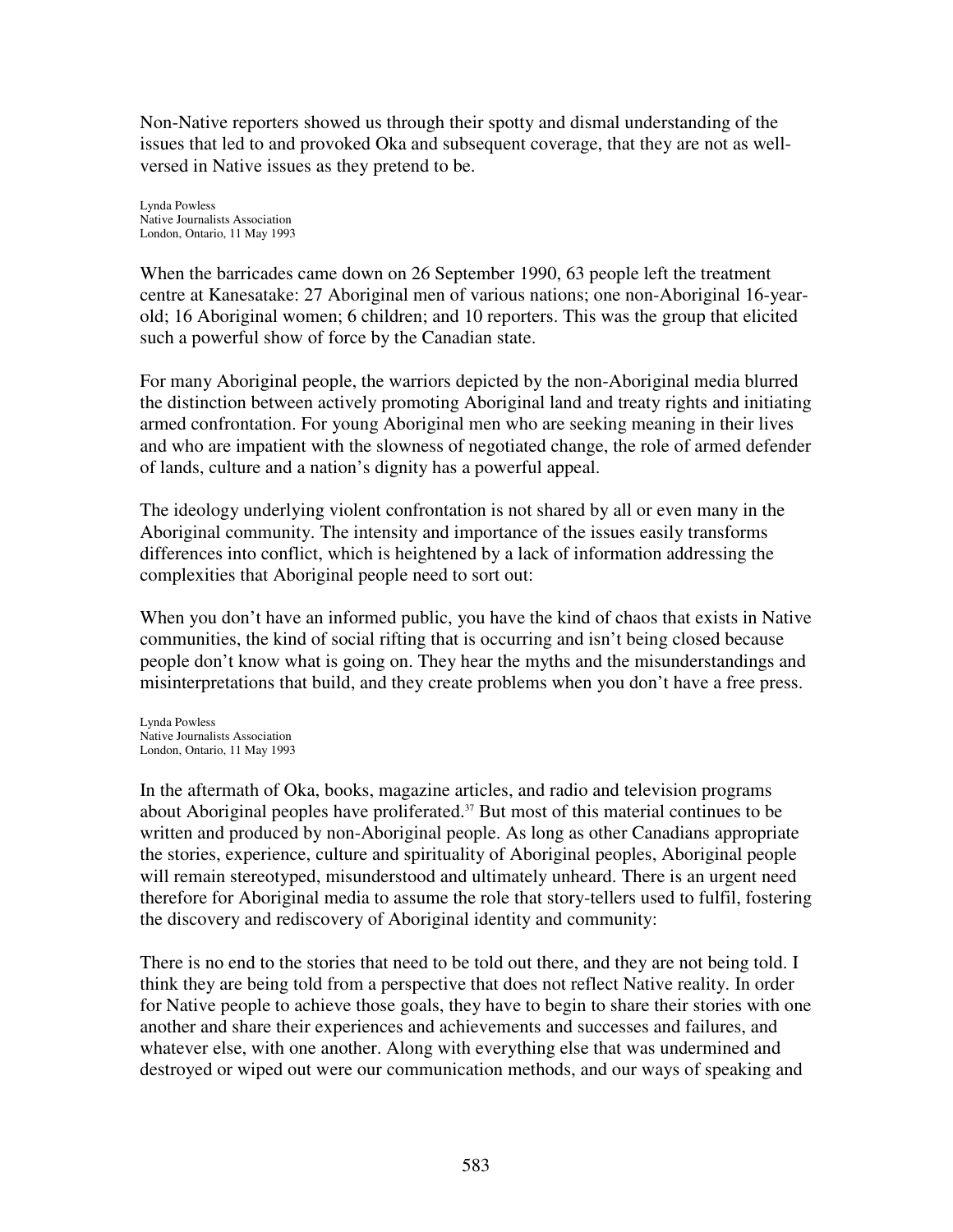telling were undermined as well. I feel that the Native media play a role in rediscovering or re-inventing those things.

Miles Morrisseau Editor, *Native Beat* London, Ontario, 11 May 1993

The potential of Aboriginal media to reinforce identity and community while providing a bridge to participating in the larger society is demonstrated in the history of broadcasting in the north.

#### *Self-portrayal in the media*

We might liken the onslaught of southern television and the absence of native television to the neutron bomb….Neutron bomb television is the kind of television that destroys the soul of a people but leaves the shell of a people walking around. This is television in which the tradition, the skills, the culture, the language count for nothing. The pressure, especially on our children, to join the invading culture and language and leave behind a language and culture that count for nothing is explosively powerful.<sup>38</sup>

The extension of television broadcasting into the Arctic in the 1960s was quickly perceived by Inuit as a threat to their culture, vastly accelerating the process of cultural displacement that had gained momentum in the post-war period and prompting Inuit efforts to regain control of communications within their territories.

Mainstream Canadian technology and communication techniques have played a critical role in the social history of the Indigenous peoples of the north. <sup>39</sup> Technology, trade in goods, and communication techniques reinforced non-Aboriginal authority, commercialized and restricted Aboriginal access to information, and promoted cultural replacement. At the same time, story-telling lost much of its function and legitimacy in Inuit society as cultural information became marginalized by the social and economic force of non-Aboriginal society. As southern institutions moved north, they established an English or French language 'monopoly of knowledge'.

Although radio was available in the north by the 1930s, it provided little information for Inuit; the first Inuktitut program was not broadcast until 1960. Television followed a similar exclusionary pattern. In 1967, television programming was introduced to a number of Western Arctic communities, but there was no Aboriginal language programming until well into the 1970s. In 1972, at a time when few Inuit spoke English, Canada began operating the world's first domestic satellite communications system, established largely to bring southern information to the north. In 1974, the Canadian Broadcasting Corporation received funding for an accelerated coverage plan for communities of more than 500, but no money was allocated to programming. The result was of little relevance to northern Aboriginal people. As pointed out in a 1983 federal discussion paper on communications in the north, "Viewers in Baker Lake, N.w.T. receive the volleyball scores from the Avalon Peninsula…and viewers in Old Crow in the Yukon watch the crocuses blooming in Vancouver in mid-winter".<sup>40</sup>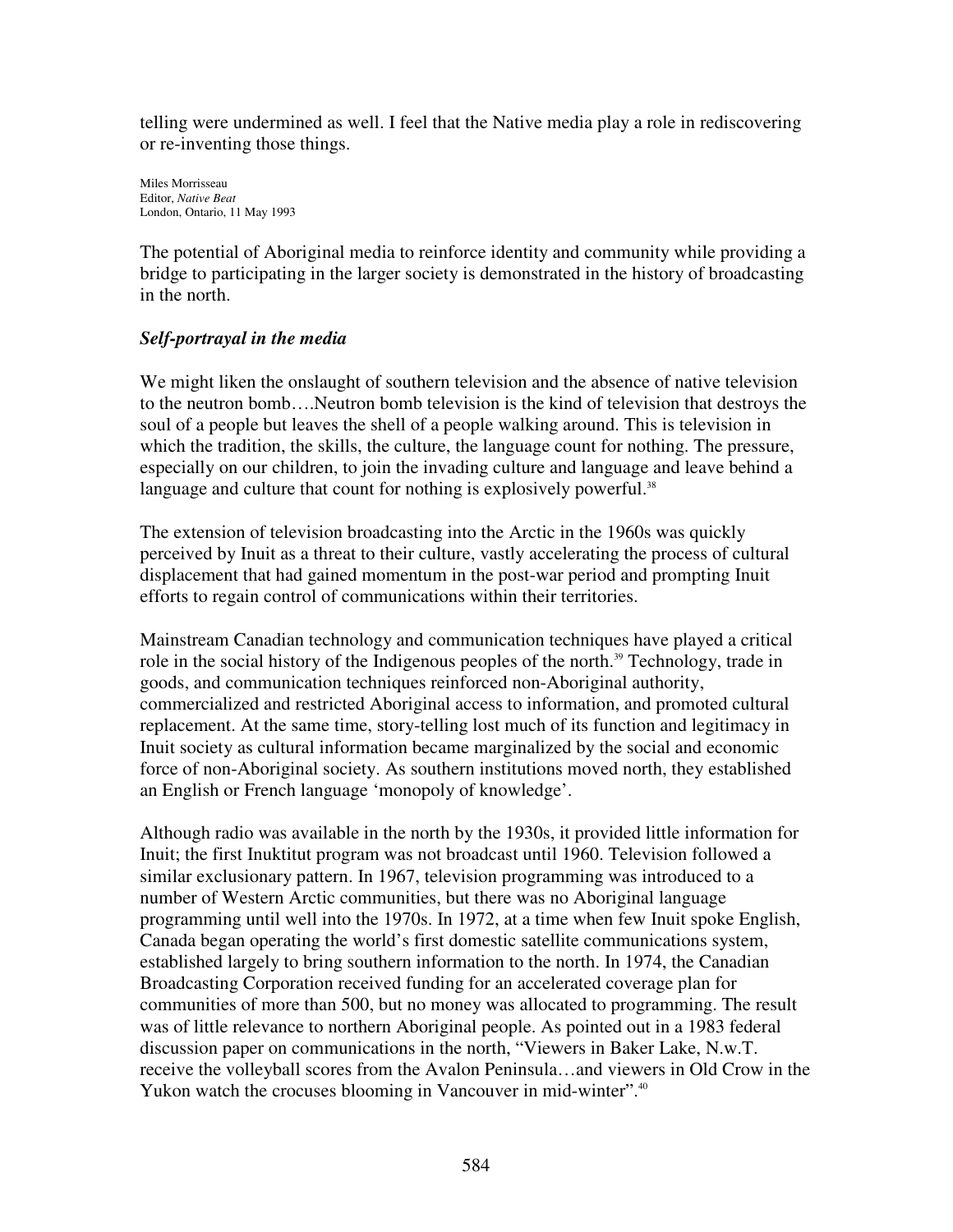But the real impact of television was far more pernicious:

The arrival of television in the region in the 1970s presented the greatest danger to culture and language….[A]mong the Inuvialuit, everybody visited one another. Younger people like myself, years ago, would go round and visit with the elders and sit down and listen to them talk about how they used to hunt, what sort of traps they used before the leghold traps were introduced to us here in the north. [Now,] homes in the area are bombarded with information and entertainment from the consumer-driven south, material that has little relevance to this land-based culture.

Billy Day Inuvialuit Communications Society Inuvik, Northwest Territories, 6 May 1992

Over the two decades following the advent of television in the north, Aboriginal people became increasingly aware of the medium's role in expanding southern cultural values and the social and economic dominance first established by earlier communications technologies.

There is evidence to indicate that oral tradition, including storytelling, has remained a basic element of Inuit culture despite its neglect in non-Aboriginal communication systems. Oral cultures tend to foster links to the past and the authority of tradition. They build consensus based on shared attitudes and values that have been affirmed by the telling and retelling of stories. Although younger Inuit who know their own language are increasingly literate in English or French, they have never completely lost the cultural features of shared information, consensus and kinship rooted in the oral tradition. It is the sharing of knowledge rooted in cultural and spiritual experience that allows Aboriginal people to adapt to a changing, often alien environment. While the pressures of cultural change may emphasize the cultural distance between younger and older Inuit and their isolation, they also increase the importance of sharing information, knowledge and values about both modern and traditional life. The oral tradition helps younger Inuit maintain a connection to the land, and it reinforces their identity and self-esteem, easily injured by the realization that they are less adept at hunting and trapping and less knowledgeable about life on the land than their elders and forebears. Television is ideally suited to either sustaining or displacing these oral traditions:

Over 90 per cent of the homes in the northern communities have a television set. As a Native journalist, I know this can definitely be one way to maintain a strong sense of Aboriginal identity in our changing environment.

Shirley Cook Native Communications Society of the Western Arctic Yellowknife, Northwest Territories, 8 December 1992

The establishment of an Inuit presence in northern broadcasting proceeded along both political and technological paths, as described in an essay on social change: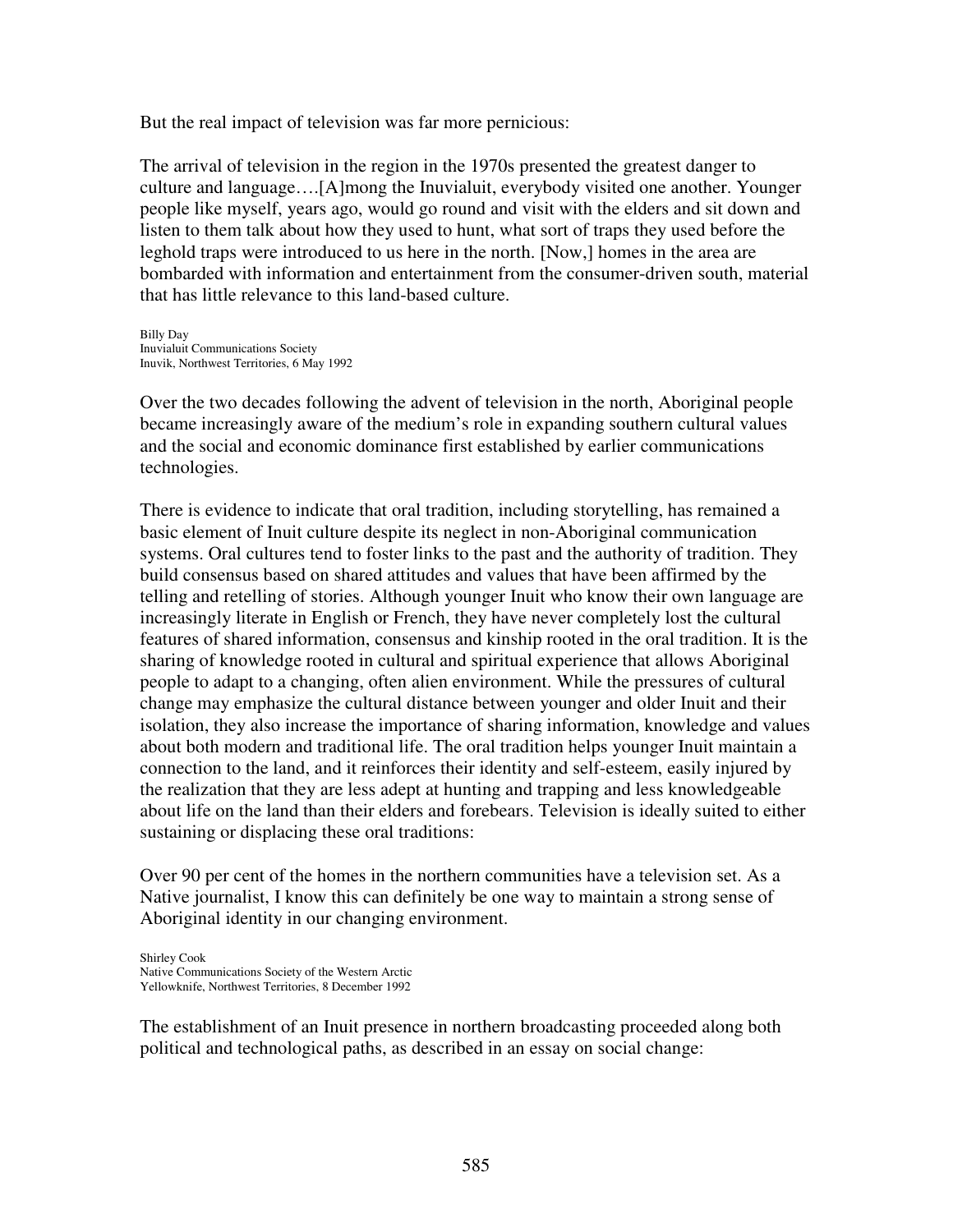Throughout the 1970s ITC [Inuit Tapirisat of Canada] and other Native organizations mounted criticism of the policies and impact of public television broadcasting in the North. In 1980 the national broadcast licensing body, the Canadian Radio-television and Telecommunications Commission (CRTC) established a committee to investigate the extension of satellite television services in northern and remote regions of Canada. At the committee hearings ITC presented a proposal calling for the establishment of an Inuit broadcasting system. The CRTC supported the proposal and in 1981 the Inuit Broadcasting Corporation (IBC), serving central and eastern Arctic communities, became a reality. A federal government grant of \$3.9 million provided the initial funding base for television production by several northern Native communications societies including IBC. Satellite facilities were shared with the CBC. The first IBC program was aired on January 11, 1982, reaching twenty-six northern communities.

Acquisition of the technical capability to assume responsibility for Inuit-controlled broadcasting had been proceeding in parallel with political action. Beginning in 1971 the CBC had sponsored experimental projects in community television production in northern Native communities. These typically involved training of Native personnel in the use of hand-held cameras and videotaping equipment, and providing access to community transmitters for broadcast of community events, and exchange of videotapes between communities. Another federal agency, the National Film Board, had also conducted training workshops in media techniques and equipment usage in two Inuit communities, and several other communities had been involved throughout the 1970s in projects sponsored by the federal Department of Communications, testing the use of technology to link communities interactively via satellite radio signals, rebroadcasting signals for community viewing, and producing Inuktitut language programming for broadcast by the CBC. 41

Within a decade Inuit moved from the simplest forms of story-telling to producing television news, dramas, documentaries and children's programs. These new 'northern stories' reflect Inuit understanding of the role of contemporary media in cultural and social formation and awareness of the part played by oral tradition in constructing and confirming Inuit culture. They give Inuit the opportunity to see and hear the past they share with their elders. Although television is primarily a visual medium, it has been adapted to reflect the style and cadences of an oral tradition. The following description is typical of the network's cultural programs.

The story is told almost totally through visual elements shot in combination of subjective and objective camera perspective, predominantly through primary movement. None of the pieces has narration. Dialogue is minimal…. Synchronous natural sound predominates….The pace of the programs is slow by U.S. and southern Canadian standards. 42

As with cultural programs, IBC's information and public service broadcasts and children's and entertainment programs reflect oral tradition through their association with Inuit history, myth and experience. Inuit television reinforces Inuit identity and cultural stability and Inuit capacity to direct social and political change in northern territories.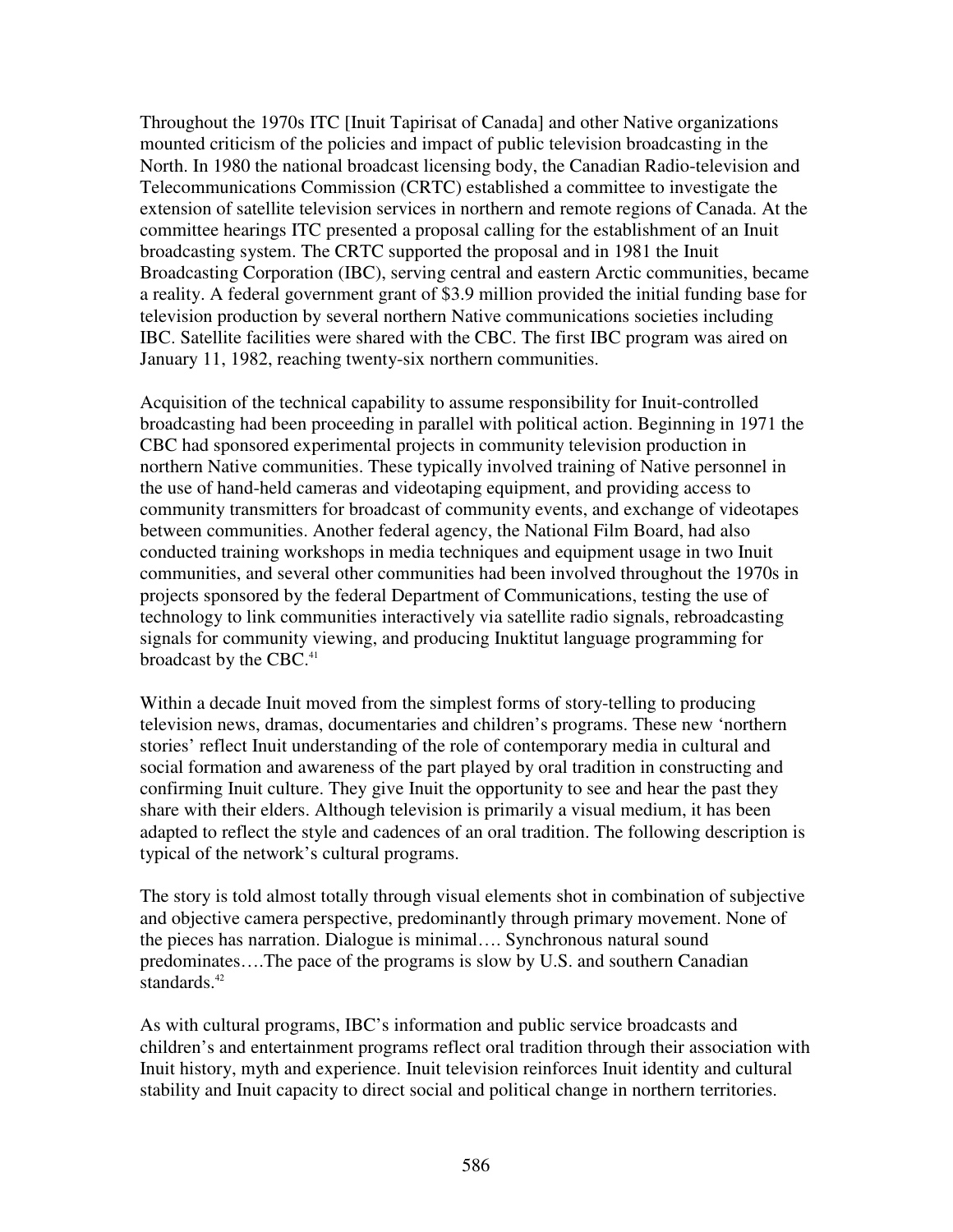# **3.2 Aboriginal Media**

#### *Broadcasting*

The modern era of Aboriginal communications began when Aboriginal peoples, uniting against the assimilative implications of the federal government's 1969 White Paper on Indian Policy, realized that they lacked channels to inform their people and to receive feedback from them. Several provincial Aboriginal organizations began communications units, which eventually formed the basis for independent Aboriginal communication societies when a core-funding program (the Native Communications Program) was established by the Secretary of State (now Canadian Heritage) in 1972. A three-year community radio pilot project, sponsored by the federal department of communications in Big Trout Lake, Ontario, and the Keewatin community of Baker Lake, was the forerunner of the Wawatay Native Communications Society. The National Film Board's Cape Dorset film workshop evolved into the Nunatsiakmiut Native Communication Society in the 1970s. By the mid-1970s, the players in the development of Aboriginal broadcasting were in place: politicized Aboriginal organizations; Aboriginal communications societies, with framework funding; government-sponsored local media projects; and initial northern broadcasting policies. The communication societies continued to increase in number and developed radio programming and newspapers in response to community and regional needs. Throughout the 1970s, they were also involved in technological innovation, particularly experimental satellite projects. At the same time, however, Aboriginal people were contending with an ever-increasing array of mainstream media bombarding their communities.

In 1980, the Canadian Radio-television and Telecommunications Commission (CRTC) issued a report on the extension of service (known as the Therrien committee report).<sup>43</sup> Canadian regulatory policy explicitly recognized the relationship between broadcasting and cultural and linguistic integrity, particularly with regard to Aboriginal people. The report asserted that government has a responsibility to assure the provision of broadcasting that supports Aboriginal languages and cultures and set out as principles the widespread participation of northern Aboriginal people in all aspects of media programming, in regulatory decision making, and in broadcasting distribution based on 'fair access' and 'consultation'.

Implementation of these principles led to the establishment of the Secretary of State's Northern Native Broadcast Access Program in 1983. It originally complemented the Native Communications Program, providing an additional \$13.4 million per year to assist production, distribution and broadcasting by northern Aboriginal communications societies.

Another phase began in 1990. The Northern Broadcasting Policy was restructured as the Native Broadcasting Policy, with wider application of the Therrien committee principles. The federal government also approved \$10 million to establish Television Northern Canada (TVNC), a satellite channel that provides television distribution for most of the northern Aboriginal communications societies. But there were two severe setbacks: the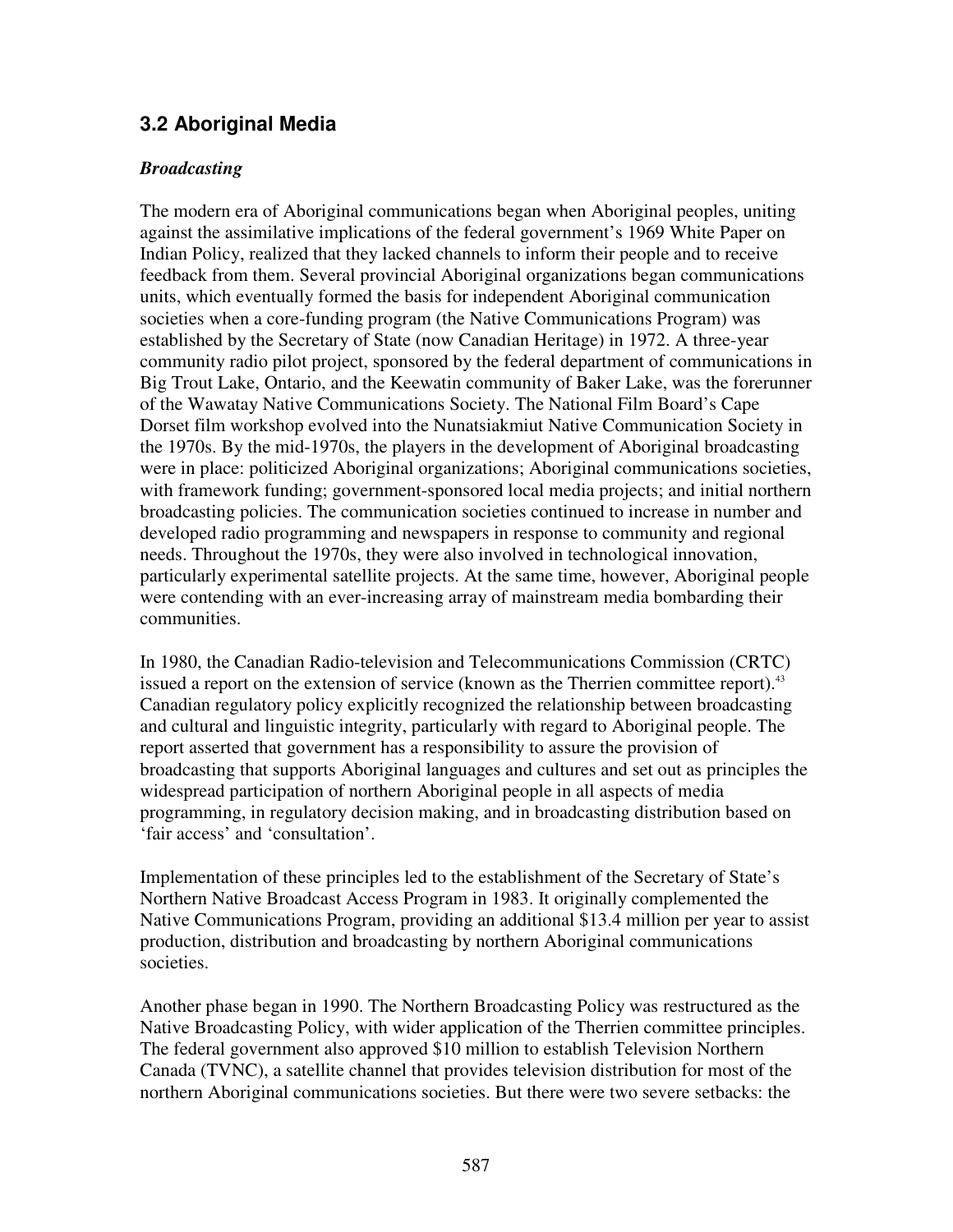budget for the Northern Native Broadcast Access Program was drastically reduced, and the Native Communications Program was terminated. Funding for communications societies providing Aboriginal newspapers and radio in southern communities south of the 55th parallel (known as the 'Hamelin line') and for the National Aboriginal Communications Society was thus completely eliminated. <sup>44</sup> The impact was predictable: eight of the 21 societies were forced to close their doors. Aboriginal media, however, have established a toehold in the north:

From early beginnings as newsletters or local radio initiatives, [Aboriginal communications] has grown to be comprised of several hundred local radio stations, 11 regional radio networks, the beginnings of a national Aboriginal radio network, six television production outlets, a pan-northern Aboriginal television network called Television Northern Canada, and numerous newspapers.

Catherine MacQuarrie Yellowknife, Northwest Territories 9 December 1992

Some of the Aboriginal communications initiatives over the years were just temporary, and others have somehow died along the way, but they all gave birth to a rather vibrant network of professionals who have become a unique element of the Canadian public communication landscape, albeit poorly paid and in some cases unemployed….I represent a dozen communications societies spanning most of the land mass of Canada and about 200 print, radio and television professionals. I also represent Aboriginal mass media designed and developed by Aboriginal peoples, run by Aboriginal peoples and used by Aboriginal peoples. These societies are all located north of what they call the Hamelin line.

Ray Fox National Aboriginal Communications Society Vancouver, British Columbia, 15 November 1993

Aboriginal media today consist of a wide range of loosely knit services and resources. 45 However, they remain uneven, relatively limited, and largely restricted to regions of the north.

Biennial audience surveys indicate that Aboriginal language programming is vitally important, especially for older people who often speak neither English nor French. As a result, the percentage of respondents who watch or listen to Aboriginal programming when it is available is very high.<sup>46</sup> The surveys also suggest that Aboriginal audiences have acquired new knowledge and skills related to their languages, traditions and contemporary environment through Aboriginal media. There is strong interest in extending Aboriginal-language programming and in providing programs for youth, who make up the majority of the population in most communities. By increasing the presence and legitimacy of Aboriginal languages, broadcasting reinforces the interest and language competence of younger Aboriginal community members and helps slow the growing linguistic and generation gap between them and older unilingual members.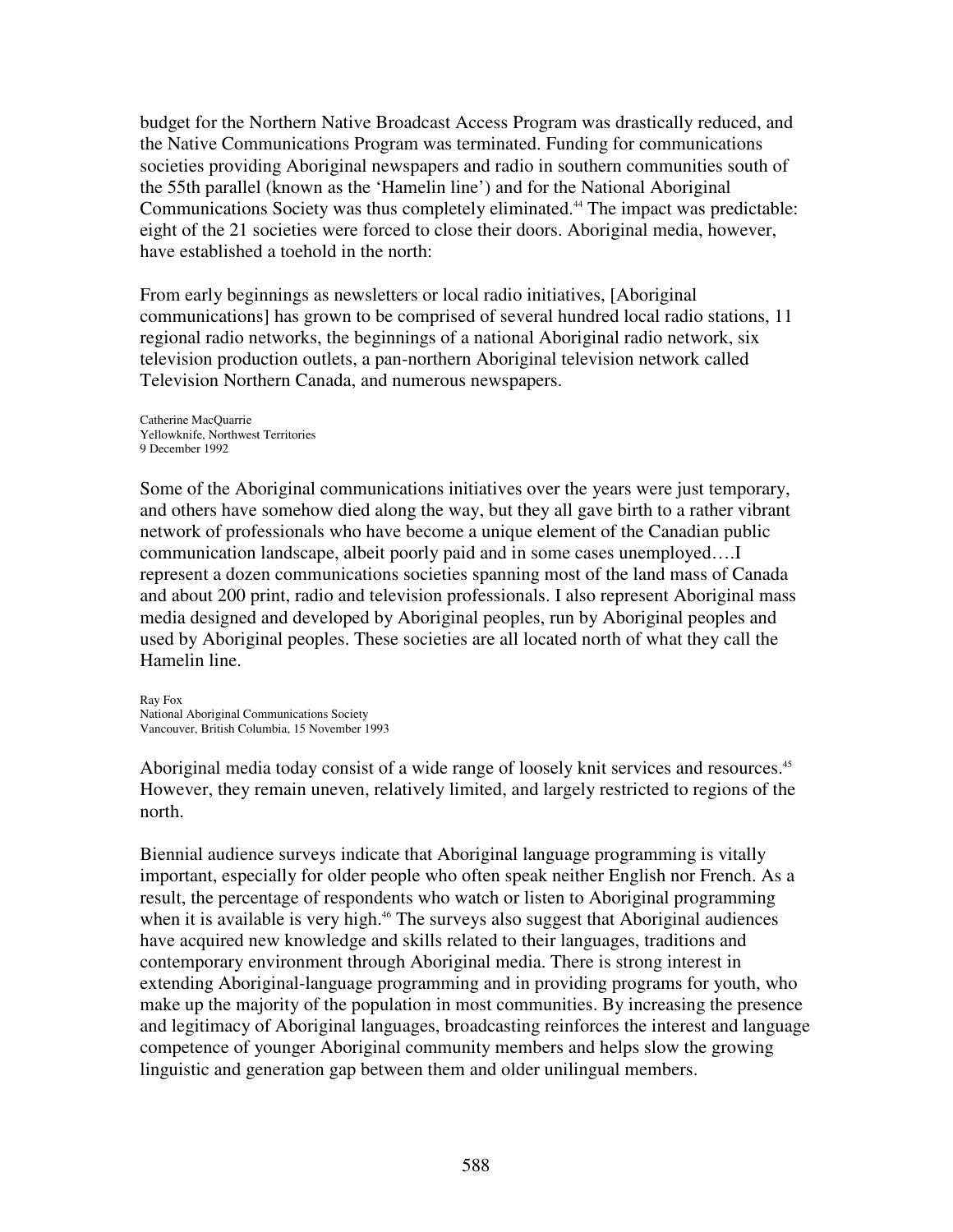The original production guidelines for the Northern Native Broadcast Access Program set a weekly target of five hours of television and 20 hours of radio. These targets were drawn from an Irish study on the maintenance of less-used languages of the European Community. Aboriginal-language broadcasting is a clear priority for Aboriginal communications societies, and most have gone well beyond this target, especially in radio. IBC broadcasts exclusively in Inuktitut.

Language is intimately associated with culture but is not its only element. The 1990 Native Broadcasting Policy recognized this by defining an Aboriginal undertaking not only in relation to the preservation of languages and cultures but also in relation to ownership and control, target audience and programming. Shared experience is also a key element of identity, and Aboriginal media play a vital role in providing information and reflecting Aboriginal perspectives on community life and activities.

#### *Newspapers*

Five of the 13 surviving Aboriginal communications societies publish weekly, biweekly or quarterly newspapers. Others are published by Aboriginal publishers and organizations, entrepreneurs and volunteers. They range from the quarterly *Kinatuinamot Illengajuk*, an inflight magazine for Air Labrador (no longer published), to the nationally circulated *Windspeaker*. Their publication diffuses and legitimizes Aboriginal languages, provides outlets for Aboriginal voices and talents, and distributes information that facilitates Aboriginal people's participation in their own cultural, economic and political development.

Although Aboriginal newspapers and journalists play some part in providing non-Aboriginal Canadians with accurate information in its correct context, much remains unreported or grossly misrepresented:

The depth and diversity of the Aboriginal perspective must be communicated, through both First Nations and mainstream news media, to as broad a public as possible. Current efforts to remedy inaccuracies in mainstream news coverage of Aboriginal issues are an important beginning, but they are far from enough [The] stories that are coming out that are not from a Native perspective, coming from the mainstream media, are still causing us harm.

Bud White Eye Native News Network Toronto, Ontario, 3 November 1992

Aboriginal newspapers have always struggled to survive, facing problems of staffing, journalism training and funding. Before 1990, the Native Communications Program provided \$3.2 million of annual funding for 11 Aboriginal newspapers; only four have survived the program's elimination.

# *Regional Disparities*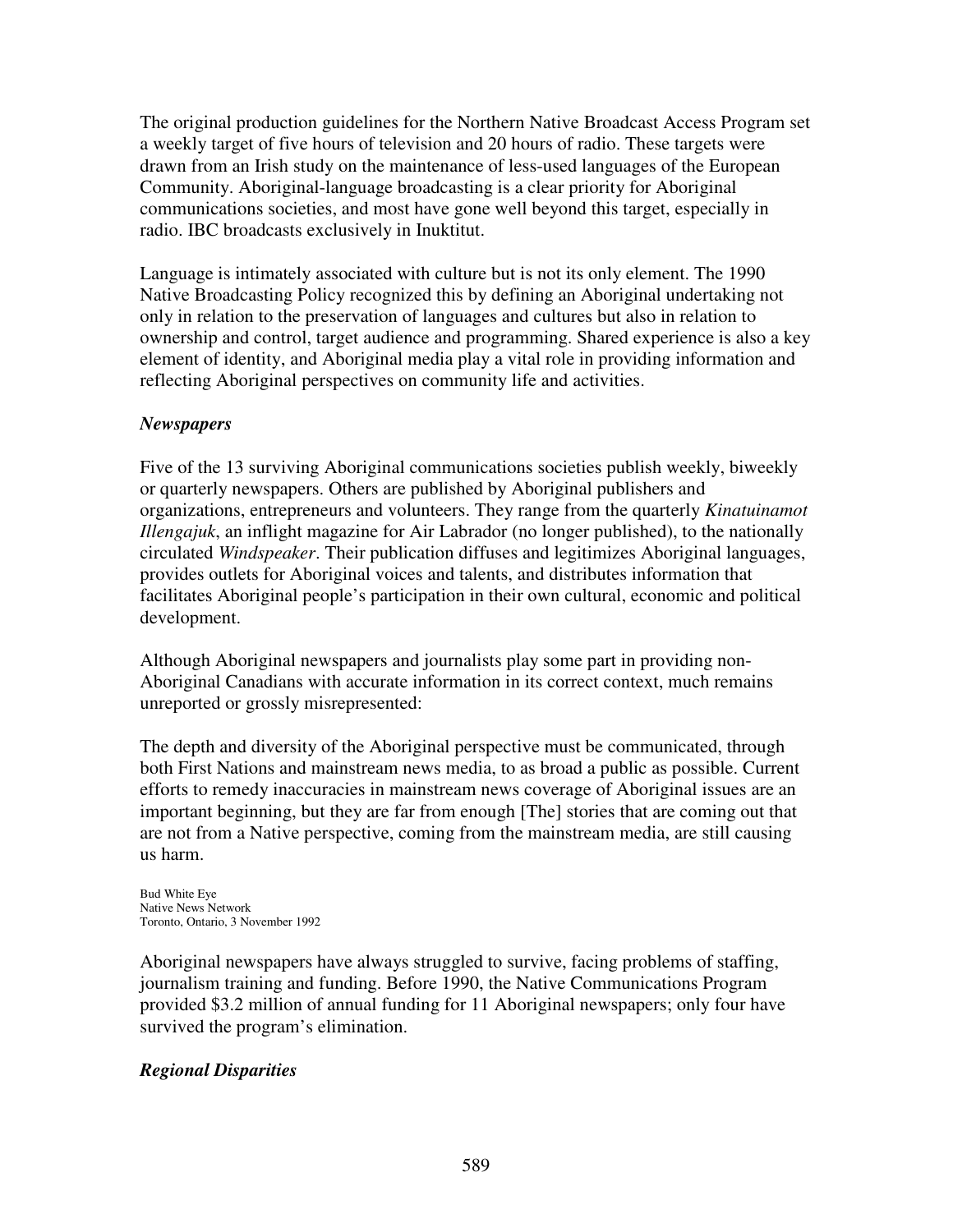[W]hen the government drew that invisible line across the country and said that these communities north of this line need communication societies to preserve their languages, to preserve their songs, they gave them money for satellite networks, radio, printers for the newspapers and in the south we didn't get that. So when we started our radio station at Six Nations, we used that against the CRTC and told them that it was a form of genocide because they didn't give us the opportunity in the south to access those kinds of money so we could preserve our languages as well.

Elaine Bomberry Association for Native Development in the Performing and Visual Arts Toronto, Ontario, 2 June 1993

However justified by the particular needs of northern Aboriginal peoples, different communications policies on either side of the Hamelin line and elimination of the Native Communications Program in 1990 have fostered inequities. Although more than half of Aboriginal people live in the south, Aboriginal communications in that part of the country received 75 per cent less funding than those in the north. <sup>47</sup> This has engendered understandable bitterness among southern Aboriginal media.

Aboriginal media have nevertheless developed in the south on a local level through the efforts of community volunteers and support from band councils and Aboriginal organizations. But it remains demoralizing for Aboriginal communications enterprises to operate with outdated equipment and inadequate resources alongside public broadcasters and cable operators with state-of-the-art equipment:

For us to get access to that money and produce and distribute the programs for which the money was intended in the first place, we have to stop being broadcasters and become bureaucrats….You have to wonder how often Mansbridge and Gzowski have to go argue with Treasury Board to get a new microphone for their studio.

Ray Fox National Aboriginal Communications Society Vancouver, British Columbia, 15 November 1993

The CRTC has been involved throughout the 1990s in licensing specialty broadcasting services directed to specific market segments. Seven new cable television networks began broadcasting in 1995. Still, Aboriginal programming on southern English and French networks has been sparse. On English networks, the popular CBC drama *North of 60* is one of the most visible programs featuring Aboriginal people and Aboriginal issues. A series called *The Rez* had a limited run in 1996. Current affairs programming is limited to Vision TV's *Aboriginal Voices* and rebroadcasts of *NEDAA*, the Aboriginal current affairs show produced by Northern Native Broadcasting (Yukon) on CBC Newsworld. CBC Newsworld rebroadcast *NEDAA* in marginal weekend time-slots from 1989 to 1994. *Our Native Land,* a weekly CBC radio program, was cancelled in the 1980s when the CBC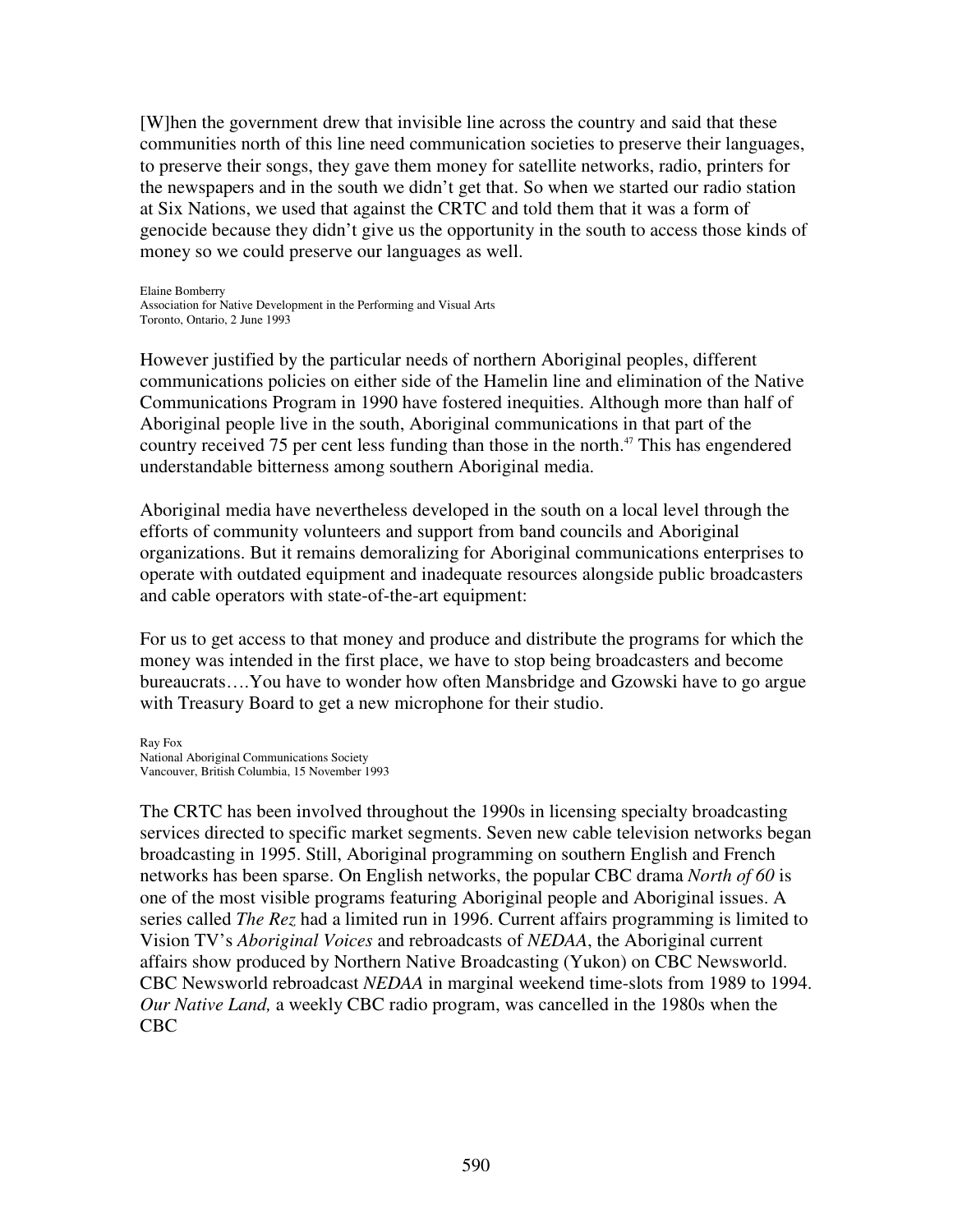reinforced regional radio programming. On the French side, with the exception of Radio-Québec's weekly television programs *Matinées autochtones* and *Nations,* most Aboriginal programming is done on an ad hoc basis.

# **3.3 Conclusions and Recommendations**

During the past 24 years, satellites have become a driving force in Canadian communications, with fibre optics for telephone and data transmission added more recently. These will be key elements in the continuing strength of the Canadian cable industry and in trends toward competition, privatization and integration of telecommunications services. The information highway now reaches across the country, and satellites that broadcast directly to individual homes are on the horizon. Debate continues over the definition, mandate and role of public broadcasting and narrowcast, or specialty, services. And as advances in technology encourage shifts in interaction, control and culture, Aboriginal broadcasting and print media are increasingly vulnerable and increasingly important to the social and cultural well-being of Aboriginal communities.

Aboriginal broadcasting in the north has demonstrated its effectiveness as a first service for Aboriginal audiences and its ability to operate as a full partner in the Canadian broadcasting system. The communications services Aboriginal media have begun to provide are fundamental to Aboriginal access to and participation in the cultural, social, economic and political realities of both Aboriginal and non-Aboriginal life in the north and the south.

Commissioners heard many concerns from Aboriginal people regarding broadcasting and other means of communications. The most persistent and pressing related to four key issues: policy and legislative frameworks, access, training and funding.

# *Policy and legislation*

The 1983 Northern Broadcasting Policy, rewritten as the Native Broadcasting Policy in 1990, was a vital step toward the creation of media institutions that recognize Aboriginal peoples. As a statement of principle, it established a framework to support northern Aboriginal access and representation in broadcast media. But although both policies led to legislation that recognizes Aboriginal broadcasting, current policies and legislation do not meet the requirements of Aboriginal-language broadcasting or address the needs of all Aboriginal people.

The 1986 Caplan-Sauvageau report on broadcasting policy recommended that Aboriginal-language broadcasting be entrenched in the *Broadcasting Act*: "The broadcasting act should affirm the right of native peoples to broadcasting services in aboriginal languages considered to be representative where numbers warrant and to the extent public funds permit".<sup>48</sup>

Aboriginal broadcasters have repeatedly requested, without success, that this recommendation be acted upon. While the new *Broadcasting Act* passed in 1991 refers to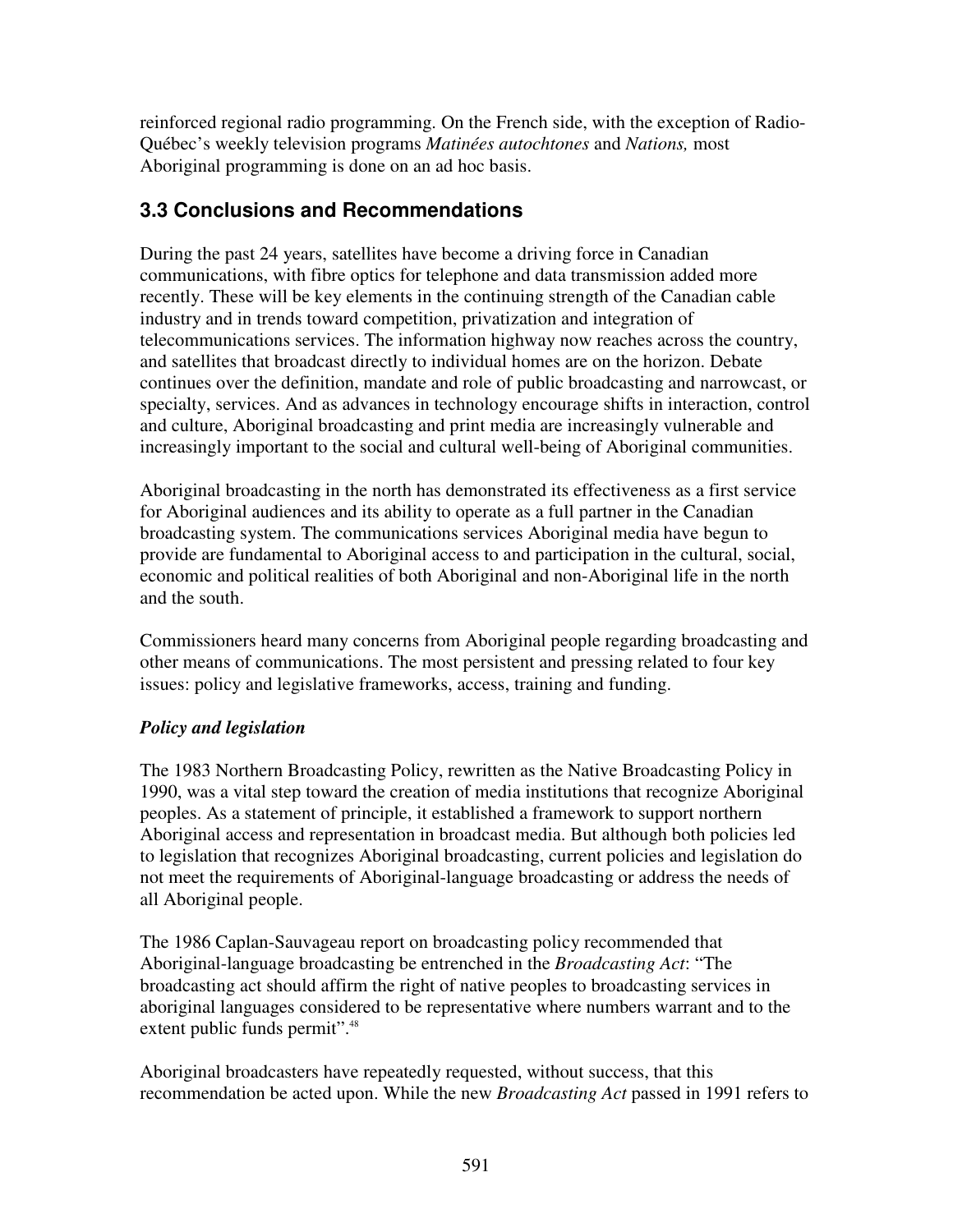the right of Aboriginal peoples to broadcast in Aboriginal languages, the principle of fair access to Aboriginal-language programming is not included. <sup>49</sup> This means that the regulatory process cannot deal with access to Aboriginal-language broadcasting.

The special status of Aboriginal-language broadcasting should be recognized in legislation. Aboriginal-language broadcasting needs should be reflected in the terms of licences granted by the

CRTC to public and commercial broadcasters in regions where there are significant Aboriginal populations. In addition to guaranteeing fair access, the CRTC should consider simplifying the application process for community radio, holding regular hearings in Aboriginal communities, and employing more Aboriginal people. Aboriginal broadcasters look to the CRTC to create a supportive environment for the development of Aboriginal broadcasting.

#### **Recommendations**

The Commission recommends that

#### **3.6.11**

The government of Canada recognize the special status of Aboriginal-language broadcasting explicitly in federal legislation.

# **3.6.12**

The Canadian Radio-Television and Telecommunications Commission include in licence conditions for public and commercial broadcasters, in regions with significant Aboriginal population concentrations, requirements for fair representation and distribution of Aboriginal programming, including Aboriginal language requirements.

#### *Access*

Aboriginal people's access to the media is closely associated with issues of policy, legislation and, ultimately, funding. The major concerns expressed to Commissioners by Aboriginal broadcast and print journalists focused on four related areas: access to mainstream media; broader access to media networks in regions of the north that do not receive TVNC; Aboriginal media for Aboriginal people living south of the Hamelin line; and assurance of access to information and media independence.

Access to mainstream media is critical to achieving wider understanding of Aboriginal identity and realities:

The country's large newspapers, TV and radio news shows often contain misinformation, sweeping generalizations, and galling stereotypes about Natives and Native affairs. Their stories are usually presented by journalists with little background knowledge or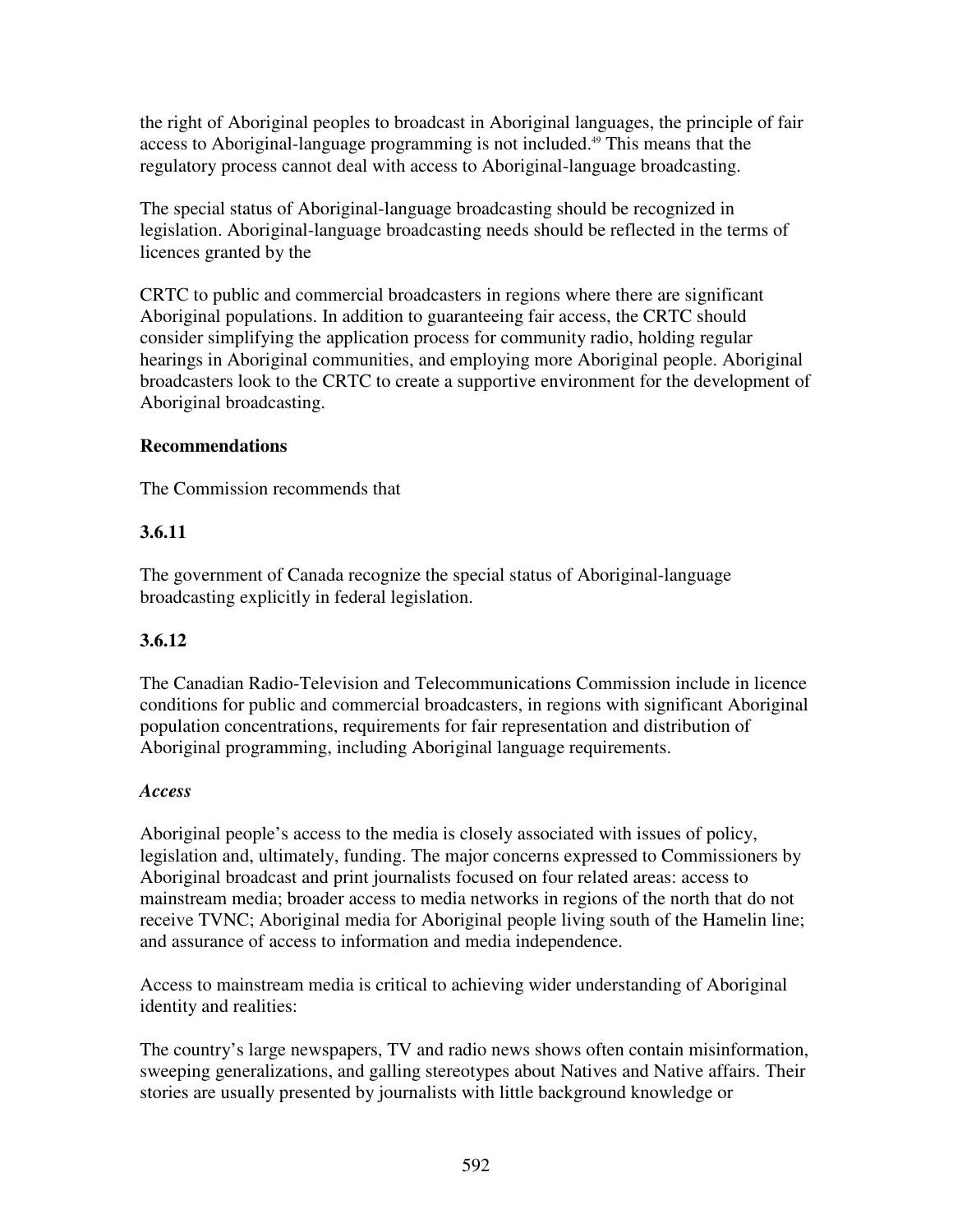understanding of Aboriginals and their communities. The large media outlets include shamefully few Aboriginals either on their staff or among their freelance journalists. As well, very few so-called mainstream media consider Aboriginal affairs to be a subject worthy of regular attention….The result is that most Canadians have little real knowledge of the country's Native peoples or of the issues that affect them.

Charles Bury Canadian Association of Journalists Ottawa, Ontario, 15 November 1993

The Aboriginal voice will be heard only if it is included as a regular part of the Canadian media landscape. This also requires Aboriginal employees in production and management positions in southern and northern media institutions. But as the 1992 report of the House of Commons Standing Committee on Communications and Culture noted, "Employment equity is not currently afforded to Canada's aboriginal peoples…by many of our cultural industries". 50

The past 25 years have produced many trained and experienced Aboriginal journalists and broadcasters whose talents are wasted by unemployment or under-utilized by parttime, occasional work. The media industry, including private broadcasters, must increase the number of Aboriginal people at all levels. If this is not accomplished voluntarily, the CRTC should monitor employment equity plans and, if necessary, incorporate them in licensing conditions. Moreover, those responsible for appointments should ensure Aboriginal representation on management boards and other policy agencies of Canadian public cultural industries, including the CBC and the CRTC.

Essential to countering the perpetuation of media stereotypes of Aboriginal people and neglect of Aboriginal issues and concerns is the inclusion and distribution of Aboriginal media products on a regional and national basis south of the Hamelin line. There is currently no national Aboriginal radio programming and only one television program.

The Caplan-Sauvageau report recommended creating a third national broadcasting network, an autonomous Aboriginal-language service similar to the CBC and Radio-Canada networks. <sup>51</sup> This would be an ideal answer to the question of southern access. But given the cost and the current economic environment, it does not seem realistic. There are, however, other options. In particular, for the relatively modest price of a satellite downlink, cable networks could carry TVNC and independent Aboriginal programming. The cost, including English or French sub-titles for Aboriginal-language productions, management, technology and distribution, could be recovered through designated fees or as part of a joint venture arrangement with public and commercial broadcasters. In addition, CBC and Radio-Canada should be mandated to purchase and broadcast Aboriginal programming, both regionally and nationally.

In many regions, Aboriginal broadcasting distribution agreements depend upon the goodwill of station or network broadcasters. CBC and commercial media that have Aboriginal broadcasting agreements almost always operate in an environment of conflicting audience and commercial interests. This has led to marginal broadcast time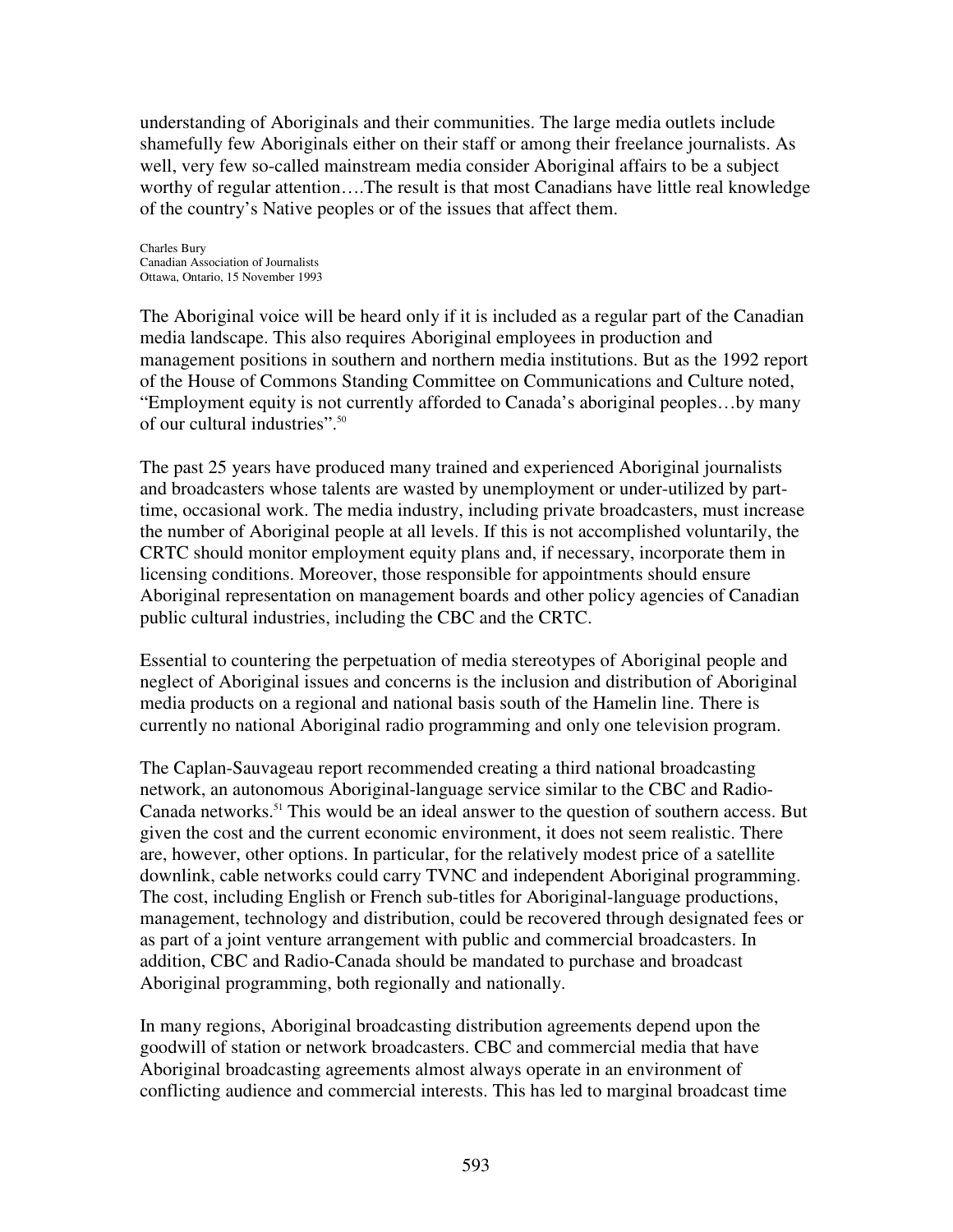and limited agreements. Unless Aboriginal broadcasting and Aboriginal-language programs are given priority in regions with Aboriginal audiences, this will not change. In view of commercial pressures and perceptions of competitive disadvantage, this can probably be accomplished only by licence conditions. While the actual amount of programming time will vary from region to region, public and private broadcasters alike should be required to carry a specific quantity of Aboriginal radio and television programming that realistically reflects Aboriginal perspectives. Equally important, Aboriginal programming should receive a fair share of time slots that are attractive to Aboriginal audiences.

Finally, Aboriginal broadcasters and journalists, like their non-Aboriginal counterparts, are concerned about access to information, independence and freedom of expression. At times, they may be at odds with political leaders in communities:

What all these stories amount to is that there is no such thing as freedom of the press in Indian country....Unfortunately, in many of our communities, our political leaders are not ready for Native journalists….Instead of seeing an article questioning a certain policy, they view that journalist's questioning as a personal attack upon themselves.

Lynda Powless Native Journalists Association London, Ontario, 11 May 1993

The relationship of an Aboriginal press to new institutions of self-government will require clarification to address such concerns.

#### **Recommendations**

The Commission recommends that

#### **3.6.13**

Public and private media outlets, in particular the Canadian Broadcasting Corporation, provide access to Aboriginal media products for Aboriginal and non-Aboriginal Canadians by

(a) purchasing and broadcasting Aboriginal programming from independent Aboriginal producers; and

(b) producing English and French versions of original Aboriginal programs for regional and national redistribution.

# **3.6.14**

Public and private media outlets address the need for training and better representation of Aboriginal people in public communications by developing and implementing employment equity plans.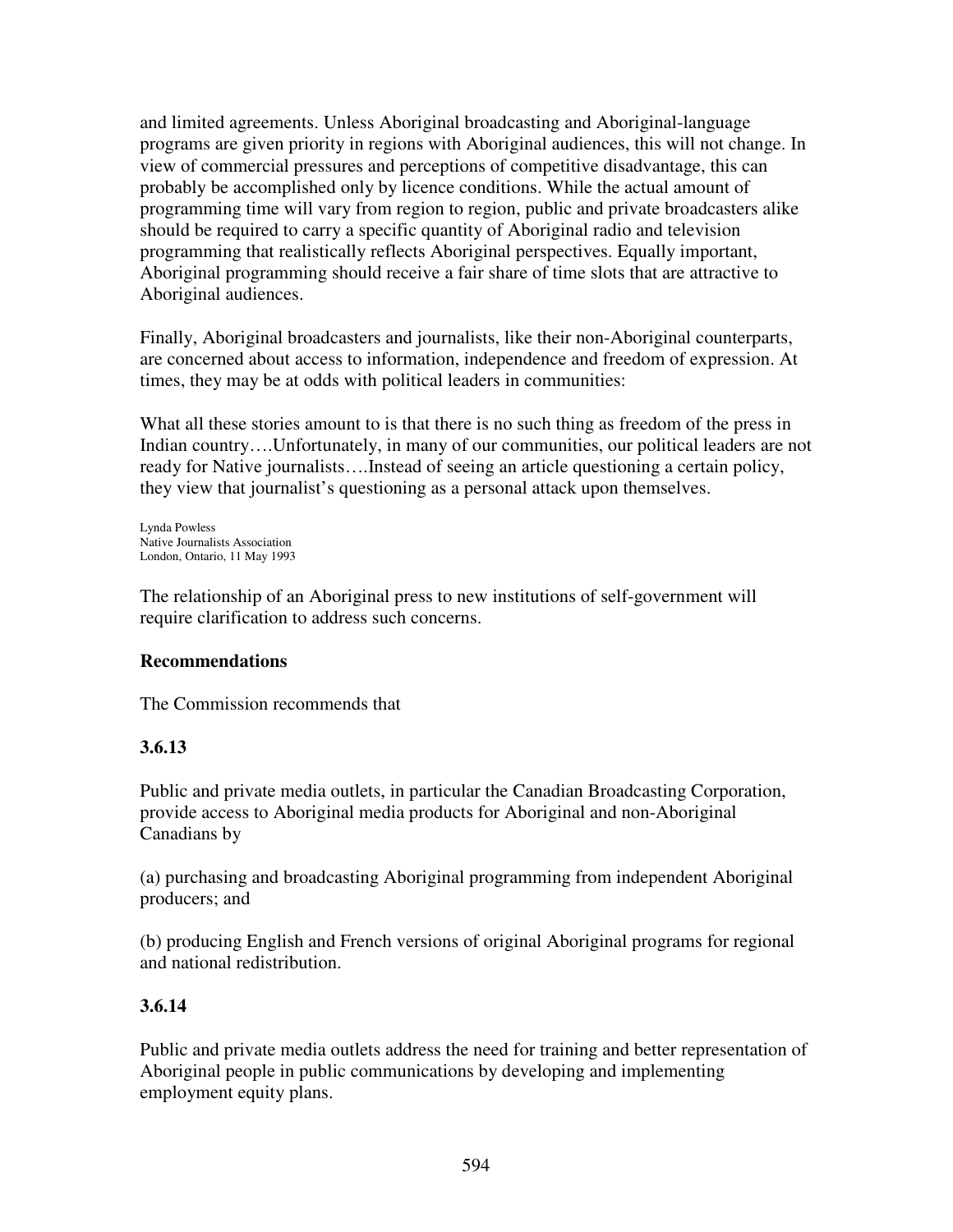#### **3.6.15**

Governments, including Aboriginal governments, recognize the critical role that independent Aboriginal print and broadcast media have in the pursuit of Aboriginal selfdetermination and self-government, and that they support freedom of expression through

(a) policies on open access to information; and

(b) dedicated funding at arm's length from political bodies.

#### *Training*

Journalism and broadcasting training is a long-standing concern of Aboriginal people involved in media. With the exception of a communication arts program at the University of Regina, attempts to establish Aboriginal training programs have been short-lived. The Aboriginal journalism program at the University of Western Ontario has closed, and a program planned for Arctic College has failed to materialize. A small number of Aboriginal students attend general communications, film and journalism programs at Canadian universities and colleges, but most Aboriginal journalists and broadcasters are trained on the job. Media training is an important part of the work of Aboriginal communications societies, but the Northern Native Broadcasting Access Program does not fund training. It therefore takes place on an ad hoc, in-house basis.

There is a clear need to establish stable and accessible training for Aboriginal broadcasters and journalists (see also Recommendation 3.6.14).

#### **Recommendation**

The Commission recommends that

#### **3.6.16**

Colleges and universities with programs in communications, journalism and film cooperate to support access for Aboriginal students by providing transition courses, scholarships and counselling services.

#### *Funding*

Commissioners heard from those involved in Aboriginal communications and media activities that the establishment of an adequate, stable financial base is critical for Aboriginal communications societies and newspapers, radio and television:

We view ourselves as Native broadcasters in Canada. We view ourselves as part, a very critical part, of the public broadcasting system in Canada….[W]e are part and parcel of the public broadcasting system, and we feel that the resources are not adequate. They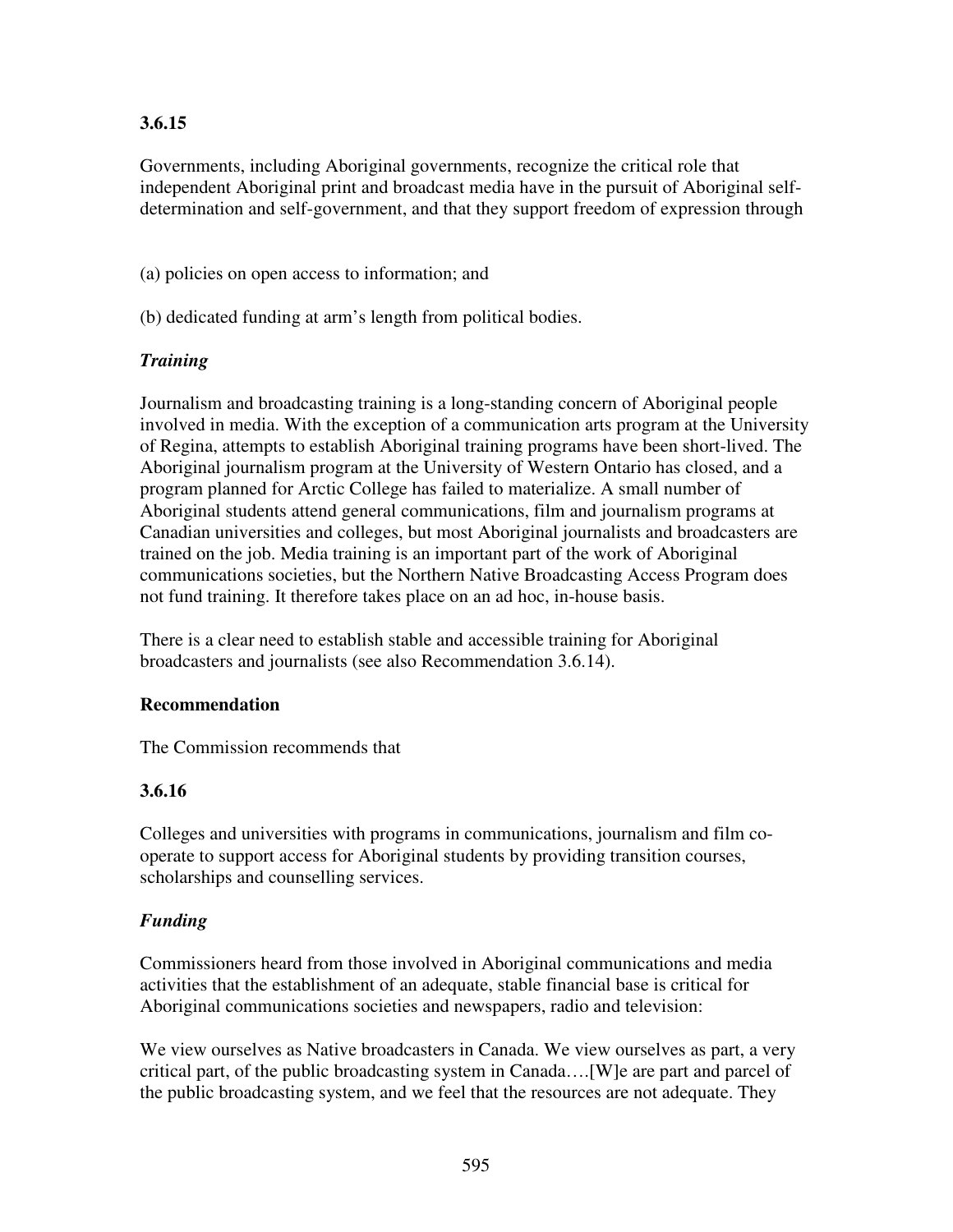have never been adequate from whatever program that's been available, and in order for us to maintain our audience, our languages, our culture, it is critical that those resources be made available to us.

Ron Nadeau Native Communications Incorporated Thompson, Manitoba, 1 June 1993

Evaluations of the Northern Native Broadcasting Access Program, carried out in 1986 and 1993, found that inadequate funding, the absence of funds for training and equipment renewal, and a greater need for independence on the part of the broadcasters constituted basic flaws in the program structure. 52

The extent and timing of the 1990 and 1993 cutbacks left the communications societies and Aboriginal newspapers unprepared for the necessary financial adjustments and all but eliminated the development of new Aboriginal initiatives, especially in the south. In 1990, \$2.2 million was cut from the Northern Native Broadcasting Access Program (NNBAP), a \$3.45 million cut eliminated the Native Communications Program, and another cut of \$800,000 eliminated the Native Distribution Fund, which helped societies pay TVNC access fees. A disproportionate share of the cuts to Secretary of State's annual budget thus came at the expense of Aboriginal communications programs.

Although Aboriginal journalists and broadcasters recognize the economic pressures on governments to control spending, the financial compression experienced by the journalists is particularly debilitating for a number of reasons. First, broadcasters who are members of TVNC must balance production and distribution expenditures with those in other areas; the 1990 funding cuts require that a greater proportion of their budgets be allocated to TVNC access, reducing the resources available for production. Second, decreased funding has meant that a higher proportion of funds from the NNBAP are used for administration and less goes to the communications societies. Third, the impact of the cuts was heightened by the societies' lack of infrastructure for revenue generation. In addition, advertising has limited revenue-raising potential in the north because of monopolies and the small market. Fourth, aging equipment, limited and over-extended staff, and increasing media demands were a challenge before the cuts were announced. Finally, although northern Aboriginal broadcasters are constantly pressured to expand their services, they have never received sufficient funding.

The elimination of funding for Aboriginal communications societies and media south of the Hamelin line has posed even greater difficulties for many Aboriginal communities. As noted earlier, only four of the 11 newspapers funded by the program have survived. Funding is not available to establish or even maintain Aboriginal radio stations, television programming or media resources in southern reserve or urban areas.

Solutions for funding Aboriginal communications must address the need for long-term, stable support of the current communications system and the development of initiatives in both southern and northern Canada. Funding strategies must reflect the central role of Aboriginal media in addressing issues of concern to all Aboriginal people and the service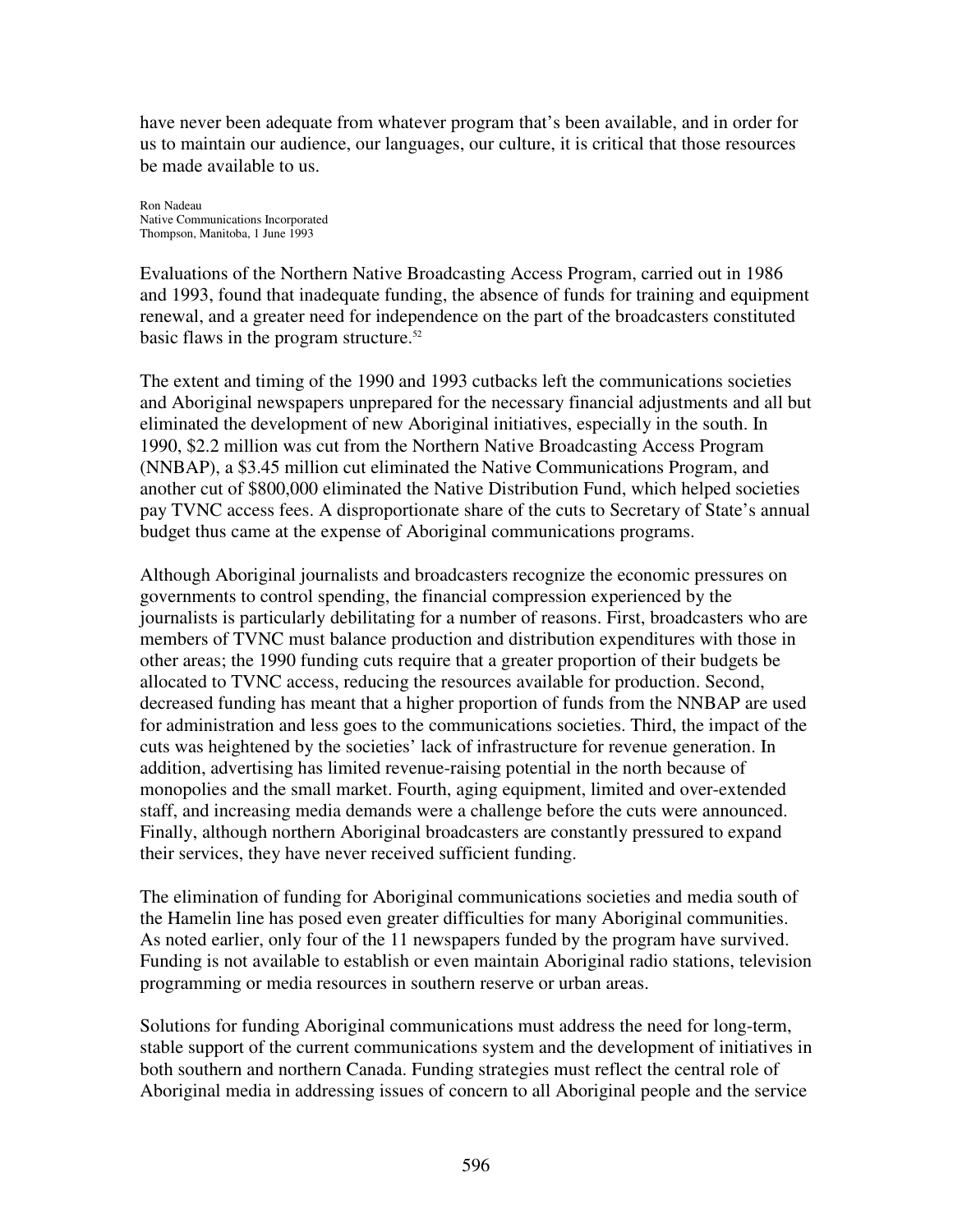goals that Canada's unique system of public and private broadcasting is designed to meet. At the same time, solutions must respond to the current financial constraints on governments and Aboriginal communities and the limits of alternative sources of revenue, such as advertising.

During its deliberations, the Therrien committee discussed requiring pay-television enterprises to allocate a small percentage of the fees they collect to supporting Aboriginal broadcasting. The proposal was ultimately discarded because of the unstable nature of the pay-TV market in 1980; however, cable networks have flourished in the intervening years, and the time has come for the CRTC

to re-examine supporting the broadcasting initiatives of Canada's First Peoples through the cable television fee structure. The CRTC should also examine the establishment of licensing conditions and a regulatory climate that favour production and distribution joint ventures between Aboriginal and non-Aboriginal enterprises.

#### **Recommendations**

The Commission recommends that

# **3.6.17**

The Canadian Radio-Television and Telecommunications Commission be mandated to establish fee structures and provisions for joint ventures as part of licensing conditions to ensure a stable financial base for the production and distribution of Aboriginal broadcast media products, particularly in southern Canada.

# **3.6.18**

Federal, provincial, territorial and Aboriginal governments provide core funding for Aboriginal media that

(a) is accessible to all Aboriginal nations and communities;

(b) builds upon existing government programs and Aboriginal media organizations;

(c) results in long-term funding agreements that realistically reflect Aboriginal media requirements and promote self-financing; and

(d) encourages private and corporate support through tax incentives.

# **4. Publishing**

Aboriginal peoples' oral traditions — transmitting cultural knowledge, history, values and world views through storytelling — can be documented in dramatic productions, dance performances, petroglyphs and artifacts such as birch bark scrolls, totem poles,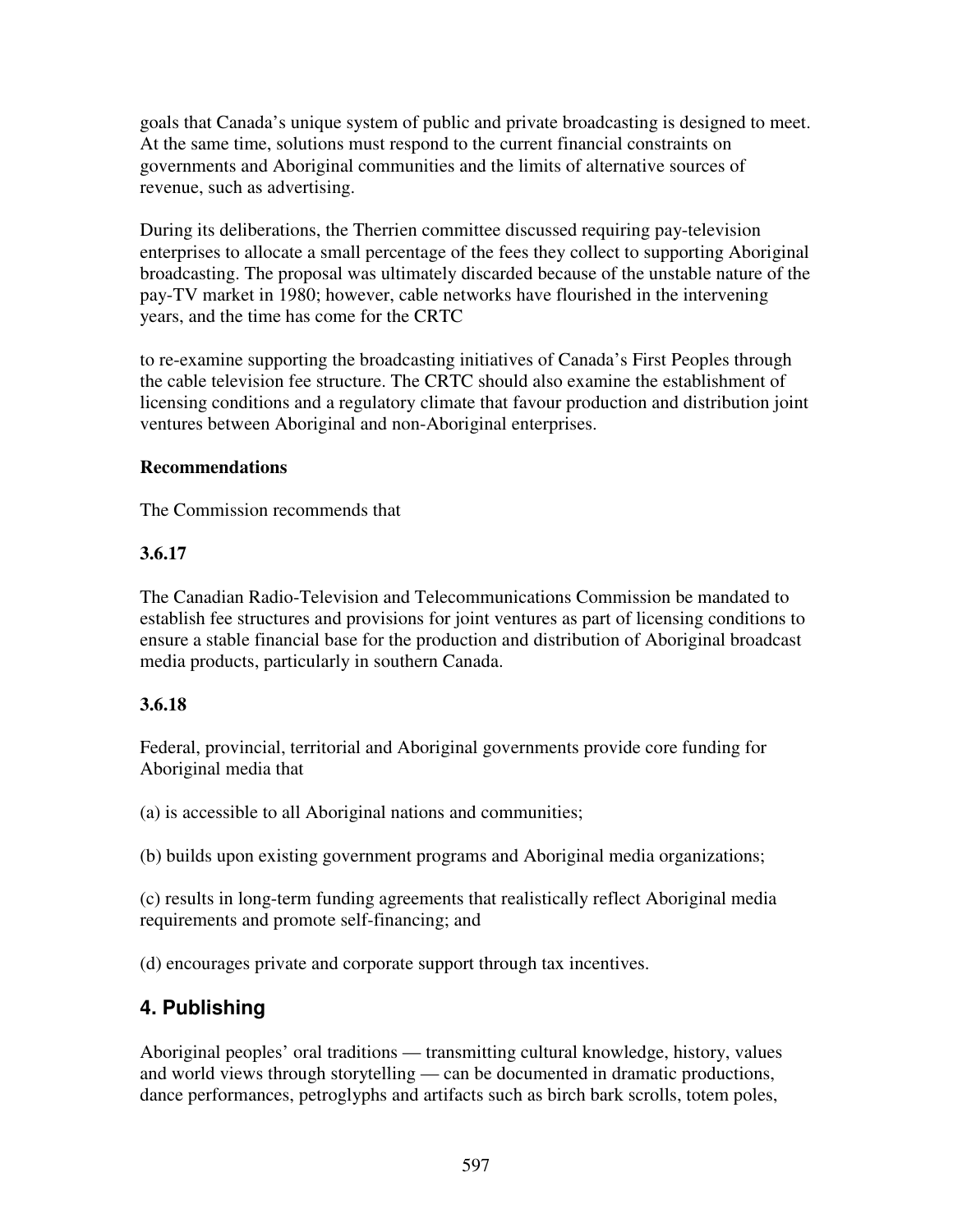wampum belts and masks. More recently, Canada has begun to see a new form of expression of the Aboriginal voice in the emergence of Aboriginal literature.

In the early years of this century, Pauline Johnson became the first Aboriginal author published in Canada. After her death in 1913, almost six decades passed before Aboriginal authors reappeared on the Canadian literary scene. In the late 1960s and early '70s, an explosion of Aboriginal literature coincided with a surge in Aboriginal political awareness and organization. Many of the books published in this period were political in content and angry in tone. Driven by social activism and written in many cases by authors who, freed from the residential school system, had successfully pursued college and university educations, these works were often marked by the presentation of distinctly Aboriginal ideas in a typically mainstream literary style.

Although the number of publications fell during the late 1970s and early '80s, an identifiably Aboriginal form of literature began to appear. While aspects of traditional story-telling had been present in earlier work, these years saw the Aboriginal voice expressed in new modes. Although this voice is certainly not monolithic, certain elements tend to recur in the new literature. It gives authority to the voices of all people in the story, rather than a principal narrator. It gives authority to the voices of animals and messages conveyed by spirits and natural phenomena. And it spans large periods of time, illustrating the Aboriginal notion that all time is closely connected and actions can transcend time. 53

Among the literature from this period, Lee Maracle's novel *Sundogs* is written in a style that she calls "contemporary Aboriginal voice". It is not divided into chapters, and the story-line often digresses along apparent tangents whose relevance is not immediately apparent, recalling the oratorical style of elders in storytelling or ceremonial settings. Jeanette Armstrong shocked some of those preoccupied with gender politics by writing *Slash* from a first-person male perspective. She explained that this was based partly on the cultural belief that each sex is capable of assuming the characteristics of the other.<sup>54</sup> Tomson Highway's plays are remarkable for their ability to move from the metaphysical domain to ordinary reality, and they include characters who transcend these domains. There are many more examples.

The emergence of a distinct Aboriginal literature has not, unfortunately, been met with much openness by Canadian publishing houses and bookstores. While the major publishers have published numerous books *about* Aboriginal people, Aboriginal authors, almost without exception, have been published by small, independent presses. In major bookstores, creative works by Aboriginal authors are usually found in the Aboriginal studies section, not the literature section, leading Kim Blaeser to remark, "No, I'm not a poet, I just write Indian stuff." 55

There are about 20 Aboriginal publishers in Canada. <sup>56</sup> Most are in a precarious financial situation and have had little success in obtaining funding from government programs. While almost all Canada's established non-Aboriginal publishers obtain Canada Council block grants, only two Aboriginal presses do so. In 1992, the federal department of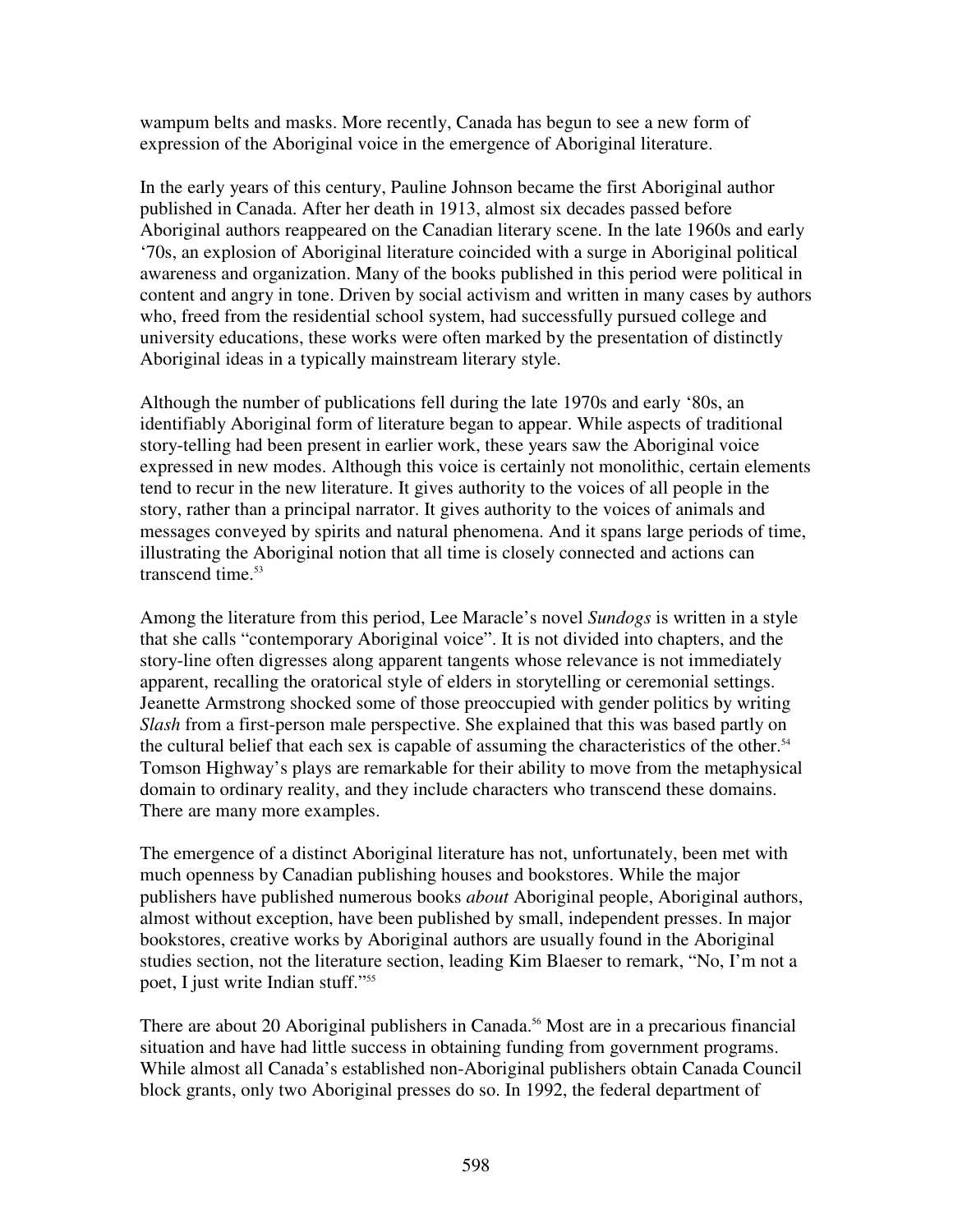communications established the Book Publishing Industry Development Program (BPIDP) to provide substantial annual block funding to eligible publishers, and the Publishing Distribution Assistance Program (PDAP), which provides more modest funding to help meet the costs of mailing and distribution. These are now administered by Canadian Heritage, which also offers publication project funding through its Heritage Cultures and Languages Program. According to reports from Aboriginal publishers, only one Aboriginal publisher received BPIDP and PDAP funding; in 1993-94, it lost the more substantial BPIDP grant. No funding from the Heritage Cultures and Languages Program has ever gone to an Aboriginal publisher, although an average of 12 publishers receive funding each year. Most provinces also have modest block and project funding programs, but the story is no different; only two Aboriginal presses have ever received funding.<sup>57</sup>

In March 1995, the Canada Council acknowledged the need to improve its support for Aboriginal arts and literature by establishing a First Peoples Secretariat and a First Peoples Committee to advise the council. It also adopted a series of objectives and initiatives intended to assist Aboriginal artists in new and traditional forms of expression. In particular, it undertook to ensure that its programs are relevant and inclusive and that Aboriginal perspectives are better reflected in the council's program guidelines and criteria and through the appointment of Aboriginal people to juries, advisory committees and staff. 58

While the Canada Council's initiative is certainly welcome, much more needs to be done to provide an adequate and fair level of support for Aboriginal writers and publishers. Although Aboriginal languages and culture remain deeply rooted in the oral tradition, literary expression of the Aboriginal voice is vital to affirming the identities of Aboriginal peoples: first, because literature presents an authentic voice to the majority population in a medium with which it is familiar; and second, because it presents that same authentic voice and mirror for their identity to Aboriginal people themselves. To survive in the dominant culture, Aboriginal people are becoming more and more conversant with the literary tradition and the Aboriginal stereotypes with which it is replete. The dissemination of authentic Aboriginal voices is essential to educate Canadians about the rich heritage, knowledge and culture of Aboriginal peoples and to expose misrepresentation and misappropriation of Aboriginal identities.

# **5. Visual and Performing Arts**

Art is both the reflection and the extension of history, myth and spirituality. The arts are a bridge between traditional Aboriginal values and world views and contemporary Aboriginal lives. Whether they explore traditional forms, modern forms, or both, Aboriginal arts and artists are part of the evolving cultures of Aboriginal peoples. Their art not only defines distinct Aboriginal cultures but contributes greatly to the cultural definition and identity of Canada, as evidenced, for example, in the recent installation of a sculpture by Aboriginal artist Bill Reid as a focal point of the Canadian embassy in Washington, D.C.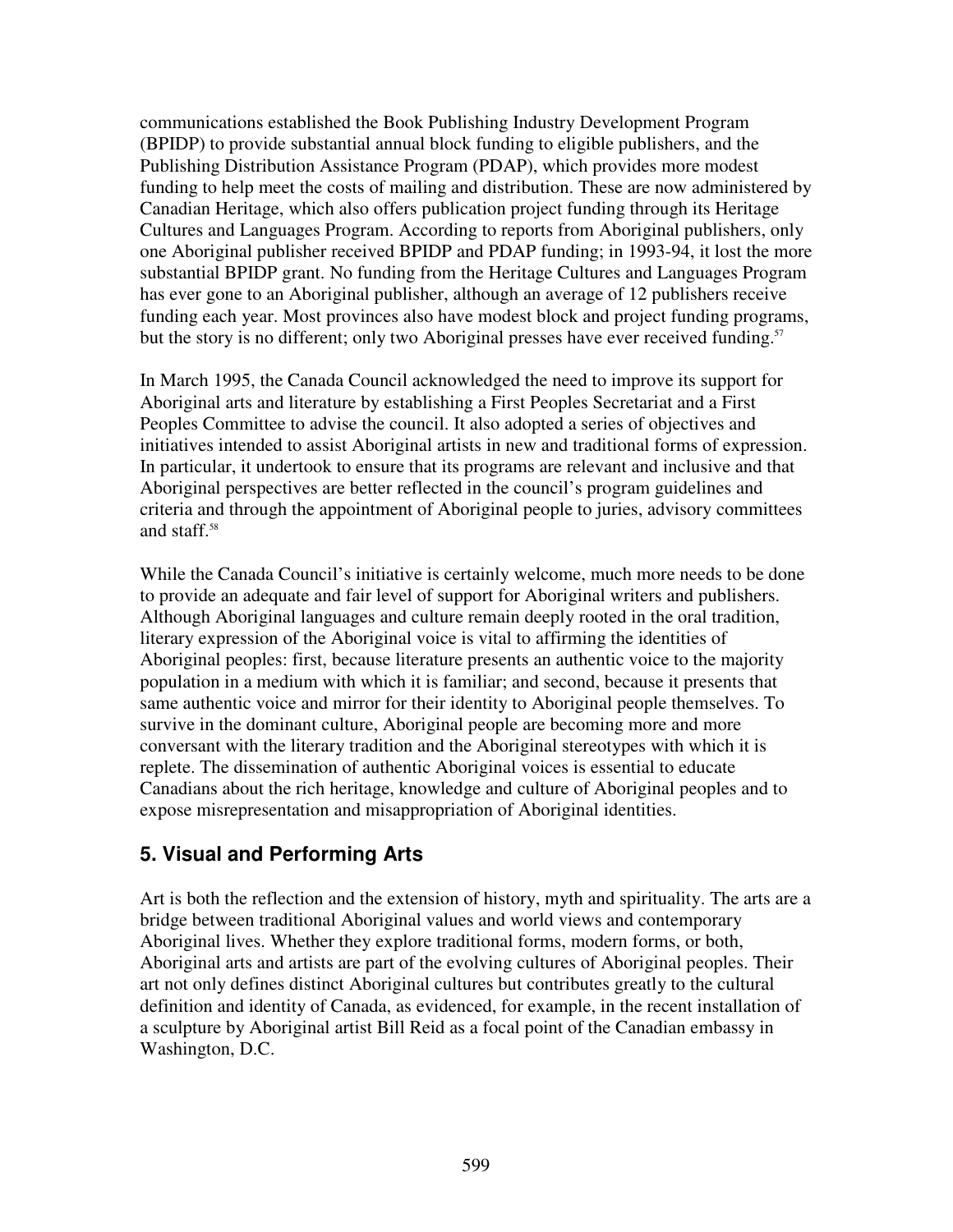Like Aboriginal writers, Aboriginal visual and performing artists strengthen and affirm Aboriginal identities and cultures in the eyes of Canadian society and the world at large. Their art can play an important role in destroying stereotypes. But at the same time, they must be free to explore the limits of creativity and bring its social and cultural fruits to their home communities:

Inuit and Native settlers' arts and crafts are a functional and living expression of our cultural identity and tradition….They must be promoted and encouraged as a source of pride in our own self-reliance, skills, imagery, creativity, and as a focal point for our cultural history, our economy and our creative activities.

Henoch Obed Labrador Inuit Alcohol and Drug Abuse Program Nain, Newfoundland and Labrador, 30 November 1992

The work of Aboriginal artists has not generally been represented in public galleries. Joan Vastokas observes:

Because both traditional Native art and contemporary art by living artists of Native ancestry are stored and exhibited, not in the National Gallery as so many of us had hoped, but in the Canadian Museum of Civilization in an archaeological and ethnological context, the old debate as to where Native art more properly belongs — in the sphere of art or ethnological artifact — has been brought to a most pronounced head….By not incorporating Native art in the planning of the new National Gallery, a loud and clear statement has been made to the world that art produced by Native persons belongs not to the history of Canadian art but to ethnology.<sup>59</sup>

This kind of categorizing betrays an expectation that Aboriginal artists should produce traditional, or recognizably 'Aboriginal' art forms. It is yet another example of how, in most areas of their heritage and culture, Aboriginal people have often been unable to control or even influence significantly the way their artistic expressions are presented to the non-Aboriginal public. They have seldom had representatives on national or provincial arts bodies or on the boards or staff of national arts institutions.

As with most aspects of Aboriginal peoples' heritage and culture, funding is also a problem. In the performing arts, for example, grant structures and criteria have tended to favour established, mainstream companies and productions. The Department of Indian Affairs and Northern Development (DIAND) provides a reasonable level of support for the promotion of Inuit art and training in Aboriginal performing and visual arts, but little support for performing arts productions.<sup>60</sup> The major source of funding for the performing arts in Canada is the Canada Council. The council does not keep statistics on the ethnocultural origins of artists it funds, but there is a widespread perception among Aboriginal artists that grant allocations to Aboriginal productions are disproportionately low. A task force on professional training for the cultural sector noted in 1991 that "Native groups often have difficulty breaking through cultural barriers to obtain grants from mainstream agencies". <sup>61</sup> Low Levels of grant support have a ripple effect, making private fundraising more difficult.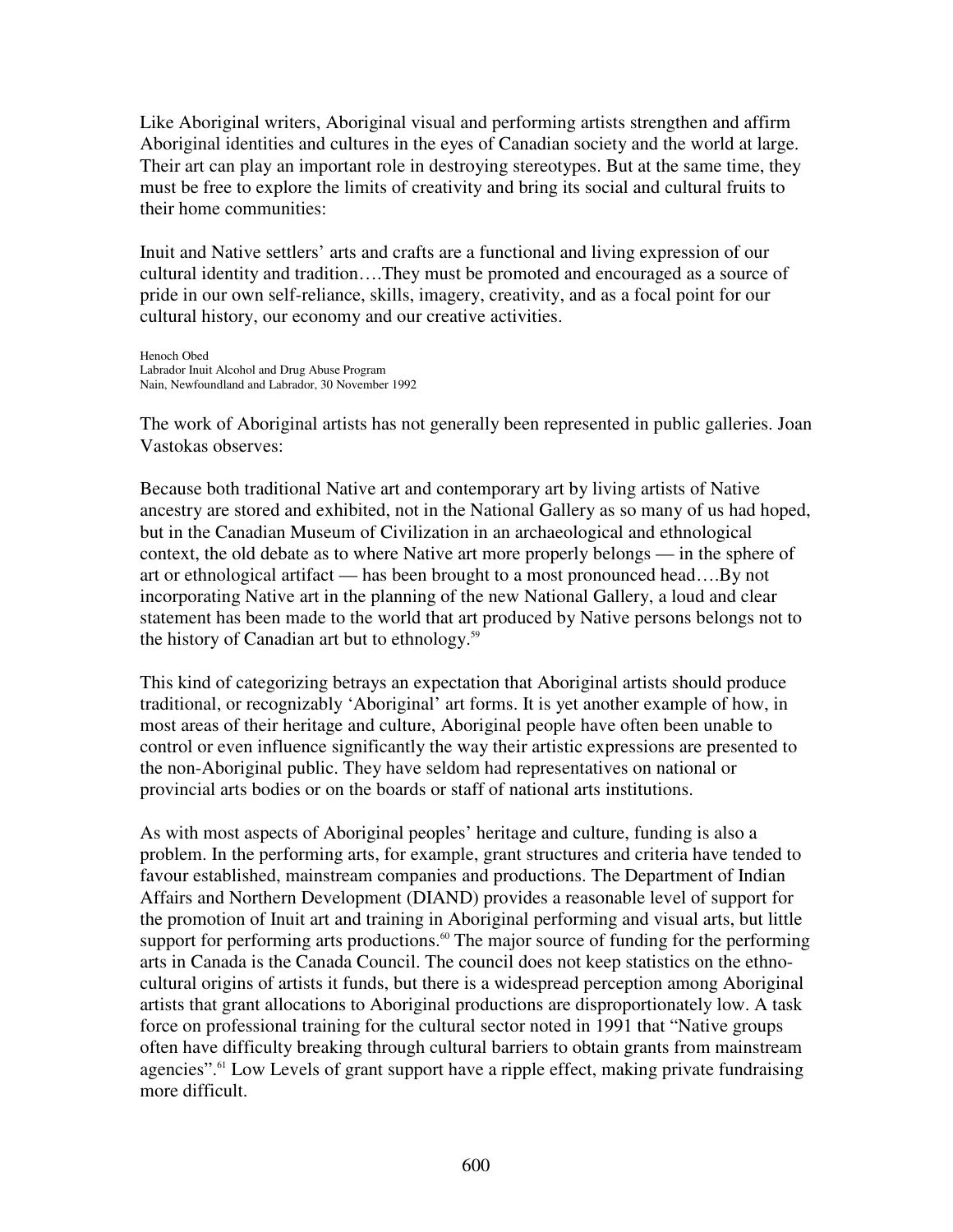Historically, the Canadian arts community has had the support of individual patrons, private charitable foundations, and a variety of small, medium and large corporations. Although Canadian corporations do purchase Aboriginal visual art, their support for the performing arts is generally directed to non-Aboriginal forms of expression such as performances by symphony orchestras and ballet and opera companies. The impetus to do so is twofold. First, more and more corporations link their support to marketing of their products and services. Aboriginal people tend to be ignored as a potential market because they are a widely dispersed and economically disadvantaged minority. Second, the lack of support for Aboriginal arts from public agencies means that a corporation must make a far larger contribution to achieve the same ends. The National Ballet of Canada, for example, receives core funding from the Canada Council, the Ontario Arts Council, and local arts councils. When it produces a new ballet, it may require corporate sponsorship only for discrete items such as new sets and the choreographer's fee. It also has a substantial subscription list from which a sponsor may benefit. The ballet company and sponsor can readily agree on the value of the ballet and the level of sponsorship; in fact, market prices already exist for a variety of mainstream productions. Aboriginal companies have none of these advantages. When the Canadian Native Arts Foundation produced its major dance production, *In the Land of Spirits*, in 1988, it had to raise the entire \$1 million needed to stage it.

Other barriers to recognizing and affirming the role of Aboriginal arts in defining the cultural identities of Aboriginal peoples and Canada generally are systemic. Art education, for example, should be an important part of elementary, secondary and adult education in both Aboriginal and non-Aboriginal communities. But many experienced Aboriginal artists have been excluded from teaching because they lack formal academic credentials. The artists' talents should be recognized as valuable, not wasted. One successful model to which other provincial governments might look is Alberta's Artists in Schools program. 62

Aboriginal artists also need access to better training in an environment that nurtures and celebrates their distinct cultural endeavour. The Institute for American Indian Arts in Santa Fe, New Mexico, was often suggested to the Commission as a model by Aboriginal artists. 63

Addressing these issues requires the support of governments, cultural agencies and institutions, and the private sector. But although the creative process needs their support, its integrity demands that patrons remain at arm's length and respect the cultural and artistic autonomy of the artists and performers. This is especially true of Aboriginal arts, which must overcome marginalization and stereotyping to become a mirror for their own peoples and an expression and affirmation of identity for Aboriginal people relative to the larger society. In other words, those who assume the role of patron also assume a responsibility to listen carefully as Aboriginal artists and performers express their experience, dreams and aspirations in their unique voices.

Because the fostering of Aboriginal artistic talent has been woefully neglected in Canadian institutions, and because the distinctive expression of Aboriginal voice, rooted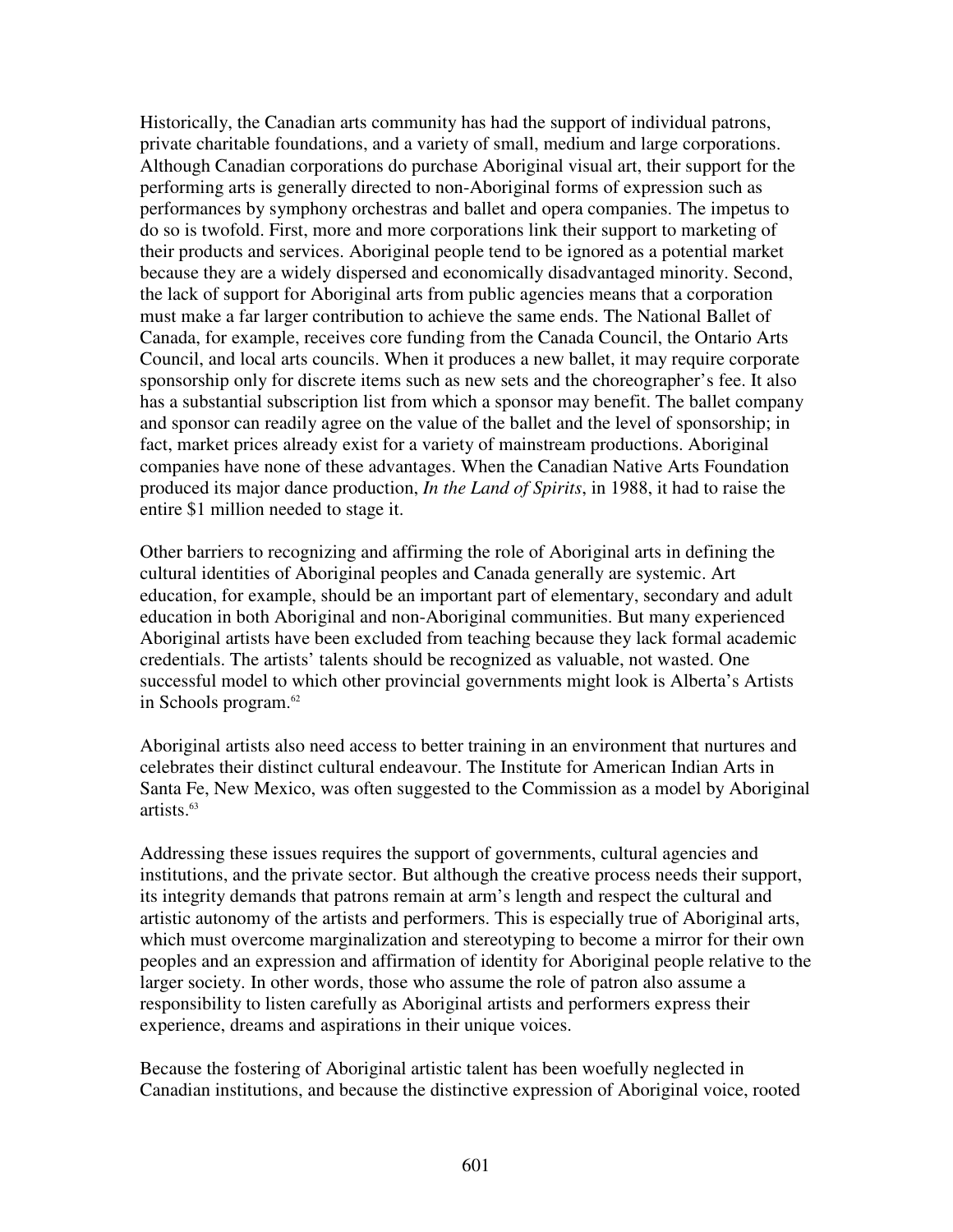in a spiritual world view and ceremonial performance, has been actively suppressed, we see the need for active support of Aboriginal arts for at least a generation while Aboriginal arts, literature and performance are being revitalized. Such support should be over and above the recognition of Aboriginal arts by mainstream cultural granting agencies.

#### **Recommendations**

The Commission recommends that

#### **3.6.19**

Federal, provincial, territorial and Aboriginal governments co-operate to establish and fund an Aboriginal Arts Council, with a minimum 20-year life span and an annual budget equivalent to five per cent of the Canada Council budget, to foster the revitalization and development of Aboriginal arts and literature.

#### **3.6.20**

Governments, public agencies and private organizations that provide support for the visual and performing arts, in co-operation with Aboriginal artists and performers, review all aspects of their programs to ensure that

(a) criteria for grants and awards are relevant to Aboriginal arts and artists; and

(b) Aboriginal people and perspectives are adequately represented on decision-making bodies, juries, advisory committees and staff.

# **3.6.21**

Federal, provincial, territorial and Aboriginal governments, in co-operation with Aboriginal artists, writers and performers, support and promote the revitalization and development of Aboriginal literary, visual and performing arts through

(a) support of training programs in schools, cultural institutions and professional associations, and participation of Aboriginal students in professional studies in the arts; and

(b) accommodating requirements for appropriate display and performance of Aboriginal arts in the design of public facilities in Aboriginal communities and the community at large.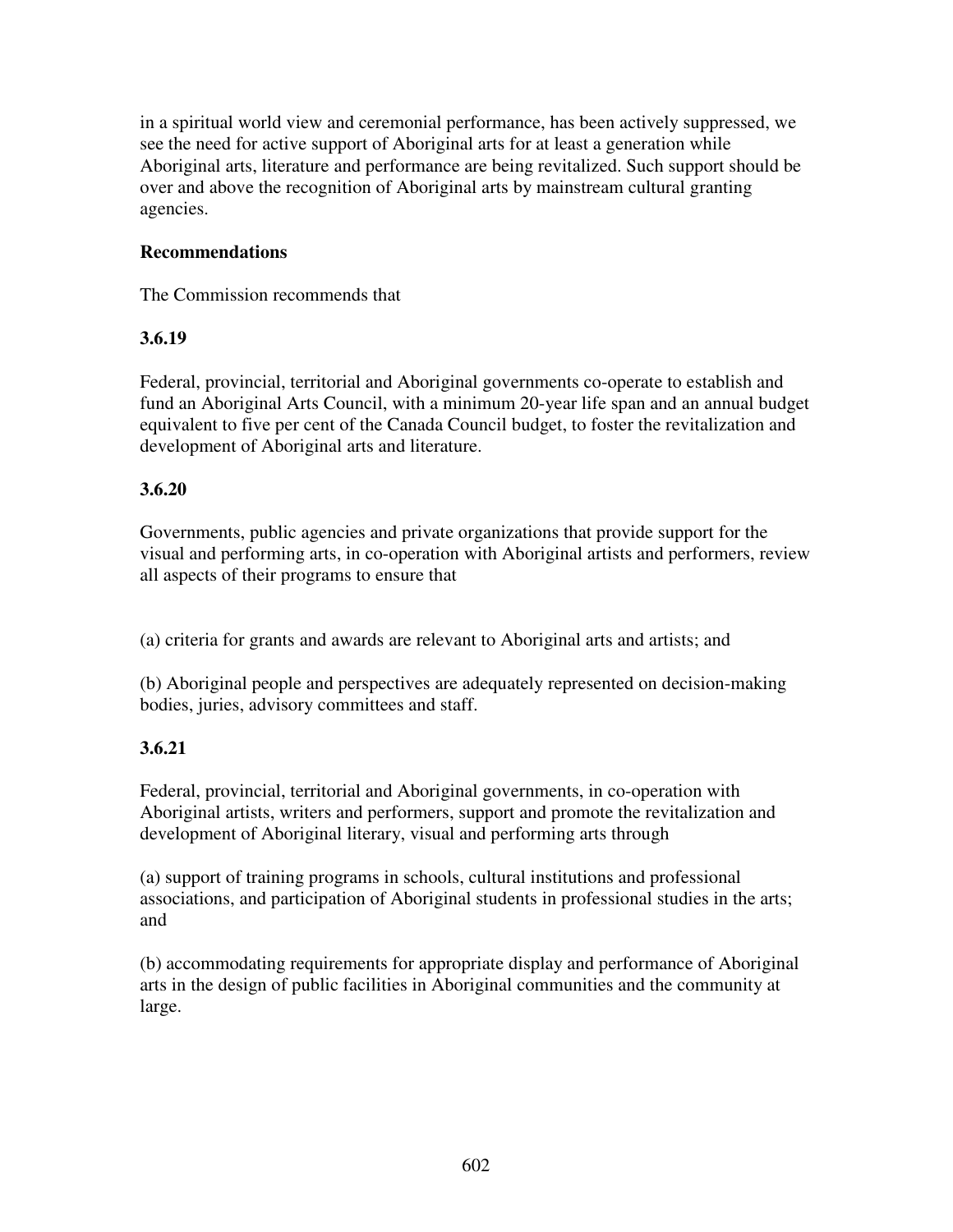# **Notes:**

\* Transcripts of the Commission's hearings are cited with the speaker's name and affiliation, if any, and the location and date of the hearing. See *A Note About Sources* at the beginning of this volume for information about transcripts and other Commission publications.

**1** Royal Commission on Aboriginal Peoples (RCAP), *Choosing Life: Special Report on Suicide Among Aboriginal People* (Ottawa: Supply and Services, 1995), p. 25.

**2** Leroy Little Bear, "Relationship of Aboriginal People to the Land and the Aboriginal Perspective on Aboriginal Title", research study prepared for RCAP (1993). For information about research studies prepared for RCAP, see *A Note About Sources* at the beginning of this volume.

**3** This topic is also explored in some detail in RCAP, *Treaty Making in the Spirit of Coexistence: An Alternative to Extinguishment* (Ottawa: Supply and Services, 1995).

**4** Staff communication with Mark Douglas concerning the Mnjikaning Fish Fence Circle, 27 October 1995.

**5** A response from the Peigan Nation by Chief Leonard Bastien and Mrs. Audrey Bastien, Brocket, Alberta, to Glenbow Museum, in "Contact Continues: Museums, First Nations and Their Changing Relationships", 25th Annual Chacmool Conference, University of Calgary, 12-15 November 1992.

**6** Assembly of First Nations [AFN] and Canadian Museums Association [CMA], Task Force Report on Museums and First Peoples, *Turning the Page: Forging New Partnerships Between Museums and First Peoples* (Ottawa: 1992).

**7** *Cultural Property Export and Import Act*, R.S.C. 1985, c. C-51.

**8** For more information on friendship centres, see Volume 4, Chapter 7. We also set forth in that chapter recommendations to strengthen and enhance the role of friendship centres in promoting Aboriginal culture. See also National Association of Friendship Centres, brief submitted to RCAP (1993). For information about briefs submitted to RCAP, see *A Note About Sources* at the beginning of this volume.

**9** Linda Jules, *Challenges and Choices: Federal Policy and Program Proposals for Canadian Museums* (Communications Canada: 1988).

**10** See Deborah Doxtator, "Aboriginal People and Museum Policy in Canada", research study prepared for RCAP (1994).

**11** AFN and CMA, *Turning the Page* (cited in note 6), p. 4.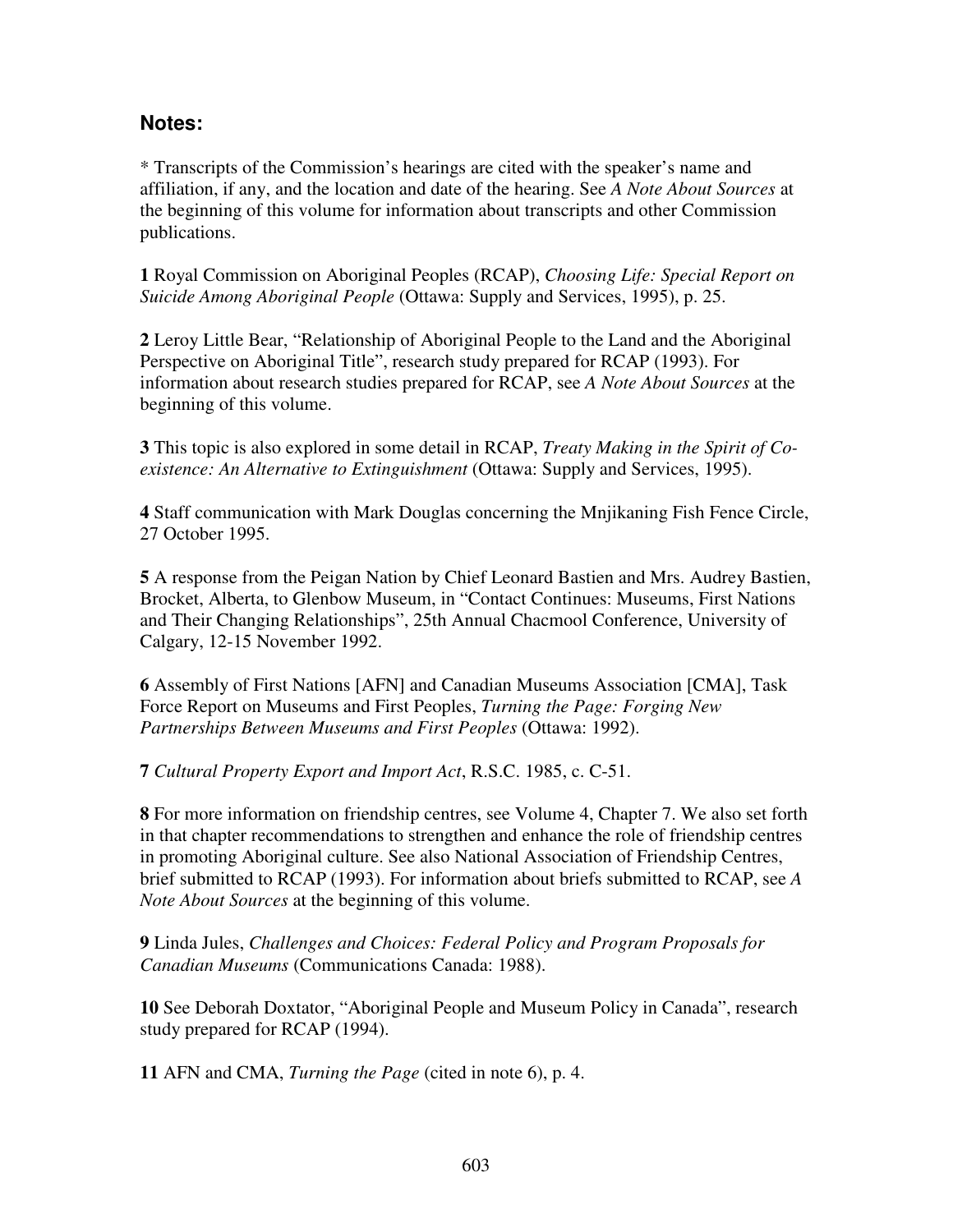**12** Anne Noonan and Marc Denhez, "Native Arts, Crafts and Fakelore: Legal and Administrative Options and Recommendations", research study prepared for RCAP (1994).

**13** D. Soyini Madison, "Seeing Is Believing", *New York Times Book Review* (28 February 1993), p. 23.

**14** World Intellectual Property Organization, *Model Provisions for National Laws on the Protection and Expression of Folklore Against Illicit Exploitation and Other Prejudicial Actions* (wIPO and UNESCO, 1985). The provisions define four categories of folklore: verbal expression, musical expression, expressions "by action" (of the human body), and "tangible expressions" (material objects). By way of example, the last category includes "drawings, paintings, carvings, sculptures, pottery, terracotta, mosaic, woodwork, metalware, jewellery, basket weaving, needlework, textiles, carpets, costumes, musical instruments, architectural forms".

**15** Assembly of First Nations, "Reclaiming Our Nationhood: Strengthening Our Heritage", brief submitted to RCAP (1993), pp. 143-144.

**16** See, for example, the United States' *Native American Graves Protection and Repatriation Act*, Pub. L. 101-601, 104 Stat. 3048, 16 November 1990; and Australia's *Aboriginal and Torres Strait Islander Heritage Protection Amendment Act 1987*, No. 39 of 1987.

**17** Rita Joe, "Four Poems by Rita Joe", *Canadian Woman Studies* 10/2&3 (Summer/Fall 1989), p. 28.

**18** In Volume 1, Chapter 2, we identified 53 First Nation linguistic-cultural groupings. See Ruth Norton and Mark Fettes, "Taking Back the Talk: A Specialized Review on Aboriginal Languages and Literacy", research study prepared for RCAP (1994). J.D. Kaye lists 54 'Indian' languages to which the Aleut-Eskimo languages (Inuktitut) must be added: "The Indian Languages of Canada", in *The Languages of Canada*, ed. J.K. Chambers (Montreal: Didier, 1979), pp. 15-19. Michael K. Foster identifies 53 distinct languages in "Canada's First Languages", *Language and Society* 7 (Winter/Spring 1982), p. 7; M. Dale Kinkade, "The Decline of Native Languages in Canada", also provides a list of Canadian Aboriginal languages and indicates where they are spoken, in Robert H. Robins and Eugenius M. Uhlenbeck, eds., *Endangered Languages* (Oxford: Berg Publishers, 1991), pp. 157-176. Information on linguistic affiliation can be gathered from J. Chambers, ed., *The Languages of Canada* (cited earlier in this note); Foster, "Canada's First Languages" (cited earlier in this note); and the *Handbook of North American Indians*, ed. W. Sturtevant (Washington: Smithsonian Institution), Vol. 17 (forthcoming); L. Campbell and M. Mithun, eds., *The Languages of Native America: Historical and Comparative Assessment* (Austin, Texas: University of Texas Press, 1979). See also Jacques Maurais, *Les langues autochtones du Québec* (Quebec City: Publications du Québec, 1992).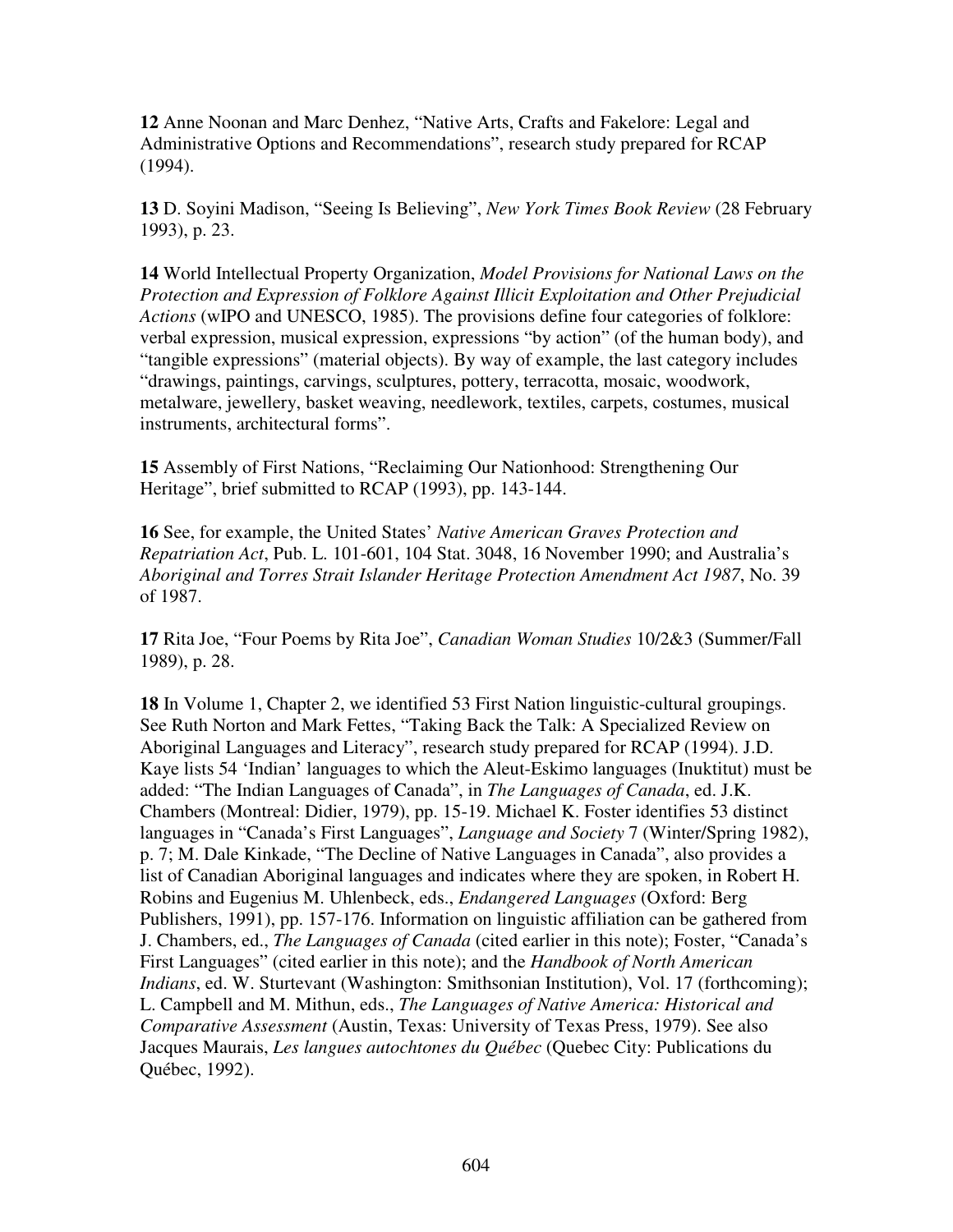**19** See Kinkade, "The Decline of Native Languages" (cited in note 18).

**20** Note that the accuracy of census and Aboriginal Peoples Survey numbers is affected by under-reporting in some Aboriginal populations. See Volume 1, Chapter 2 for discussion of data sources and data used in this report.

**21** Lynn Drapeau, "Perspectives on Aboriginal Language Conservation and Revitalization in Canada", research study prepared for RCAP (1995).

**22** On the basis of previous census data, Kinkade had already judged the following languages near extinction: Tagish (Athapaskan), Southern Tsimshian, Abenaki (Algonquian), Han (Athapaskan), Straits Salish, Nitinaht (Wakashan), Tahltan (Athapaskan), Squamish and Sechelt (Salish), and Sarcee (Athapaskan). See Kinkade, "The Decline of Native Languages" (cited in note 18), p. 161.

**23** See Kinkade, "The Decline of Native Languages"; Norton and Fettes, "Taking Back the Talk"; and Maurais, *Les langues autochtones du Québec* (all cited in note 18), which contains data indicating that Mohawk is also declining rapidly.

**24** See Robins and Uhlenbeck, *Endangered Languages* (cited in note 18).

**25** See Jared Diamond, "Speaking with a Single Tongue", *Discover* 14 (February 1993), p. 78.

**26** Stephen A. Wurm, "Language Death and Disappearance: Causes and Circumstances", in *Endangered Languages* (cited in note 18), p. 1.

**27** Lynn Drapeau, "Issues in Language and Education for Aboriginal Populations in Quebec", research study prepared for RCAP (1995). See also Peter Berliner, who noted the same attitude among Inuit in Greenland despite quite extensive development of Inuktitut literacy: "Cognitive Style and Attitudes in Bilingual Inuit", in *Bilingualism and the Individual æ Copenhagen Studies on Bilingualism*, Volume 4, ed. A. Holmen et al. (Philadelphia: Multilingual Matters, 1988), pp. 275-290.

**28** Research conducted in Betsiamites, a Montagnais community in northern Quebec, has revealed that while the Aboriginal language is still flourishing there, an increasing number of people, mostly in the younger age groups, consider that speaking the Aboriginal language is not a necessary feature of their identity. In other words, it is conceivable for them to be 'Indian' without being able to speak an Aboriginal language. See Anne-Sophie Oudin and Lynn Drapeau, "Langue et identité ethnique dans une communauté montagnaise bilingue", *Revue québécoise de linguistique* 22/2 (1993), pp. 75-92.

**29** S. Clarke and M. MacKenzie, "Education in the Mother Tongue: Tokenism versus Cultural Autonomy in Canadian Indian Schools", *Canadian Journal of Anthropology* 1/2 (Winter 1980), p. 205.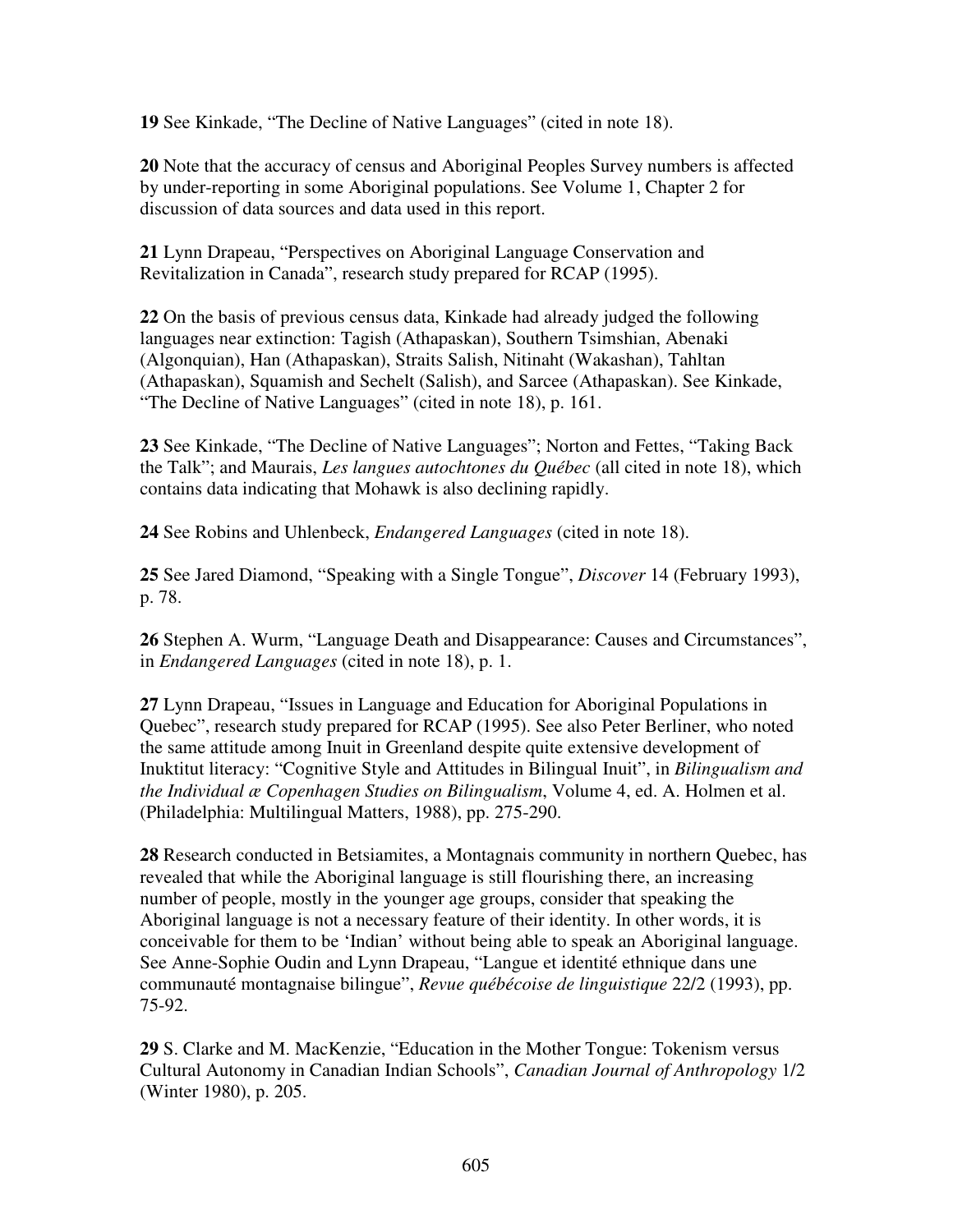**30** Statistics Canada, "1991 Census of Canada", *The Daily*, 12 January 1993, catalogue no. 11-001E, p. 12.

**31** See Sylvie Vincent and Bernard Arcand, "L'image de l'Amérindien dans les manuels scolaires du Québec, ou Comment les Québécois ne sont pas des sauvages", in *Collection cultures amérindiennes* (Montreal: Éditions Hurtubise HMH, 1979); and Sylvie Vincent, "The Importance of Fences: Reflections on the Marginalisation of North American Indians", *Anthropologie et sociétés* 10/2 (1986), pp. 75-83. See also Donald B. Smith, "Le Sauvage: The Native People in Québec in Historical Writings on the Heroic Period (1534-1663) of New France", *National Museum of Man Mercury Series* (Ville Lasalle, Quebec: Éditions Hurtubise HMH, 1974).

**32** Beverly Slapin and Doris Seale, *Through Indian Eyes: The Native Experience in Books for Children* (Gabriola Island, B.C.: New Society Publishers, 1992), p. 1.

**33** For more on books for children and youth, see the following articles by Sylvie Vincent: "L'aventure et ses limites: les Amérindiens dans l'œuvre fantastique pour la jeunesse de Daniel Sernine", *Recherches amérindiennes au Québec* 17/3 (1987), p. 79; and "Les livres pour enfants, terrains de jeux idéologiques", *Recherches amérindiennes au Québec* 18/4 (1988), p. 87. Regarding films, see Martin Lefevre, "La représentation de l'Indien dans le cinéma américain", *Recherches amérindiennes au Québec* 17/3 (1987), p. 65.

**34** See Volume 1, Chapter 7 for detail on the historical context of these events; and Gail Valaskakis, "Rights and Warriors: First Nations, Media and Identity", *Ariel: A Review of International English Literature* 25/1 (January 1994), p. 60. For a perspective presented by an Aboriginal film-maker, Alanis Obonsawin, see *Kanehsatake 270 Years of Resistance* (National Film Board, 1993).

**35** "Rough Justice: Ottawa Buys Some of the Disputed Land, But the Mohawk Standoff at Oka Continues", *Maclean's*, 103/32 (6 August 1990), p. 18; "The Fury of Oka: The Crisis at the Barricades Lends Urgency to the Search for Solutions", *Maclean's*, 103/32 (6 August 1990), p. 16; "Mohawk Militancy", *Ottawa Citizen*, 15 September 1990, p. B1; "The Mohawk Warriors: Heroes or Thugs?", *Toronto Star*, 24 November 1990, p. D1; "The Making of a Warrior", *Saturday Night* (April 1991), p. 30; Aislin, "Mafia Warrior" (editorial cartoon), *Montreal Gazette*, 30 April 1990, p. B2.

**36** See Gail Valaskakis, "The Role, Development and Future of Aboriginal Communications", research study prepared for RCAP (1995). See also Carmen Michaud, "De l'exotisme au réel: le racisme", *Recherches amérindiennes au Québec* 21/1-2 (1991), p. 111.

**37** Agnès Gruda, editorialist at *La Presse*, calculated that the number of articles written about Aboriginal issues in Quebec's French-language newspapers jumped from 200 to more than 2,000 a year for three years following the events at Kanesatake. See her editorial, "Oka, cinq ans après", *La Presse*, 7 December 1995, p. B3.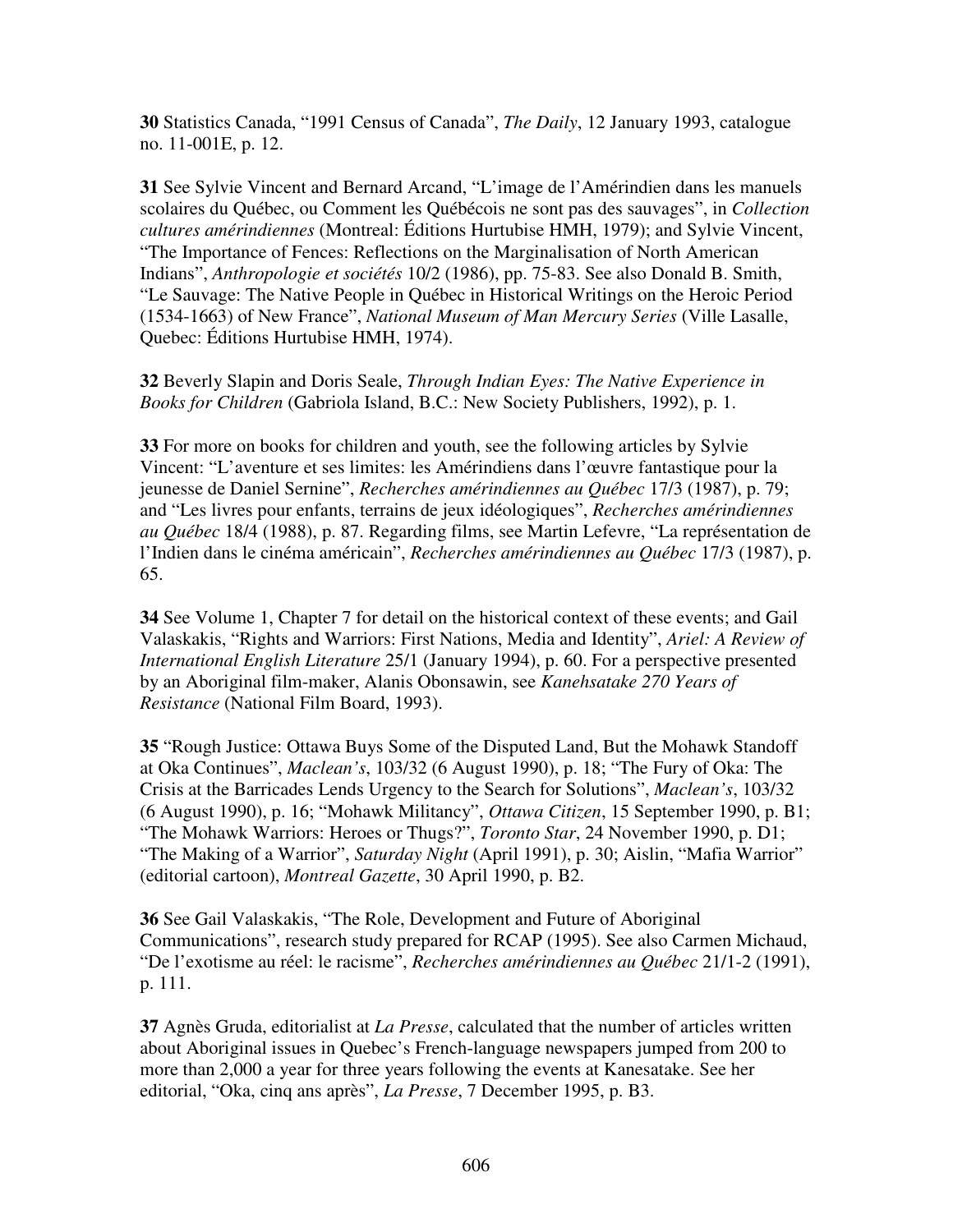**38** Rosemarie Kuptana, former president of the Inuit Broadcasting Corporation, now president of Inuit Tapirisat of Canada, cited in Debbie Brisebois, "The Inuit Broadcasting Corporation", *Anthropologica* 25/1 (1983), p. 107.

**39** See Gail Valaskakis, "A Communicational Analysis of Interaction Patters: Southern Baffin, Eastern Arctic", PH.D dissertation, McGill University, 1979; and "Broadcasting and Native Northerners", in Helen Holmes and David Taras, eds., *Seeing Ourselves: Media Power and Policy in Canada* (Toronto: Harcourt Brace Jovanovich Canada Inc., 1992).

**40** Communications Canada, DIAND, and Secretary of State, "Northern Broadcasting", discussion paper on northern communications, Ottawa, 18 February 1983.

**41** Marlene Brant Castellano, "Aboriginal Organizations in Canada: Integrating Participatory Research", in *Voices of Change: Participatory Research in the United States and Canada,* ed. Peter Park et al. (Toronto: OISE Press, 1993), p. 148.

**42** K. Madden, "The Inuit Broadcasting Corporation: Developing Video to Sustain Cultural Integrity", presented to the Annual Meeting of the International Communication Association, Dublin, Ireland, 1990.

**43** Canadian Radio-Television and Telecommunications Commission, *The 1980s, A Decade of Diversity: Broadcasting, Satellites, and Pay-TV*, Report of the Committee on Extension of Service to Northern and Remote Communities (Ottawa: Supply and Services, 1980).

**44** The 'Hamelin line' is drawn at the 55th parallel and defines the Canadian North for purposes of policy. See Valaskakis, "The Role, Development and Future of Aboriginal Communications" (cited in note 36), as well as Volume 4, Chapter 6.

**45** For a description of the activities of the 13 Aboriginal communications societies, which are core-funded by the Northern Native Broadcast Access Program, see Valaskakis, "The Role, Development and Future of Aboriginal Communications".

**46** See H. Hudson, *The Need for Native Broadcasting in Northern Canada: A Review of Research* (Ottawa: Department of Secretary of State, 1985). Native Communications Incorporated reported that 91 per cent of viewers watched its television programs and 84 per cent listened to its radio programs. Ron Nadeau, Native Communications Inc., transcripts of hearings of the Royal Commission on Aboriginal Peoples, The Pas, Manitoba, 19 May 1992.

**47** Wolfwalker Communications, "Communication Policy and Aboriginal People", research study prepared for RCAP (1994).

**48** *Report of the Task Force on Broadcasting Policy* (Ottawa: Supply and Services, 1986), p. 519.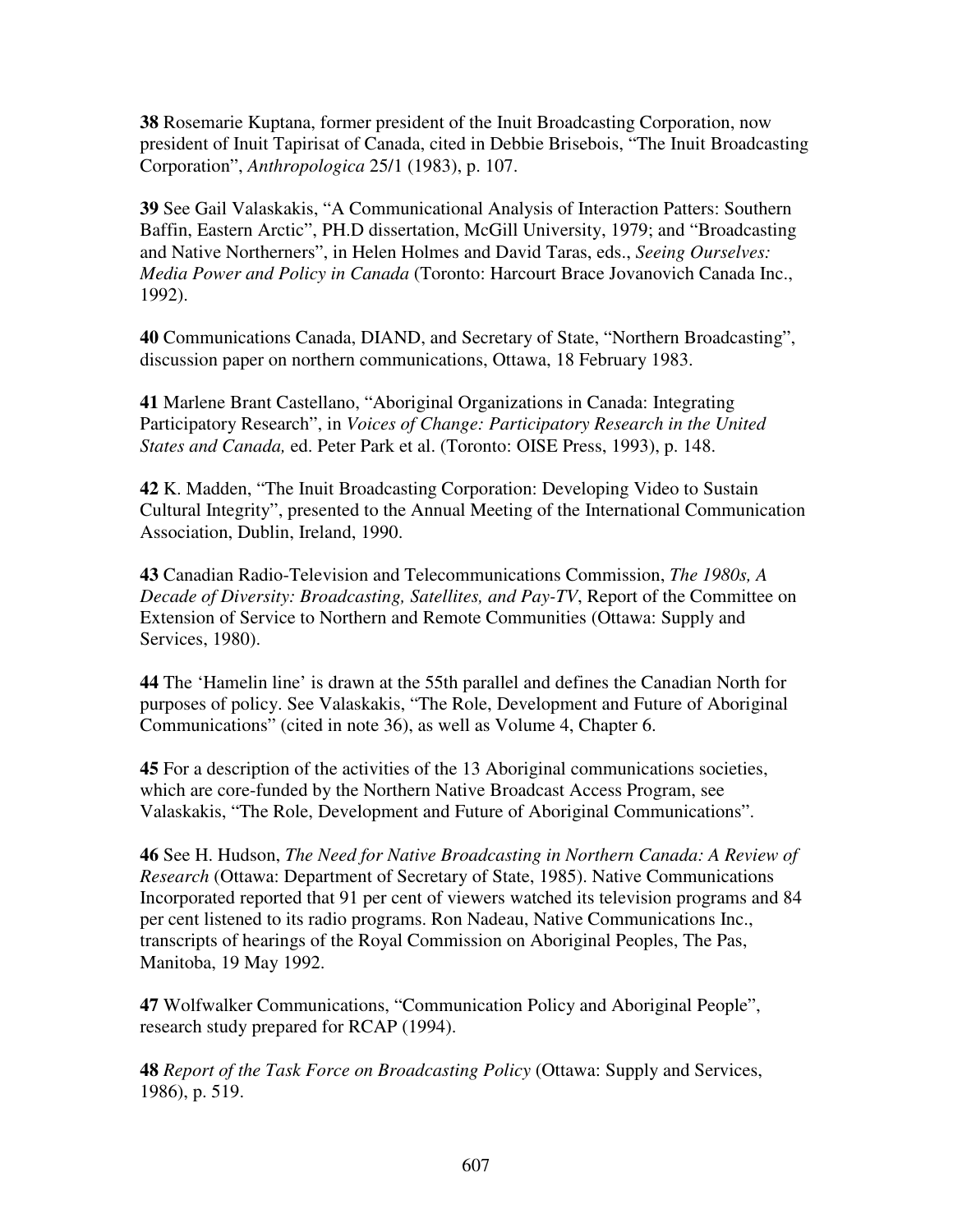**49** *Broadcasting Act*, S.C. 1991, c. 11, s. 3(1)(d)(iii).

**50** House of Commons, Standing Committee on Communications and Culture, *Culture and Communications: The Ties that Bind* (April 1992), p. 46.

**51** *Report of the Task Force on Broadcasting Policy* (cited in note 48).

**52** Lougheed and Associates, *Report on the Native Communications Program and the Northern Native Broadcast Access Program* (Ottawa: Secretary of State, 1986); Austin Curley and Associates, *Evaluation Report: Northern Native Broadcast Access Program* (Ottawa: Secretary of State, 1993).

**53** Kim Blaeser, "Papers from 'Returning the Gift': North American Native Writers' Conference", '*All of US*'/Akwe:kon 10/1 (Spring 1993), p. 35.

**54** Hartmut Lutz, *Contemporary Challenges: Conversations with Canadian Native Authors* (Saskatoon: Fifth House Publishers, 1991).

**55** Blaeser, "Returning the Gift" (cited in note 53).

**56** Aboriginal publishers are profiled in Greg Young-Ing, "An Overview of Aboriginal Literature and Publishing in Canada", research study prepared for RCAP (1995).

**57** Data collected through an Aboriginal publishing network that came together 17-20 August 1995 at Simon Fraser University for the National Aboriginal Publishers' Conference, organized by En'owkin Centre and Theytus Books Ltd.; see Young-Ing, "An Overview".

**58** Canada Council, *A Design for the Future* (Ottawa: Canada Council, 1995).

**59** Joan M. Vastokas, *Beyond the Artifact: Native Art as Performance*, The Fifth Robarts Lecture, 7 March 1990 (North York, Ontario: Robarts Centre for Canadian Studies, 1992), pp. 13-15.

**60** The Inuit Art Section, established in 1974, provides \$500,000 yearly to the Inuit Art Foundation. The Canadian Native Arts Foundation, funded partly by DIAND, disbursed over \$700,000 in training grants to the Aboriginal arts community in fiscal year 1994-95. DIAND also provides minimal support for promoting First Nations visual art through the Indian Art Section, created in 1967 to establish a collection. Its initial annual acquisitions budget of \$100,000 has never been increased.

**61** *Art is Never A Given: Professional Training in the Arts in Canada*, Report of the Task Force on Professional Training in the Arts in Canada (Ottawa: Minister of Supply and Services Canada, 1991), p. 101.